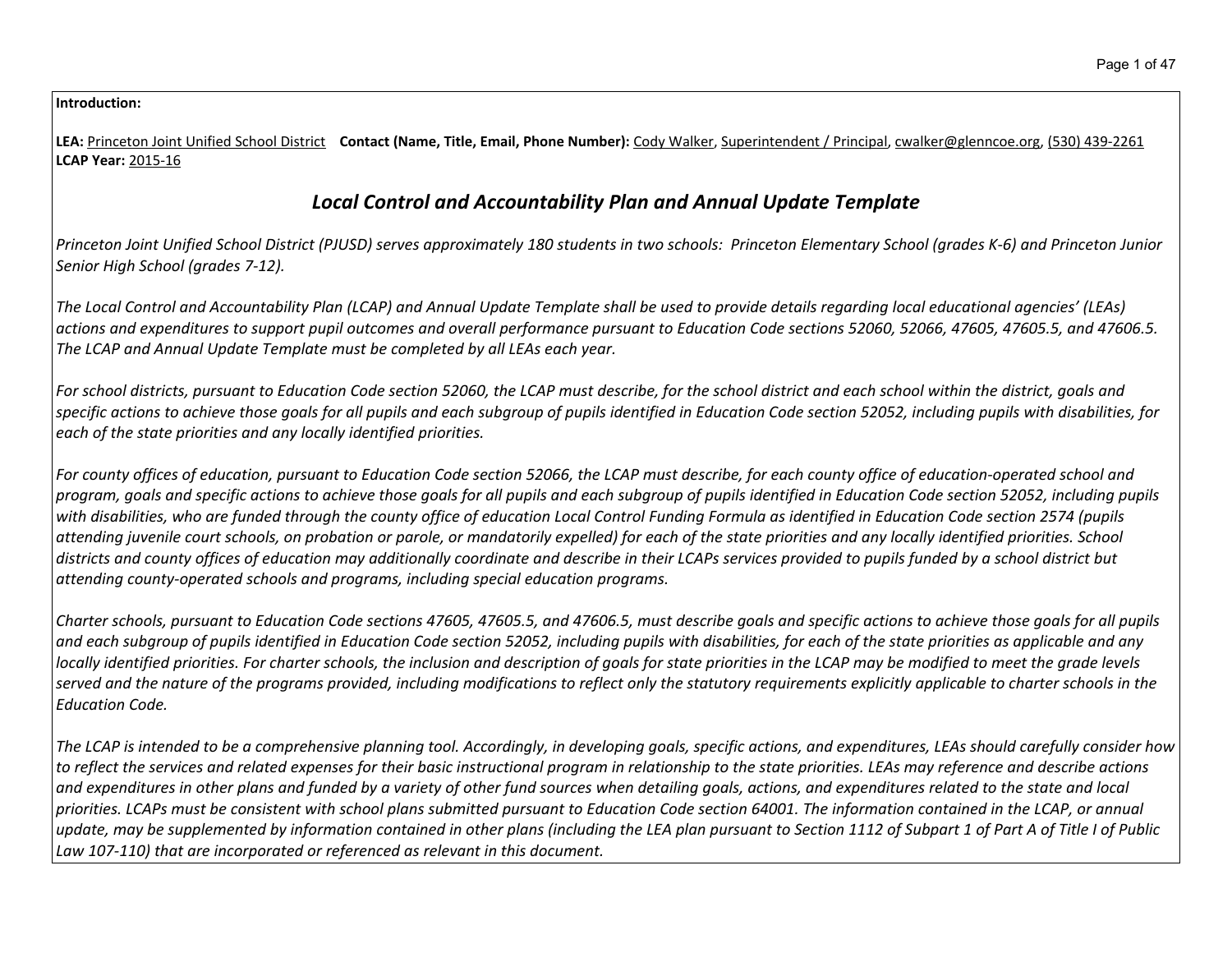For each section of the template, LEAs shall comply with instructions and should use the guiding questions as prompts (but not limits) for completing the information as required by statute. Guiding questions do not require separate narrative responses. However, the narrative response and goals and actions should demonstrate each quiding question was considered during the development of the plan. Data referenced in the LCAP must be consistent with the school accountability report card where appropriate. LEAs may resize pages or attach additional pages as necessary to facilitate completion of the LCAP.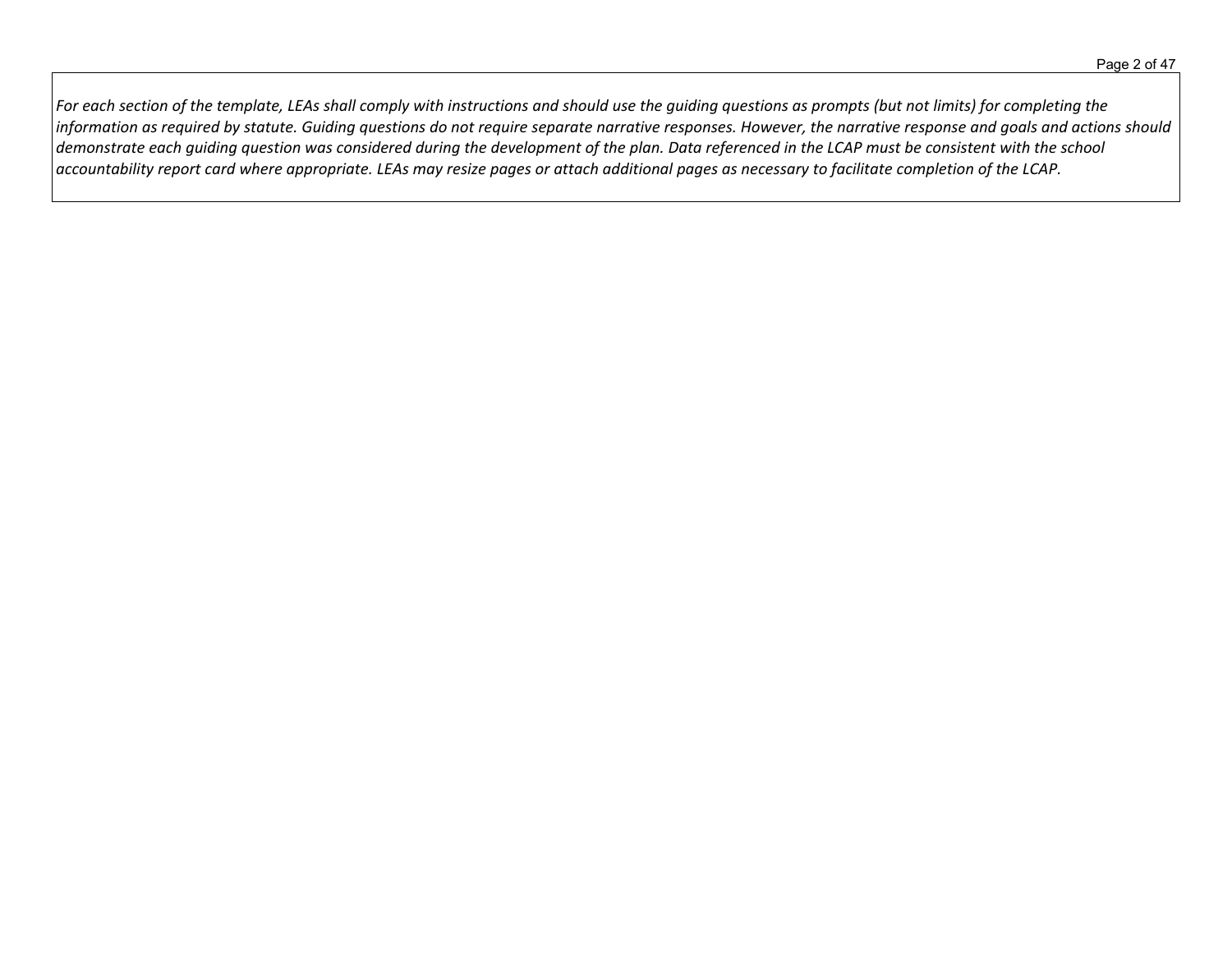# *State Priorities*

The state priorities listed in Education Code sections 52060 and 52066 can be categorized as specified below for planning purposes, however, school districts and county offices of education must address each of the state priorities in their LCAP. Charter schools must address the priorities in Education Code section 52060(d) that apply to the grade levels *served, or the nature of the program operated, by the charter school.*

### *A. Conditions of Learning:*

**Basic:** degree to which teachers are appropriately assigned pursuant to Education Code section 44258.9, and fully credentialed in the subject areas and for the pupils they are teaching; pupils have access to standards-aligned instructional materials pursuant to Education Code section 60119; and school facilities are maintained in good repair pursuant *to Education Code section 17002(d). (Priority 1)*

Implementation of State Standards: implementation of academic content and performance standards and English language development standards adopted by the state board *for all pupils, including English learners. (Priority 2)*

Course access: pupil enrollment in a broad course of study that includes all of the subject areas described in Education Code section 51210 and subdivisions (a) to (i), inclusive, of *Section 51220, as applicable. (Priority 7)*

Expelled pupils (for county offices of education only): coordination of instruction of expelled pupils pursuant to Education Code section 48926. (Priority 9)

Foster youth (for county offices of education only): coordination of services, including working with the county child welfare agency to share information, responding to the *needs of the juvenile court system, and ensuring transfer of health and education records. (Priority 10)*

#### *B. Pupil Outcomes:*

Pupil achievement: performance on standardized tests, score on Academic Performance Index, share of pupils that are college and career ready, share of English learners that become English proficient, English learner reclassification rate, share of pupils that pass Advanced Placement exams with 3 or higher, share of pupils determined prepared for *college by the Early Assessment Program. (Priority 4)*

Other pupil outcomes: pupil outcomes in the subject areas described in Education Code section 51210 and subdivisions (a) to (i), inclusive, of Education Code section 51220, as *applicable. (Priority 8)* 

### *C. Engagement:*

Parental involvement: efforts to seek parent input in decision making at the district and each schoolsite, promotion of parent participation in programs for unduplicated pupils *and special need subgroups. (Priority 3)*

Pupil engagement: school attendance rates, chronic absenteeism rates, middle school dropout rates, high school dropout rates, high school graduations rates. (Priority 5)

School climate: pupil suspension rates, pupil expulsion rates, other local measures including surveys of pupils, parents and teachers on the sense of safety and school *connectedness. (Priority 6)*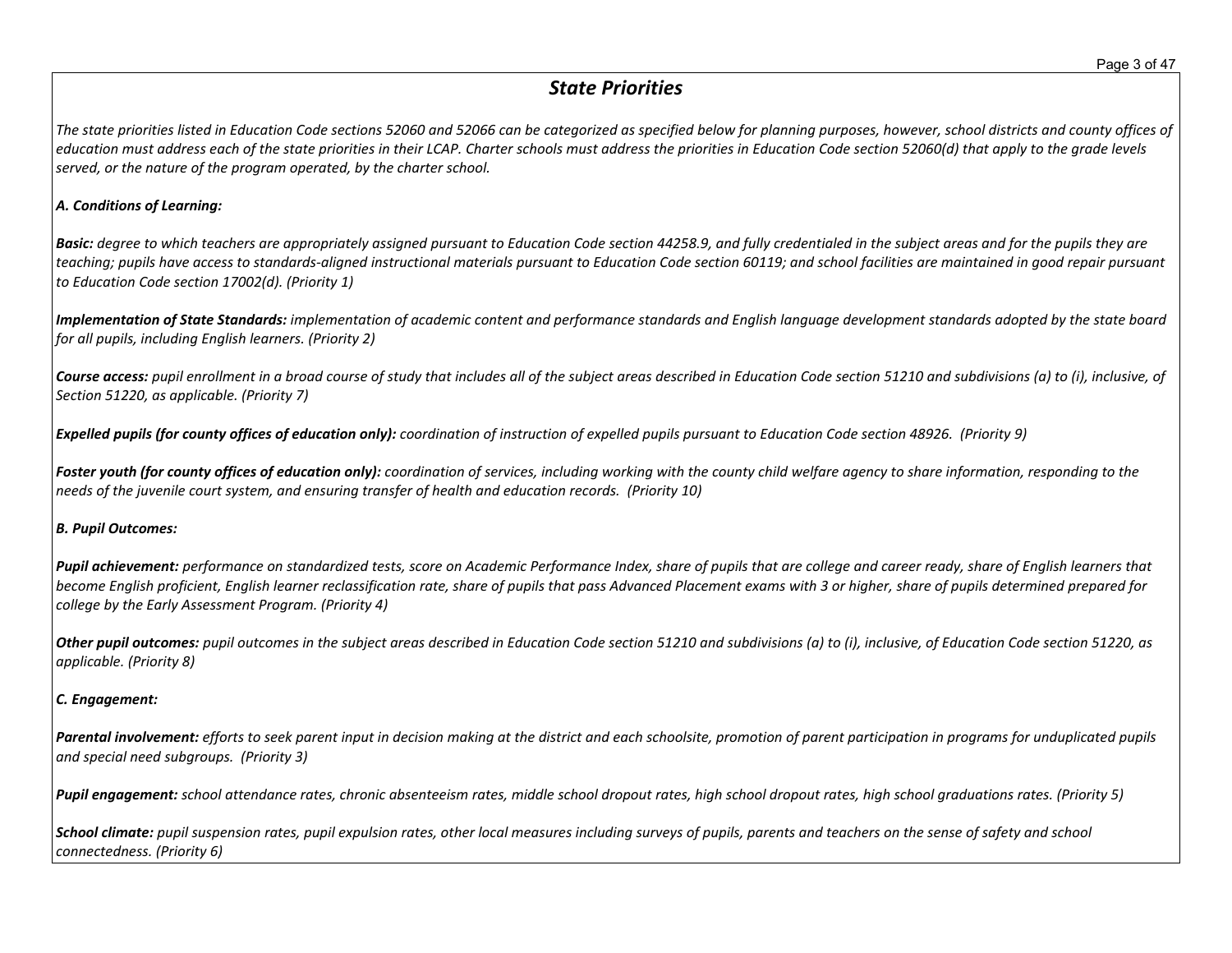### **Section 1: Stakeholder Engagement**

Meaningful engagement of parents, pupils, and other stakeholders, including those representing the subgroups identified in Education Code section 52052, is critical to the LCAP and budget process. Education Code sections 52060(g), 52062 and 52063 specify the minimum requirements for school districts; Education Code sections 52066(g), 52068 and 52069 specify the minimum requirements for county offices of education, and Education Code section 47606.5 specifies the minimum requirements for charter schools. In addition, Education Code section 48985 specifies the requirements for translation of documents.

**Instructions:** Describe the process used to consult with parents, pupils, school personnel, local bargaining units as applicable, and the community and how this consultation contributed to development of the LCAP or annual update. Note that the LEA's goals, actions, services and expenditures related to the state priority of parental involvement are to be described separately in Section 2. In the annual update boxes, describe the stakeholder involvement process for the review, and describe its impact on, the development of the annual update to LCAP goals, actions, services, and expenditures.

### **Guiding Questions:**

- 1) How have applicable stakeholders (e.g., parents and pupils, including parents of unduplicated pupils and unduplicated pupils identified in Education Code section 42238.01; community members; local bargaining units; LEA personnel; county child welfare agencies; county office of education foster youth services programs, court-appointed special advocates, and other foster youth stakeholders; community organizations representing English learners; and others as appropriate) been engaged and involved in developing, reviewing, and supporting implementation of the LCAP?
- 2) How have stakeholders been included in the LEA's process in a timely manner to allow for engagement in the development of the LCAP?
- 3) What information (e.g., quantitative and qualitative data/metrics) was made available to stakeholders related to the state priorities and used by the LEA to inform the LCAP goal setting process? How was the information made available?
- 4) What changes, if any, were made in the LCAP prior to adoption as a result of written comments or other feedback received by the LEA through any of the LEA's engagement processes?
- 5) What specific actions were taken to meet statutory requirements for stakeholder engagement pursuant to Education Code sections 52062, 52068, and 47606.5, including engagement with representatives of parents and guardians of pupils identified in Education Code section 42238.01?
- 6) What specific actions were taken to consult with pupils to meet the requirements 5 CCR 15495(a)?
- 7) How has stakeholder involvement been continued and supported? How has the involvement of these stakeholders supported improved outcomes for pupils, including unduplicated pupils, related to the state priorities?

| <b>Involvement Process</b>                                                                                                                                                                                                                                                                                                                                                                                                                                     | Impact on LCAP                                                                                                                                                                                                                                                                                             |
|----------------------------------------------------------------------------------------------------------------------------------------------------------------------------------------------------------------------------------------------------------------------------------------------------------------------------------------------------------------------------------------------------------------------------------------------------------------|------------------------------------------------------------------------------------------------------------------------------------------------------------------------------------------------------------------------------------------------------------------------------------------------------------|
| Princeton Joint Unified School District administration has been involved in<br>regular LCAP training workshops put on by Glenn County Office of Education.<br>During these meetings we have collaborated with other administrators to stay<br>current on the requirements of the LCAP and best practices in its completion.<br>Besides county and LEA representatives, there have been participants from<br>special education, CTE, and foster youth services. | Information gained from the Glenn County Office of Education workshops has<br>been communicated to district stakeholders: the Princeton Joint Unified<br>School District Governing Board, Princeton Elementary School Site Council,<br>Princeton Junior Senior High School Site Council, and school staff. |
| Princeton Joint Unified School District determined that the school site councils The site councils met regularly throughout the year (10/15/15, 2/11/16,                                                                                                                                                                                                                                                                                                       |                                                                                                                                                                                                                                                                                                            |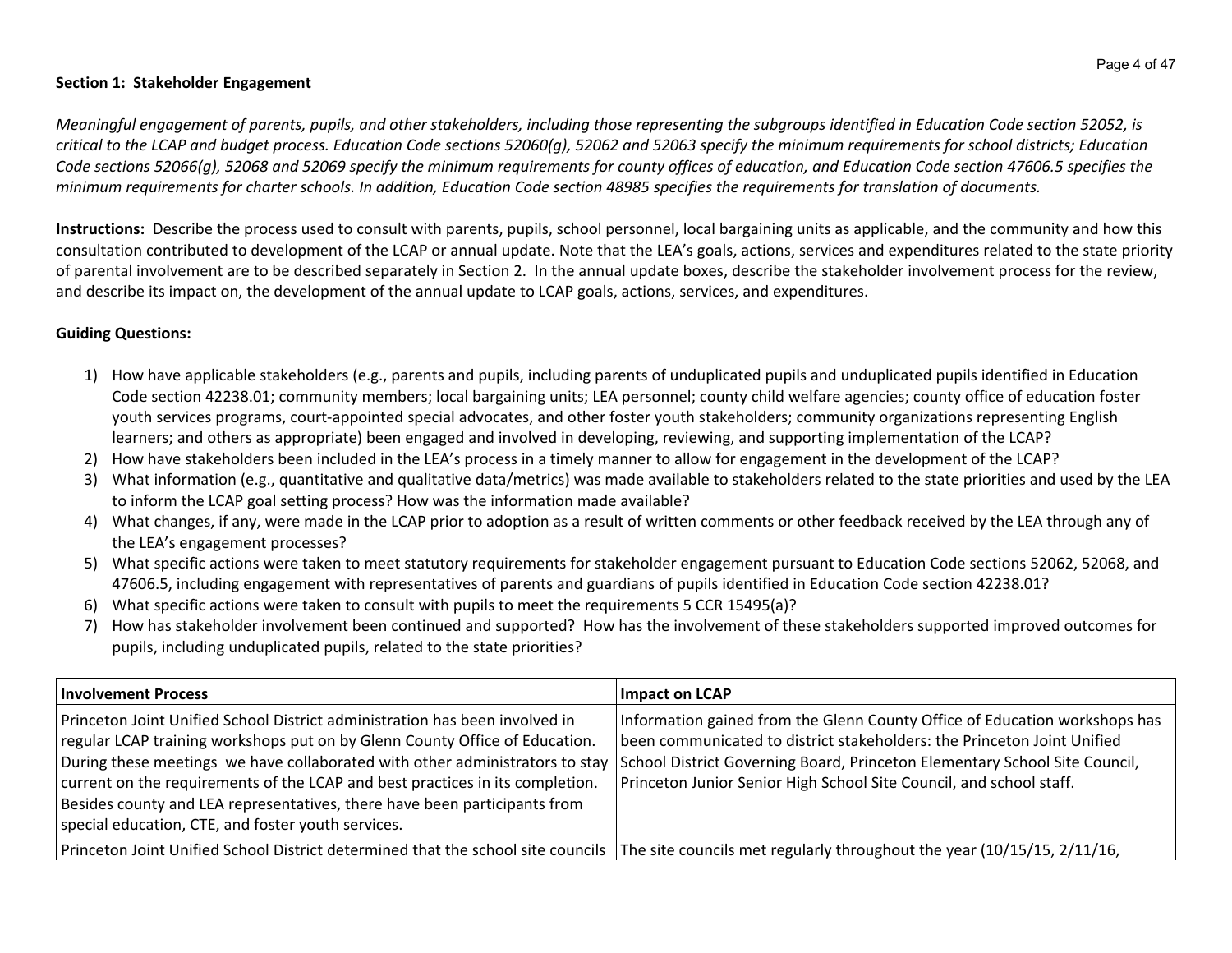|                                                                                                                                                                                                                                                                                                                                                                                                                                                                                                                                                                                                                                                                                                                                                                                                                                                                                      | Page 5 of 47                                                                                                                                                                                                                                                                                                                                           |
|--------------------------------------------------------------------------------------------------------------------------------------------------------------------------------------------------------------------------------------------------------------------------------------------------------------------------------------------------------------------------------------------------------------------------------------------------------------------------------------------------------------------------------------------------------------------------------------------------------------------------------------------------------------------------------------------------------------------------------------------------------------------------------------------------------------------------------------------------------------------------------------|--------------------------------------------------------------------------------------------------------------------------------------------------------------------------------------------------------------------------------------------------------------------------------------------------------------------------------------------------------|
| at Princeton Elementary School and Princeton Junior Senior High School, along<br>with district administration, would be the primary groups responsible for<br>writing the District's LCAP. Because both site councils would be involved, the<br>decision was made to have combined meetings. Among the two site councils<br>representatives are administrators, teachers, parents, and students. Included<br>among the student and parent representatives are representatives from both<br>schools' unduplicated student groups.                                                                                                                                                                                                                                                                                                                                                     | 3/10/16, 4/21/16, 5/19/16) and spent multiple meeting sessions discussing the<br>requirements of the LCAP. The site councils reviewed performance data that<br>related to performance in the eight state priority areas. Following review of<br>the relevant data, LCAP goals and actions were updated.                                                |
| District administration used the feedback provided by the school site councils<br>and school staff members to formulate a draft of the LCAP. The consensus<br>view was the majority of the goals and actions expressed in the 2014-15 LCAP<br>would be appropriate to carry forward into the 2015-16 LCAP, in the<br>streamlined manner adopted in the previous year's LCAP.                                                                                                                                                                                                                                                                                                                                                                                                                                                                                                         | Feedback was solicited from all stakeholder groups and modifications were<br>made to the LCAP as appropriate.                                                                                                                                                                                                                                          |
| On May 13, 2016, a draft LCAP was distributed to all Princeton employees and<br>the governing board. Feedback was requested from all stakeholders.                                                                                                                                                                                                                                                                                                                                                                                                                                                                                                                                                                                                                                                                                                                                   | Positive feedback was received; there were no suggestions for improvement<br>made.                                                                                                                                                                                                                                                                     |
| On May 13, 2016, a draft LCAP was provided to Glenn County Office of<br>Education for review and provisional approval.                                                                                                                                                                                                                                                                                                                                                                                                                                                                                                                                                                                                                                                                                                                                                               | Glenn County Office of Education reviewed the draft LCAP, provided<br>constructive criticism, and gave its provisional approval.                                                                                                                                                                                                                       |
| A draft of the LCAP was made available to the Princeton Joint Unified School<br>District Governing Board and to the public in a public hearing during the June<br>28, 2016 PJUSD school board meeting.                                                                                                                                                                                                                                                                                                                                                                                                                                                                                                                                                                                                                                                                               | The public hearing included the solicitation of feedback on the LCAP. It was<br>encouraged to provide feedback in a written form to which district<br>administration responded in a written form. No written feedback has been<br>received by the district.                                                                                            |
| During the June 30, 2016 board meeting the LCAP was agendized for approval<br>by the PJUSD Governing Board.                                                                                                                                                                                                                                                                                                                                                                                                                                                                                                                                                                                                                                                                                                                                                                          | The PJUSD Governing Board took action to approve the LCAP. This approved<br>LCAP was then submitted to the Glenn County Office of Education for<br>approval.                                                                                                                                                                                           |
| <b>Annual Update:</b>                                                                                                                                                                                                                                                                                                                                                                                                                                                                                                                                                                                                                                                                                                                                                                                                                                                                | <b>Annual Update:</b>                                                                                                                                                                                                                                                                                                                                  |
| During the 2015-16 school year, the Princeton Elementary and Princeton Jr Sr<br>High School Site Councils, school leadership, and faculty examined available<br>data and reviewed progress on LCAP goals and actions. This review process<br>took place during all School Site Council Meetings for both Princeton<br>Elementary School and Princeton Junior Senior High School ((10/15/15,<br>$2/11/16$ , $3/10/16$ , $4/21/16$ , $5/19/16$ ) and during twice monthly late start<br>meetings (8/25/15, 9/15/15, 9/29/15, 10/13/15, 10/27/15, 11/10/15, 12/1/15,<br>12/15, 1/12/16, 1/26/16, 2/9/16, 2/23/16, 3/8/16, 3/22/16, 4/12/16, 4/26/16,<br>5/10/16, 5/24/16). Updates on school progress was shared with the governing<br>board throughout the school year, primarily through counselor's and<br>principal's reports during the board meetings (7/16/15, 8/20/15, 9/17/15, | Given analysis of progress made during the 2015-16 school year, it was<br>determined that all school goals remained appropriate, and actions were<br>updated as appropriate, with some accomplished actions dropped from the<br>plan and new actions added. Expected Annual Measurable Outcomes were<br>expanded in plans for the 2016-17 school year. |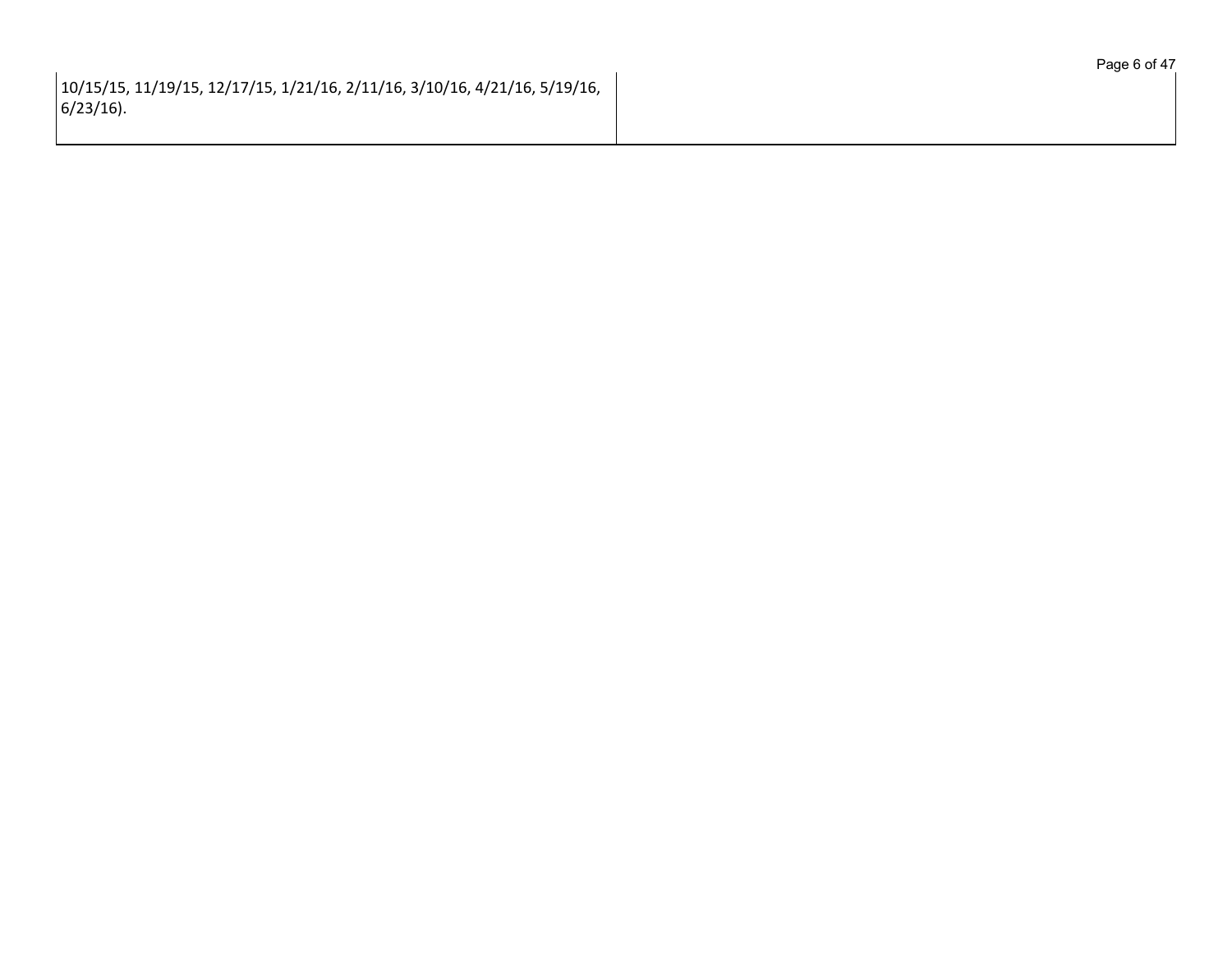#### **Section 2: Goals, Actions, Expenditures, and Progress Indicators**

#### **Instructions:**

All LEAs must complete the LCAP and Annual Update Template each year. The LCAP is a three-year plan for the upcoming school year and the two years that follow. In this way, the program and goals contained in the LCAP align with the term of a school district and county office of education budget and multiyear budget projections. The Annual Update section of the template reviews progress made for each stated goal in the school year that is coming to a close, assesses the effectiveness of actions and services provided, and describes the changes made in the LCAP for the next three years that are based on this review and assessment.

Charter schools may adjust the table below to align with the term of the charter school's budget that is submitted to the school's authorizer pursuant to Education Code section 47604.33.

For school districts, Education Code sections 52060 and 52061, for county offices of education, Education Code sections 52066 and 52067, and for charter schools, Education Code section 47606.5 require(s) the LCAP to include a description of the annual goals, for all pupils and each subgroup of pupils, to be achieved for each state priority as defined in 5 CCR 15495(i) and any local priorities; a description of the specific actions an LEA will take to meet the identified goals; a description of the expenditures required to implement the specific actions; and an annual update to include a review of progress towards the goals and describe any changes to the goals.

To facilitate alignment between the LCAP and school plans, the LCAP shall identify and incorporate school-specific goals related to the state and local priorities from the school plans submitted pursuant to Education Code section 64001. Furthermore, the LCAP should be shared with, and input requested from, schoolsite-level advisory groups, as applicable (e.g., schoolsite councils, English Learner Advisory Councils, pupil advisory groups, etc.) to facilitate alignment between school-site and district-level goals and actions. An LEA may incorporate or reference actions described in other plans that are being undertaken to meet the goal.

### Using the following instructions and guiding questions, complete a goal table (see below) for each of the LEA's goals. Duplicate and expand the fields as **necessary.**

**Goal:** Describe the goal:

When completing the goal tables, include goals for all pupils and specific goals for schoolsites and specific subgroups, including pupils with disabilities, both at the LEA level and, where applicable, at the schoolsite level. The LEA may identify which schoolsites and subgroups have the same goals, and group and describe those goals together. The LEA may also indicate those goals that are not applicable to a specific subgroup or schoolsite.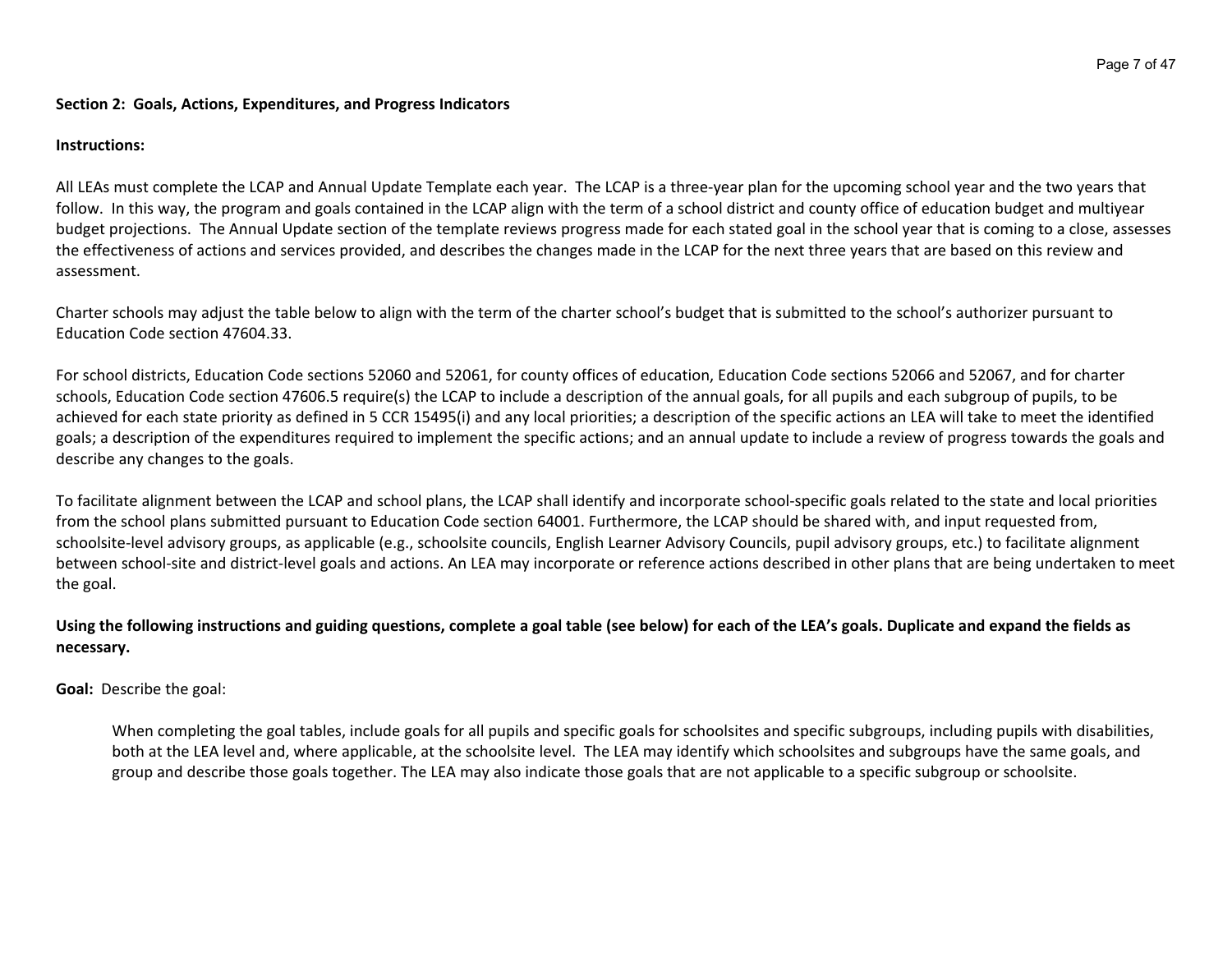**Related State and/or Local Priorities:** Identify the state and/or local priorities addressed by the goal by placing a check mark next to the applicable priority or priorities. The LCAP must include goals that address each of the state priorities, as defined in 5 CCR 15495(i), and any additional local priorities; however, one goal may address multiple priorities.

**Identified Need:** Describe the need(s) identified by the LEA that this goal addresses, including a description of the supporting data used to identify the need(s).

Schools: Identify the schoolsites to which the goal applies. LEAs may indicate "all" for all schools, specify an individual school or a subset of schools, or specify grade spans (e.g., all high schools or grades K-5).

**Applicable Pupil Subgroups:** Identify the pupil subgroups as defined in Education Code section 52052 to which the goal applies, or indicate "all" for all pupils.

**Expected Annual Measurable Outcomes:** For each LCAP year, identify and describe specific expected measurable outcomes for all pupils using, at minimum, the applicable required metrics for the related state priorities. Where applicable, include descriptions of specific expected measurable outcomes for schoolsites and specific subgroups, including pupils with disabilities, both at the LEA level and at the schoolsite level.

The metrics used to describe the expected measurable outcomes may be quantitative or qualitative, although the goal tables must address all required metrics for every state priority in each LCAP year. The required metrics are the specified measures and objectives for each state priority as set forth in Education Code sections 52060(d) and 52066(d). For the pupil engagement priority metrics, LEAs must calculate the rates specified in Education Code sections 52060(d)(5)(B), (C), (D) and (E) as described in the Local Control Accountability Plan and Annual Update Template Appendix, sections (a) through (d).

**Action/Services:** For each LCAP year, identify all annual actions to be performed and services provided to meet the described goal. Actions may describe a group of services that are implemented to achieve the identified goal.

Scope of Service**:** Describe the scope of each action/service by identifying the schoolsites covered. LEAs may indicate "all" for all schools, specify an individual school or a subset of schools, or specify grade spans (e.g., all high schools or grades K-5). If supplemental and concentration funds are used to support the action/service, the LEA must identify if the scope of service is districtwide, schoolwide, countywide, or charterwide.

Pupils to be served within identified scope of service**:** For each action/service, identify the pupils to be served within the identified scope of service. If the action to be performed or the service to be provided is for all pupils, place a check mark next to "ALL."

For each action and/or service to be provided above what is being provided for all pupils, place a check mark next to the applicable unduplicated pupil subgroup(s) and/or other pupil subgroup(s) that will benefit from the additional action, and/or will receive the additional service. Identify, as applicable, additional actions and services for unduplicated pupil subgroup(s) as defined in Education Code section 42238.01, pupils redesignated fluent English proficient, and/or pupils subgroup(s) as defined in Education Code section 52052.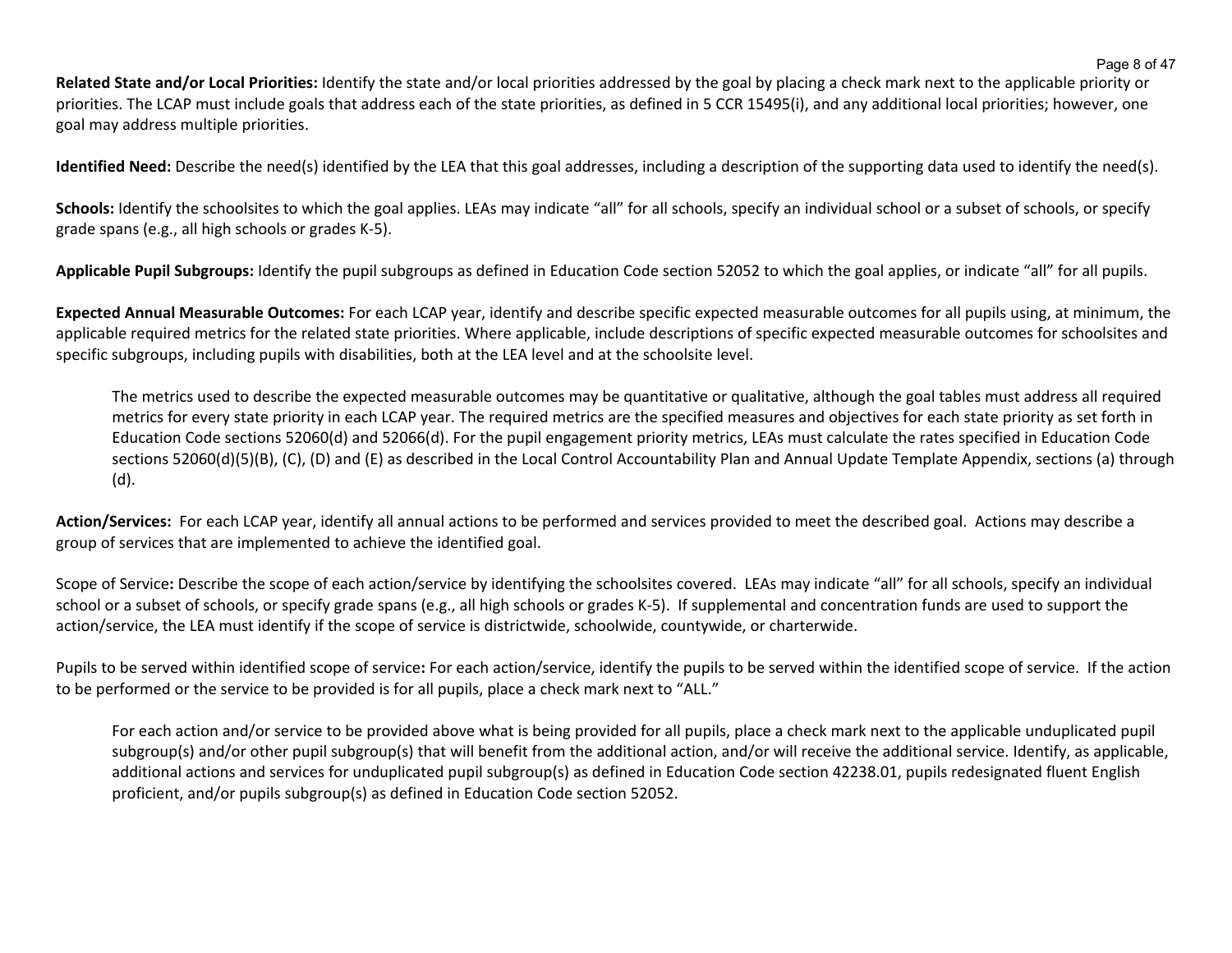**Budgeted Expenditures:** For each action/service, list and describe budgeted expenditures for each school year to implement these actions, including where those expenditures can be found in the LEA's budget. The LEA must reference all fund sources for each proposed expenditure. Expenditures must be classified using the California School Accounting Manual as required by Education Code sections 52061, 52067, and 47606.5.

### **Guiding Questions:**

- 1) What are the LEA's goal(s) to address state priorities related to "Conditions of Learning"?
- 2) What are the LEA's goal(s) to address state priorities related to "Pupil Outcomes"?
- 3) What are the LEA's goal(s) to address state priorities related to parent and pupil "Engagement" (e.g., parent involvement, pupil engagement, and school climate)?
- 4) What are the LEA's goal(s) to address any locally-identified priorities?
- 5) How have the unique needs of individual schoolsites been evaluated to inform the development of meaningful district and/or individual schoolsite goals (e.g., input from site level advisory groups, staff, parents, community, pupils; review of school level plans; in-depth school level data analysis, etc.)?
- 6) What are the unique goals for unduplicated pupils as defined in Education Code sections 42238.01 and subgroups as defined in section 52052 that are different from the LEA's goals for all pupils?
- 7) What are the specific expected measurable outcomes associated with each of the goals annually and over the term of the LCAP?
- 8) What information (e.g., quantitative and qualitative data/metrics) was considered/reviewed to develop goals to address each state or local priority?
- 9) What information was considered/reviewed for individual schoolsites?
- 10) What information was considered/reviewed for subgroups identified in Education Code section 52052?
- 11) What actions/services will be provided to all pupils, to subgroups of pupils identified pursuant to Education Code section 52052, to specific schoolsites, to English learners, to low-income pupils, and/or to foster youth to achieve goals identified in the LCAP?
- 12) How do these actions/services link to identified goals and expected measurable outcomes?
- 13) What expenditures support changes to actions/services as a result of the goal identified? Where can these expenditures be found in the LEA's budget?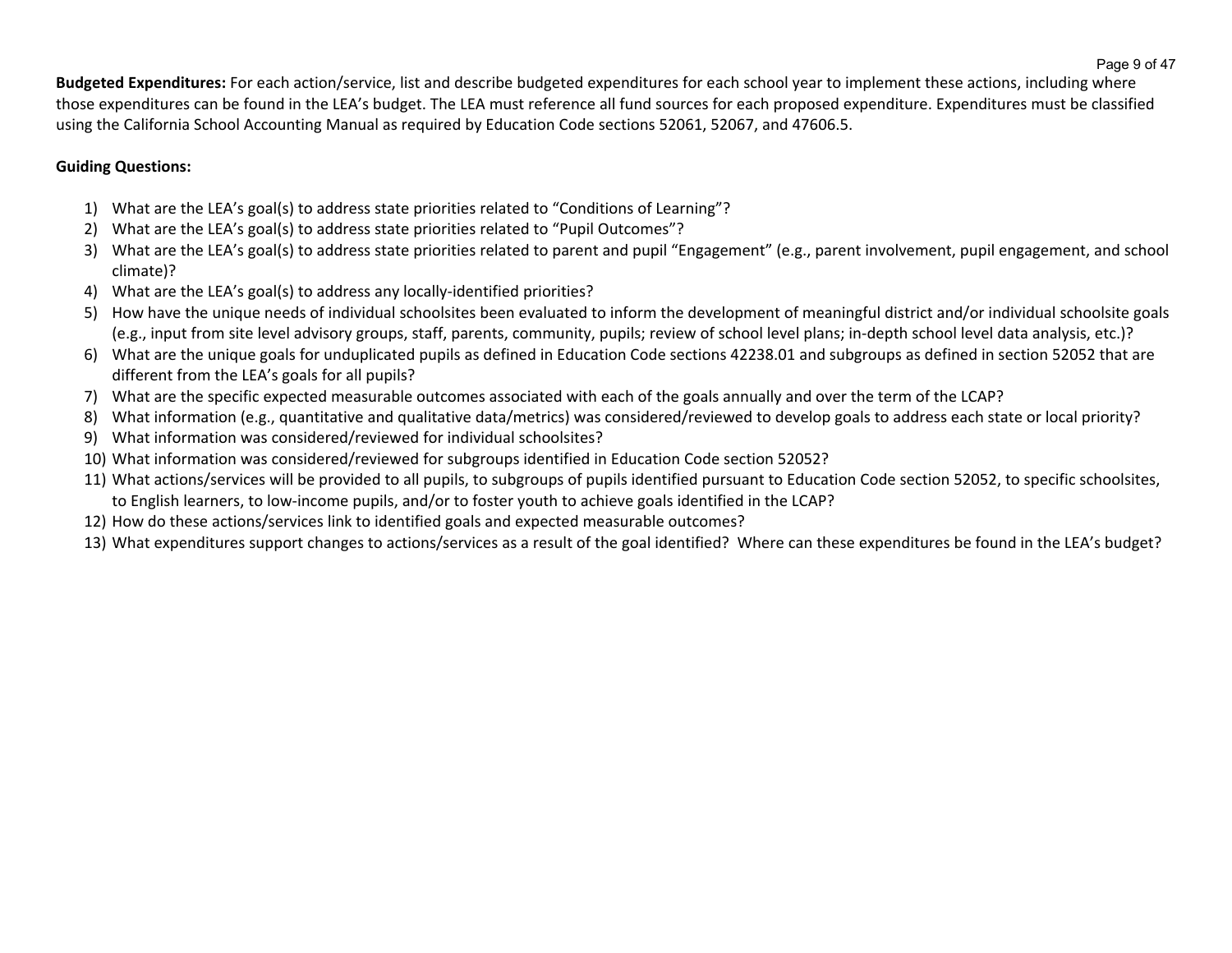| GOAL 1:                                                                                                                                                                                                                                                                                                                                                                                                                                                                                                                                                            | Conditions of Learning: Princeton Joint Unified School District will optimize the conditions of student learning<br>by hiring, developing, and retaining highly competent, effective teachers who will provide instructional<br>$\dot{\parallel}$ programs that are standards-aligned, intellectually challenging, and developmentally appropriate for all learners $\dot{\parallel}$<br>using appropriate instructional materials in well-maintained school facilities. |                     | Related State and/or Local Priorities:<br><u> 1 X</u> 2 <u>X</u> 3 _ 4 _ 5 _ 6 _ 7 <u>X</u> 8 _<br>COE only: $9 - 10 -$<br>Local: Specify                  |                       |                                                                                                                        |
|--------------------------------------------------------------------------------------------------------------------------------------------------------------------------------------------------------------------------------------------------------------------------------------------------------------------------------------------------------------------------------------------------------------------------------------------------------------------------------------------------------------------------------------------------------------------|--------------------------------------------------------------------------------------------------------------------------------------------------------------------------------------------------------------------------------------------------------------------------------------------------------------------------------------------------------------------------------------------------------------------------------------------------------------------------|---------------------|------------------------------------------------------------------------------------------------------------------------------------------------------------|-----------------------|------------------------------------------------------------------------------------------------------------------------|
| Identified Need: 1) Maintain high degree of appropriately assigned and credentialed teachers<br>2015-16: 100% of teachers appropriately assigned<br>2 teachers completing BTSA<br>5 high school teachers placed using committee on assignment<br>$\frac{1}{2}$ ) Maintain sufficient board adopted instructional materials (annual board resolution) aligned with new standards<br>13) Maintain well-repaired facilities (FIT evaluation)<br>4) Continue implementation of standards-based instruction<br>5) Continue to offer ELD instruction to all ELD students |                                                                                                                                                                                                                                                                                                                                                                                                                                                                          |                     |                                                                                                                                                            |                       |                                                                                                                        |
| Goal Applies to:                                                                                                                                                                                                                                                                                                                                                                                                                                                                                                                                                   | Schools: All<br>Applicable Pupil<br>i All<br>Subgroups:                                                                                                                                                                                                                                                                                                                                                                                                                  |                     |                                                                                                                                                            |                       |                                                                                                                        |
|                                                                                                                                                                                                                                                                                                                                                                                                                                                                                                                                                                    |                                                                                                                                                                                                                                                                                                                                                                                                                                                                          |                     | <b>LCAP Year 1: 2016-17</b>                                                                                                                                |                       |                                                                                                                        |
| Measurable<br>Outcomes:                                                                                                                                                                                                                                                                                                                                                                                                                                                                                                                                            | Expected Annual 1) 100% of teachers will be appropriately assigned<br>2) Sufficient instructional materials will be available for all classes, evidenced in board resolution<br>3) Facilities Inspection Tool Evaluation will indicate all facilities in satisfactory repair<br>[4] All PJUSD teachers will participate in standards-based professional development<br>5) ELD instruction will be provided to all ELD students                                           |                     |                                                                                                                                                            |                       |                                                                                                                        |
|                                                                                                                                                                                                                                                                                                                                                                                                                                                                                                                                                                    | Actions/Services                                                                                                                                                                                                                                                                                                                                                                                                                                                         | Scope of<br>Service | Pupils to be served within<br>identified scope of<br>service                                                                                               |                       | <b>Budgeted</b><br>Expenditures                                                                                        |
| Glenn County Office of Education                                                                                                                                                                                                                                                                                                                                                                                                                                                                                                                                   | The District will ensure that all teachers are credentialed<br>in their area of instruction with direct support from the                                                                                                                                                                                                                                                                                                                                                 | Districtwid<br>e    | X All<br>OR:<br>Low Income pupils<br><b>English Learners</b><br>Foster Youth<br>Redesignated fluent<br>English proficient<br>Other Subgroups:<br>(Specify) | Base 608721<br>243240 | Teacher Salaries 1000-1999: Certificated Personnel Salaries<br>Certificated Benefits 3000-3999: Employee Benefits Base |
|                                                                                                                                                                                                                                                                                                                                                                                                                                                                                                                                                                    | Beginning teachers will be supported through BTSA                                                                                                                                                                                                                                                                                                                                                                                                                        | Districtwid   X All |                                                                                                                                                            |                       | BTSA Support Costs 5000-5999: Services And Other                                                                       |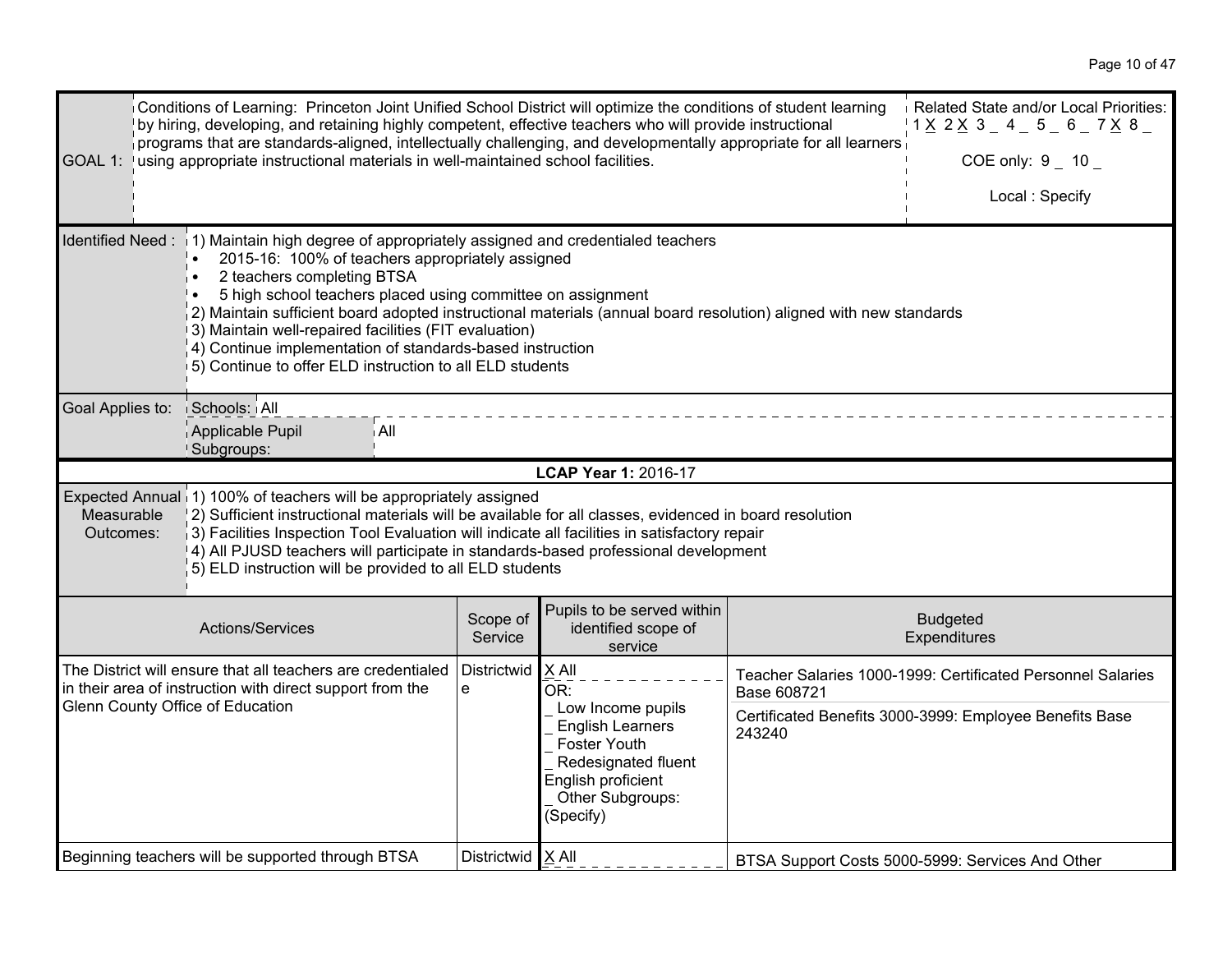|                                                                                                                                                                                                                                                                                                                                                                               |                    |                                                                                                                                                                        | Page 11 of 47                                                                                                                                                                                                                                                                                                             |
|-------------------------------------------------------------------------------------------------------------------------------------------------------------------------------------------------------------------------------------------------------------------------------------------------------------------------------------------------------------------------------|--------------------|------------------------------------------------------------------------------------------------------------------------------------------------------------------------|---------------------------------------------------------------------------------------------------------------------------------------------------------------------------------------------------------------------------------------------------------------------------------------------------------------------------|
|                                                                                                                                                                                                                                                                                                                                                                               | e                  | OR:<br>Low Income pupils<br><b>English Learners</b><br>Foster Youth<br>Redesignated fluent<br>English proficient<br>Other Subgroups:<br>(Specify)                      | Operating Expenditures Title II 6000                                                                                                                                                                                                                                                                                      |
| The District will ensure that all students will have access<br>to standards-aligned instructional materials; for 2016-17<br>this will likely focus on evaluation and adoption of<br>science curriculum                                                                                                                                                                        | Districtwid<br>e   | $ X$ All<br>OR:<br>Low Income pupils<br><b>English Learners</b><br>Foster Youth<br>Redesignated fluent<br>English proficient<br>Other Subgroups:<br>(Specify)          | Curriculum purchase 4000-4999: Books And Supplies Base<br>10000                                                                                                                                                                                                                                                           |
| The District will ensure that all facilities are maintained<br>and in good repair                                                                                                                                                                                                                                                                                             | Districtwid<br>e   | $X$ All<br>OR:<br>Low Income pupils<br><b>English Learners</b><br>Foster Youth<br>Redesignated fluent<br>English proficient<br>Other Subgroups:<br>(Specify)           | Maintenance and operations budget 2000-2999: Classified<br>Personnel Salaries Base 93127<br>Maintenance and operations benefits 3000-3999: Employee<br>Benefits Base 52498<br>Maintenance and operations services and other operating<br>expenditures 5000-5999: Services And Other Operating<br>Expenditures Base 164000 |
| The District will ensure that all teachers have access to<br>professional development opportunities, minimally<br>participating in the Glenn Common to the Core All Staff<br>Development Day. Professional development<br>opportunities will cover a variety of instructional needs<br>including Common Core, revised ELD standards, STEM,<br>Career Pathways, and technology | Districtwid<br>e   | $X$ All<br>OR:<br>Low Income pupils<br>X English Learners<br>Foster Youth<br>Redesignated fluent<br>English proficient<br>Other Subgroups:<br>$\overline{S}$ (Specify) | Professional Development 5800: Professional/Consulting<br>Services And Operating Expenditures Base 5000                                                                                                                                                                                                                   |
| The District will ensure that all teachers are CLAD-<br>certified and trained in SDAIE methods; the Princeton Jr<br>Sr High School master schedule will reflect ELD periods                                                                                                                                                                                                   | Districtwid<br>l e | All<br>OR:<br>Low Income pupils<br>X English Learners                                                                                                                  | None 0                                                                                                                                                                                                                                                                                                                    |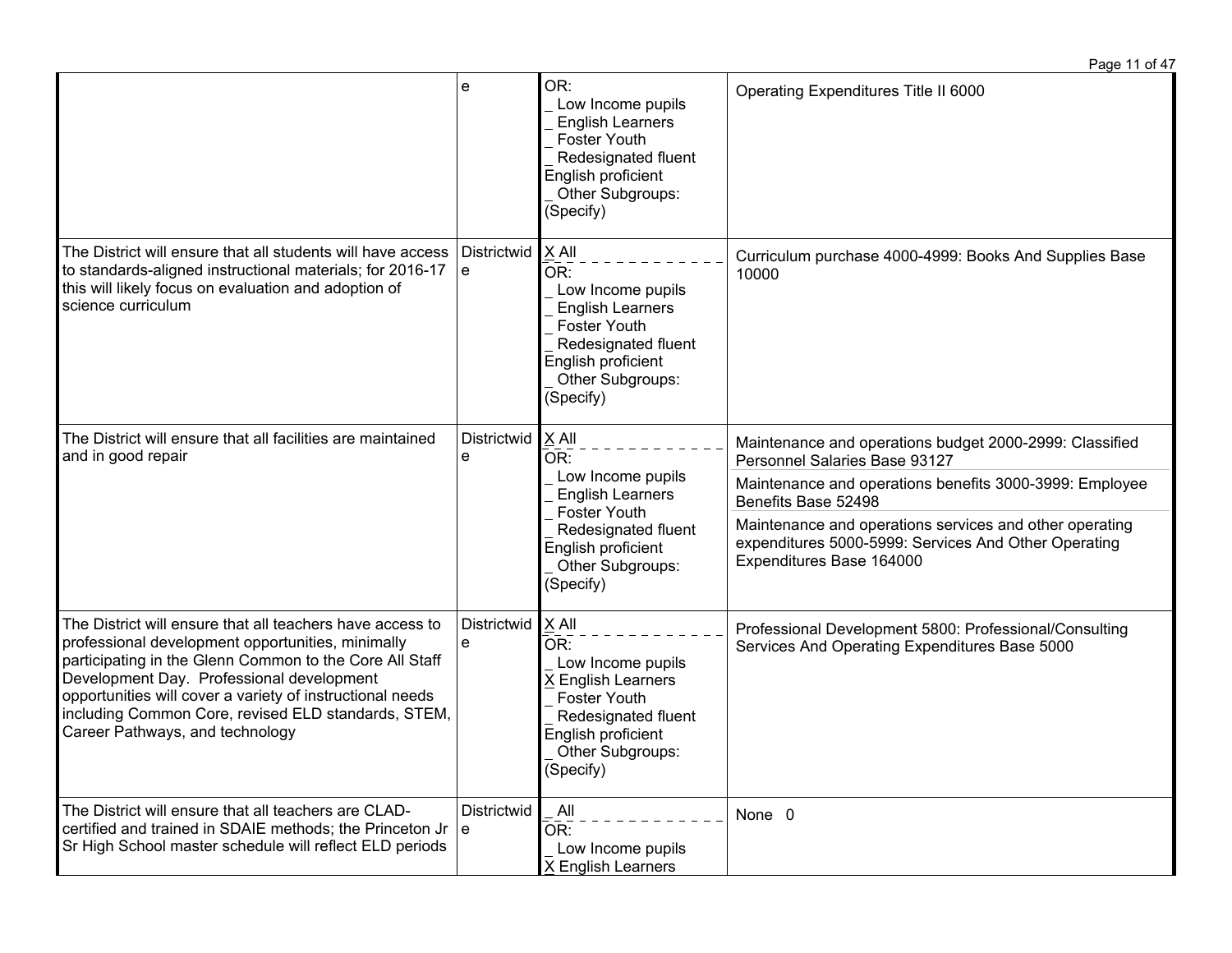|                                                                                                                                                                                                                                                                                                                                                                                                                                                          |                                                                                                                          |                     |                                                                                                                                                              | Page 12 of 47                                                                                                                                                     |
|----------------------------------------------------------------------------------------------------------------------------------------------------------------------------------------------------------------------------------------------------------------------------------------------------------------------------------------------------------------------------------------------------------------------------------------------------------|--------------------------------------------------------------------------------------------------------------------------|---------------------|--------------------------------------------------------------------------------------------------------------------------------------------------------------|-------------------------------------------------------------------------------------------------------------------------------------------------------------------|
|                                                                                                                                                                                                                                                                                                                                                                                                                                                          |                                                                                                                          |                     | Foster Youth<br>Redesignated fluent<br>English proficient<br>Other Subgroups:<br>(Specify)                                                                   |                                                                                                                                                                   |
|                                                                                                                                                                                                                                                                                                                                                                                                                                                          |                                                                                                                          |                     | LCAP Year 2: 2017-18                                                                                                                                         |                                                                                                                                                                   |
| Expected Annual 1) 100% of teachers will be appropriately assigned<br>Measurable<br>2) Sufficient instructional materials will be available for all classes, evidenced in board resolution<br>3) Facilities Inspection Tool Evaluation will indicate all facilities in satisfactory repair<br>Outcomes:<br>4) All PJUSD teachers will participate in standards-based professional development<br>5) ELD instruction will be provided to all ELD students |                                                                                                                          |                     |                                                                                                                                                              |                                                                                                                                                                   |
|                                                                                                                                                                                                                                                                                                                                                                                                                                                          | Actions/Services                                                                                                         | Scope of<br>Service | Pupils to be served within<br>identified scope of<br>service                                                                                                 | <b>Budgeted</b><br>Expenditures                                                                                                                                   |
| Glenn County Office of Education                                                                                                                                                                                                                                                                                                                                                                                                                         | The District will ensure that all teachers are credentialed<br>in their area of instruction with direct support from the | Districtwid<br>e    | $X$ All<br>OR:<br>Low Income pupils<br><b>English Learners</b><br>Foster Youth<br>Redesignated fluent<br>English proficient<br>Other Subgroups:<br>(Specify) | Certificated Salaries and Benefits 1000-1999: Certificated<br>Personnel Salaries Base 608721<br>Certificated Benefits 3000-3999: Employee Benefits Base<br>243240 |
| Beginning teachers will be supported through BTSA                                                                                                                                                                                                                                                                                                                                                                                                        |                                                                                                                          | Districtwid<br>e    | $X$ All<br>OR:<br>Low Income pupils<br><b>English Learners</b><br>Foster Youth<br>Redesignated fluent<br>English proficient<br>Other Subgroups:<br>(Specify) | BTSA Support Costs 5000-5999: Services And Other<br>Operating Expenditures 6000                                                                                   |
| The District will ensure that all students will have access<br>to standards-aligned instructional materials; for 2017-18<br>this will likely focus on evaluation and adoption of social<br>science curriculum                                                                                                                                                                                                                                            |                                                                                                                          | Districtwid<br>∣e   | $X$ All<br>OR:<br>Low Income pupils<br><b>English Learners</b><br>Foster Youth<br>Redesignated fluent                                                        | Curriculum purchase 4000-4999: Books And Supplies Base<br>10000                                                                                                   |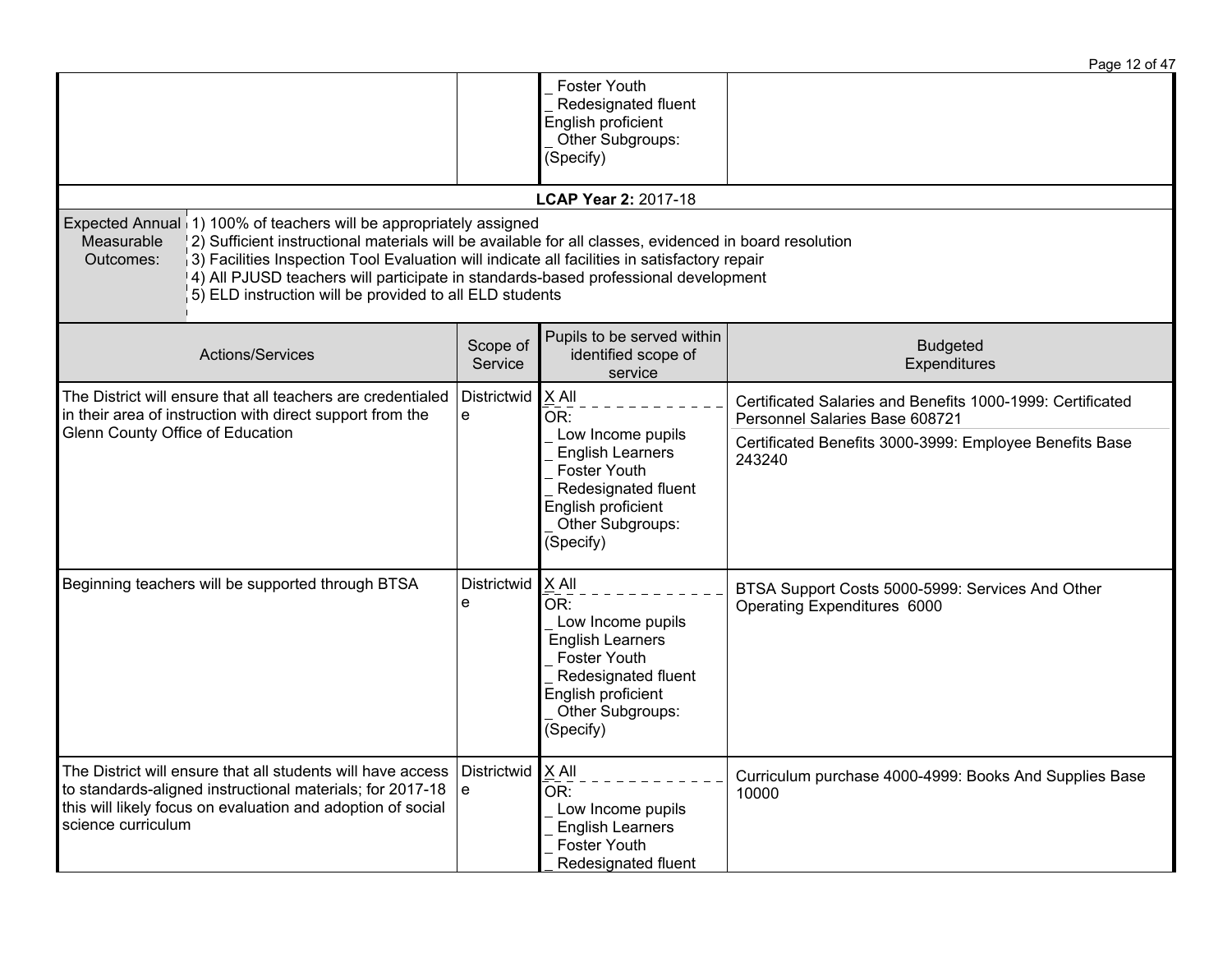|                                                                                                                                                                                                                                                                                                                                                                               |                           | English proficient<br>Other Subgroups:<br>(Specify)                                                                                                                   |                                                                                                                                             |
|-------------------------------------------------------------------------------------------------------------------------------------------------------------------------------------------------------------------------------------------------------------------------------------------------------------------------------------------------------------------------------|---------------------------|-----------------------------------------------------------------------------------------------------------------------------------------------------------------------|---------------------------------------------------------------------------------------------------------------------------------------------|
| The District will ensure that all facilities are maintained<br>and in good repair                                                                                                                                                                                                                                                                                             | Districtwid   X All<br>e  | OR:                                                                                                                                                                   | Maintenance and operations budget 2000-2999: Classified<br>Personnel Salaries Base 93127                                                    |
|                                                                                                                                                                                                                                                                                                                                                                               |                           | Low Income pupils<br><b>English Learners</b><br><b>Foster Youth</b>                                                                                                   | Maintenance and operations benefits 3000-3999: Employee<br>Benefits Base 52498                                                              |
|                                                                                                                                                                                                                                                                                                                                                                               |                           | Redesignated fluent<br>English proficient<br>Other Subgroups:<br>(Specify)                                                                                            | Maintenance and operations services and other operating<br>expenditures 5000-5999: Services And Other Operating<br>Expenditures Base 164000 |
| The District will ensure that all teachers have access to<br>professional development opportunities, minimally<br>participating in the Glenn Common to the Core All Staff<br>Development Day. Professional development<br>opportunities will cover a variety of instructional needs<br>including Common Core, revised ELD standards, STEM,<br>Career Pathways, and technology | Districtwid<br>e          | $X$ All<br>OR:<br>Low Income pupils<br><b>X English Learners</b><br><b>Foster Youth</b><br>Redesignated fluent<br>English proficient<br>Other Subgroups:<br>(Specify) | Professional Development 5800: Professional/Consulting<br>Services And Operating Expenditures Base 5000                                     |
| The District will ensure that all teachers are CLAD-<br>certified and trained in SDAIE methods; the Princeton Jr<br>Sr High School master schedule will reflect ELD periods                                                                                                                                                                                                   | <b>Districtwid</b><br>∣e. | All<br>OR:<br>Low Income pupils<br>X English Learners<br><b>Foster Youth</b><br>Redesignated fluent<br>English proficient<br>Other Subgroups:<br>(Specify)            | Professional Development 5000-5999: Services And Other<br>Operating Expenditures Title III 1000                                             |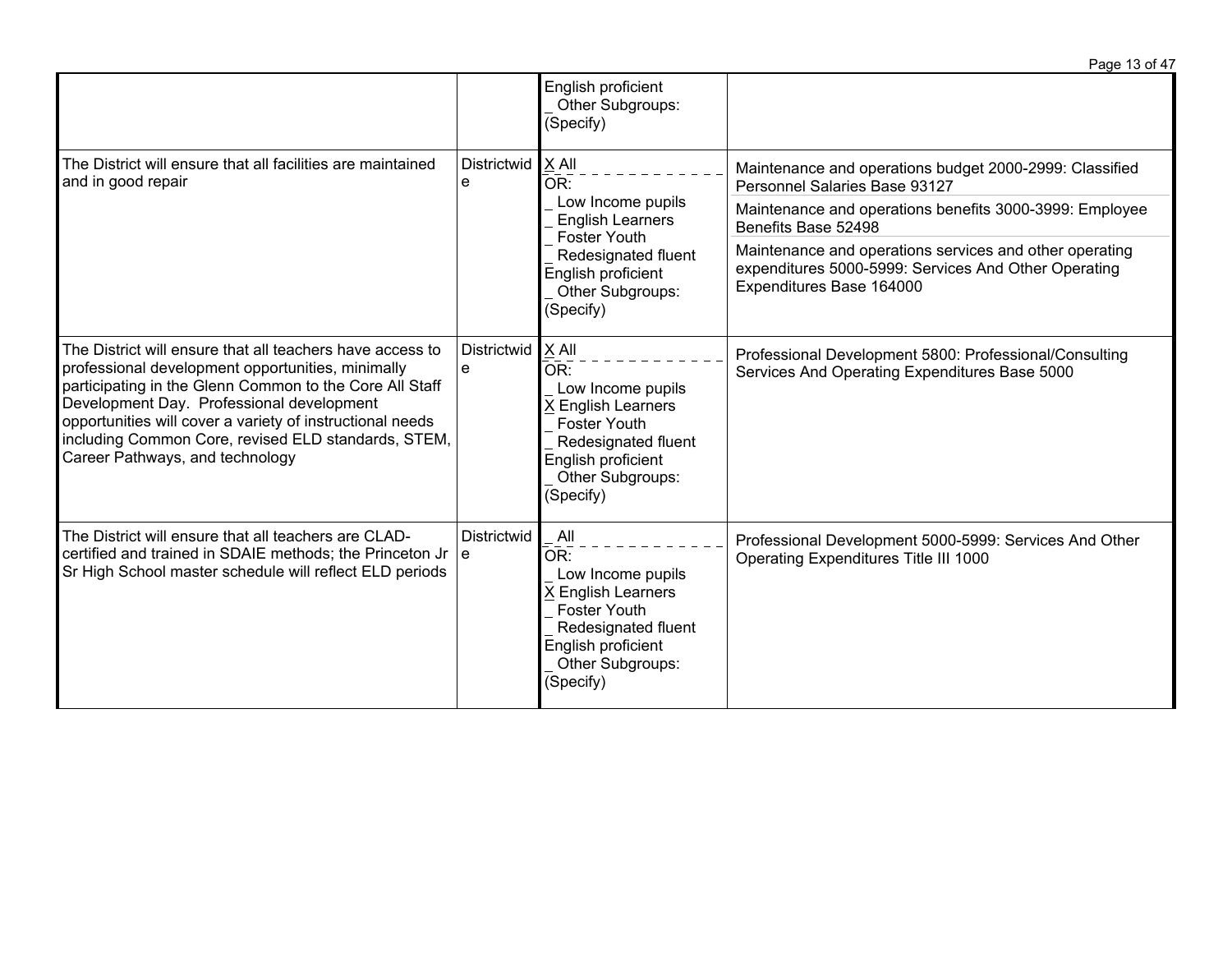Page 14 of 47

| LCAP Year 3: 2018-19                                                                                                                                                                                                                                                                                                                                                                                                                                               |                  |                                                                                                                                                                     |                                                                                          |  |  |
|--------------------------------------------------------------------------------------------------------------------------------------------------------------------------------------------------------------------------------------------------------------------------------------------------------------------------------------------------------------------------------------------------------------------------------------------------------------------|------------------|---------------------------------------------------------------------------------------------------------------------------------------------------------------------|------------------------------------------------------------------------------------------|--|--|
| Expected Annual 1) 100% of teachers will be appropriately assigned<br>(2) Sufficient instructional materials will be available for all classes, evidenced in board resolution<br>Measurable<br>$\vert$ 3) Facilities Inspection Tool Evaluation will indicate all facilities in satisfactory repair<br>Outcomes:<br>[4] All PJUSD teachers will participate in standards-based professional development<br>5) ELD instruction will be provided to all ELD students |                  |                                                                                                                                                                     |                                                                                          |  |  |
| Scope of<br>Actions/Services<br>Service                                                                                                                                                                                                                                                                                                                                                                                                                            |                  | Pupils to be served within<br>identified scope of<br>service                                                                                                        | <b>Budgeted</b><br>Expenditures                                                          |  |  |
| The District will ensure that all teachers are credentialed<br>in their area of instruction with direct support from the                                                                                                                                                                                                                                                                                                                                           | Districtwid<br>e | $X$ All<br>OR:                                                                                                                                                      | Teacher Salaries 1000-1999: Certificated Personnel Salaries<br>Base 608721               |  |  |
| Glenn County Office of Education                                                                                                                                                                                                                                                                                                                                                                                                                                   |                  | Low Income pupils<br><b>English Learners</b><br>Foster Youth<br>Redesignated fluent<br>English proficient<br>Other Subgroups:<br>(Specify)                          | Certificated Benefits 3000-3999: Employee Benefits Base<br>243240                        |  |  |
| Beginning teachers will be supported through BTSA                                                                                                                                                                                                                                                                                                                                                                                                                  | Districtwid<br>e | $X$ All<br>OR:<br>Low Income pupils<br><b>English Learners</b><br><b>Foster Youth</b><br>Redesignated fluent<br>English proficient<br>Other Subgroups:<br>(Specify) | BTSA Support Costs 5000-5999: Services And Other<br>Operating Expenditures Title II 6000 |  |  |
| The District will ensure that all students will have access<br>to standards-aligned instructional materials.                                                                                                                                                                                                                                                                                                                                                       | Districtwid<br>e | $X$ All<br>OR:<br>Low Income pupils<br><b>English Learners</b><br>Foster Youth<br>Redesignated fluent<br>English proficient<br>Other Subgroups:<br>(Specify)        | Curriculum purchase 4000-4999: Books And Supplies Base<br>10000                          |  |  |
| The District will ensure that all facilities are maintained<br>and in good repair                                                                                                                                                                                                                                                                                                                                                                                  | Districtwid<br>e | $X$ All<br>OR:                                                                                                                                                      | Maintenance and operations budget 2000-2999: Classified<br>Personnel Salaries Base 93000 |  |  |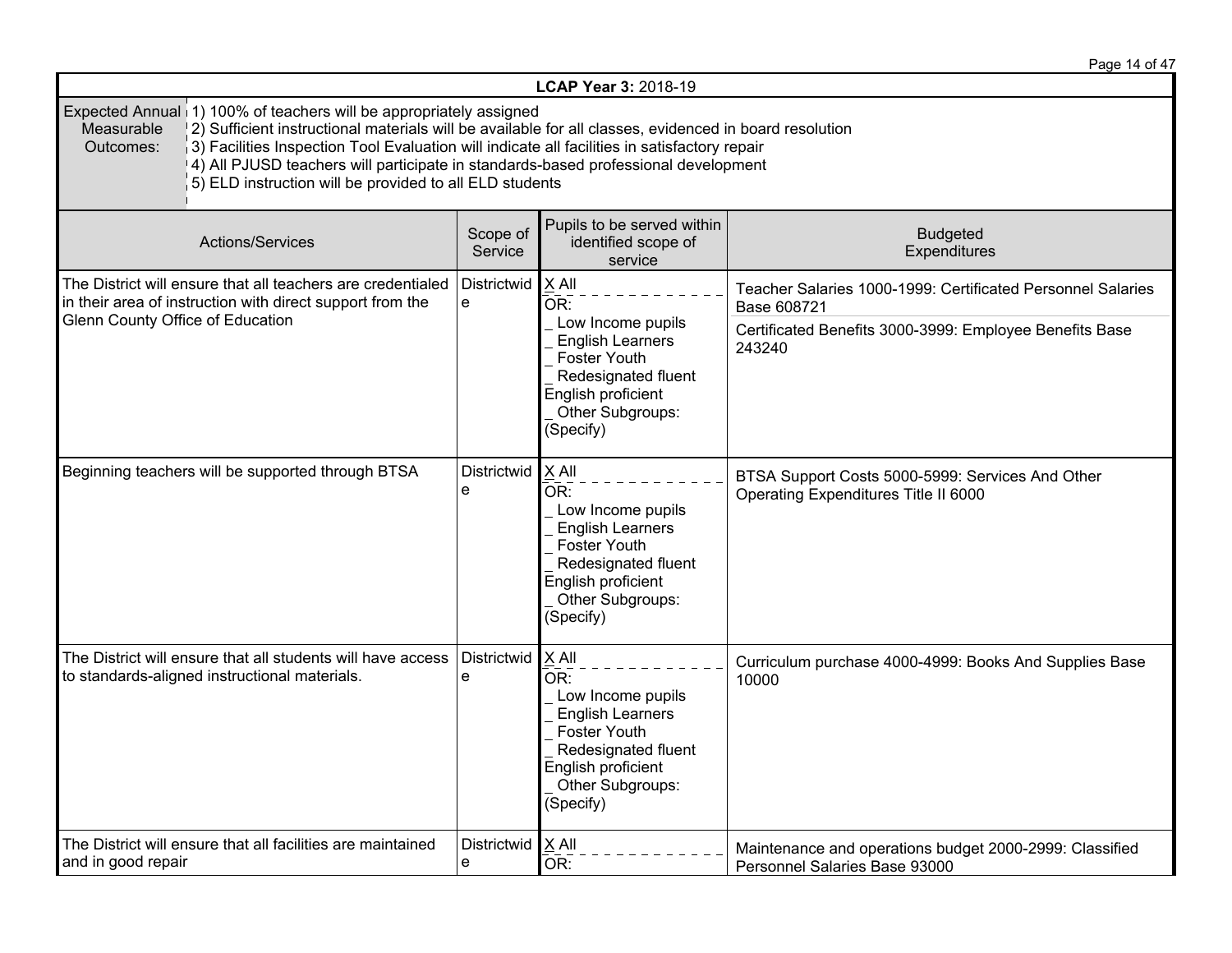|                                                                                                                                                                                                                                                                                                                                                                               |                           | Low Income pupils<br><b>English Learners</b><br>Foster Youth<br>Redesignated fluent<br>English proficient<br>Other Subgroups:<br>(Specify)                        |                                                                                                                                             | Maintenance and operations benefits 3000-3999: Employee<br>Benefits Base 49700 |
|-------------------------------------------------------------------------------------------------------------------------------------------------------------------------------------------------------------------------------------------------------------------------------------------------------------------------------------------------------------------------------|---------------------------|-------------------------------------------------------------------------------------------------------------------------------------------------------------------|---------------------------------------------------------------------------------------------------------------------------------------------|--------------------------------------------------------------------------------|
|                                                                                                                                                                                                                                                                                                                                                                               |                           |                                                                                                                                                                   | Maintenance and operations services and other operating<br>expenditures 5000-5999: Services And Other Operating<br><b>Expenditures Base</b> |                                                                                |
| The District will ensure that all teachers have access to<br>professional development opportunities, minimally<br>participating in the Glenn Common to the Core All Staff<br>Development Day. Professional development<br>opportunities will cover a variety of instructional needs<br>including Common Core, revised ELD standards, STEM,<br>Career Pathways, and technology | Districtwid<br>e          | X All<br>OR:<br>Low Income pupils<br><b>English Learners</b><br><b>Foster Youth</b><br>Redesignated fluent<br>English proficient<br>Other Subgroups:<br>(Specify) | Professional Development 5800: Professional/Consulting<br>Services And Operating Expenditures Base 5000                                     |                                                                                |
| The District will ensure that all teachers are CLAD-<br>certified and trained in SDAIE methods; the Princeton Jr<br>Sr High School master schedule will reflect ELD periods                                                                                                                                                                                                   | <b>Districtwid</b><br>∣e. | All<br>OR:<br>Low Income pupils<br>X English Learners<br><b>Foster Youth</b><br>Redesignated fluent<br>English proficient<br>Other Subgroups:<br>(Specify)        |                                                                                                                                             |                                                                                |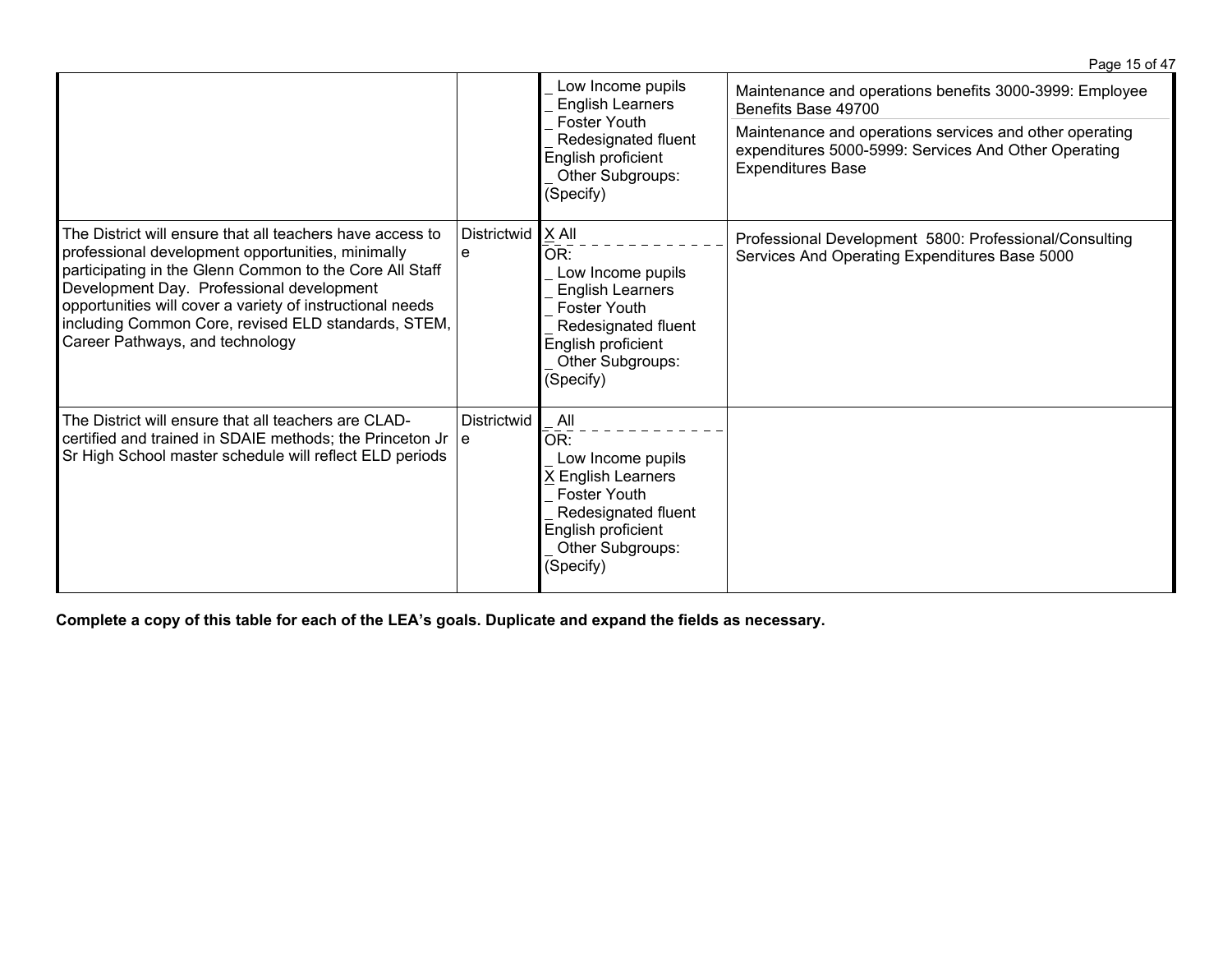| GOAL 2:          | Pupil Outcomes: Princeton students will grow in knowledge and ability through a comprehensive course of<br>study, which they will demonstrate through a variety of measures, including standardized tests, college and<br>career preparedness, and English learner reclassification.                                                                                                                                                                                                                                                                                                                                                                                                                                                                                                                                                                                                                                                                                                                                                                                         | Related State and/or Local Priorities:<br>COE only: $9 - 10$<br>Local: Specify |
|------------------|------------------------------------------------------------------------------------------------------------------------------------------------------------------------------------------------------------------------------------------------------------------------------------------------------------------------------------------------------------------------------------------------------------------------------------------------------------------------------------------------------------------------------------------------------------------------------------------------------------------------------------------------------------------------------------------------------------------------------------------------------------------------------------------------------------------------------------------------------------------------------------------------------------------------------------------------------------------------------------------------------------------------------------------------------------------------------|--------------------------------------------------------------------------------|
|                  | Identified Need: 1) Improve CAASPP / SBAC Proficiency Rate<br>2014-15 English: 33% proficient or advanced<br>2014-15 Math: 33% proficient or advanced<br>[2] Maintain proficient level API [Will not be applicable until CDE reinstates API measure]<br>2013 Growth: 807<br>2012 Growth: 796<br>l.<br>2011 Growth: 734<br>3) Improve UC / CSU A-G Completion Percentage<br>2014-15: 37%<br>2013-14: 20%<br>2012-13: 44%<br>2011-12: 33%<br>$\bullet$<br>4) CTE Completion %<br>2014-15: 10.5%<br>2013-14: 31%<br>2012-13: 19.2%<br>5) Maintain % of English Learners advancing at least one level on CELDT<br>2013-14 to 2014-15: 70%<br>6) Maintain EL Reclassification Rate<br>$\bullet$ 2014-15: 38%<br>7) N/A - AP courses are not currently offered at Princeton Jr Sr High School<br>8) Improve EAP college ready %<br>2014-15 English: 21%<br>$\bullet$<br>2014-15 Math: 5%<br>. ا<br>2013-14 English: 16%<br>2013-14 Math: 32%<br>9) Improve CAHSEE pass rate: [No longer applicable because the CAHSEE has been suspended]<br>2013-14 ELA: 72%<br>2013-14 Math: 83% |                                                                                |
| Goal Applies to: | Schools: All                                                                                                                                                                                                                                                                                                                                                                                                                                                                                                                                                                                                                                                                                                                                                                                                                                                                                                                                                                                                                                                                 |                                                                                |
|                  | Applicable Pupil<br>i All<br>Subgroups:                                                                                                                                                                                                                                                                                                                                                                                                                                                                                                                                                                                                                                                                                                                                                                                                                                                                                                                                                                                                                                      |                                                                                |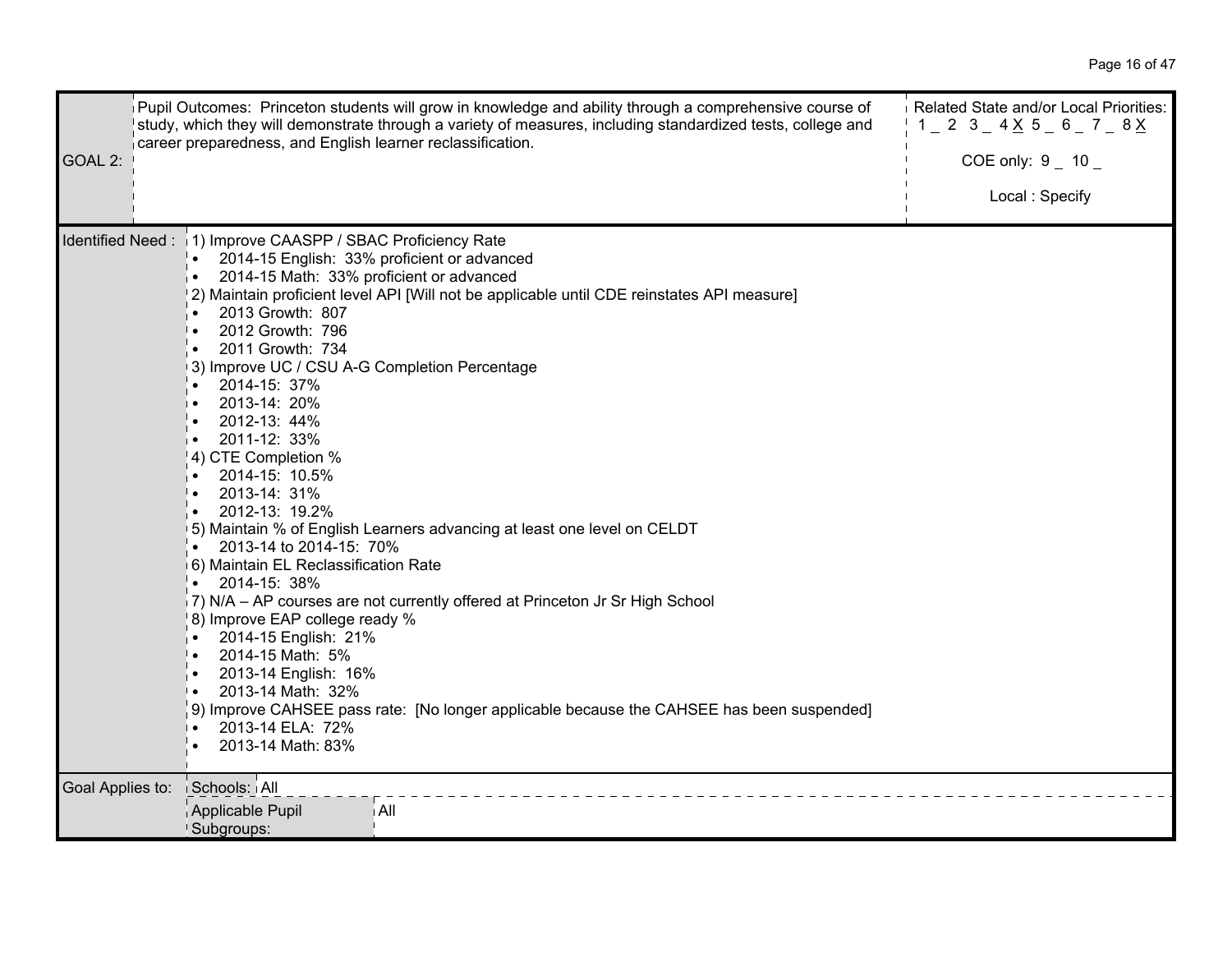Page 17 of 47

| LCAP Year 1: 2016-17                                                                                                                                                                                                                                                                                                                                                                                                                                                                                                                                                                                                                                                                                                                                                                                                                                                                                                                                                                |                  |                                                                                                                                                                                     |                                                                                                                                                                                                                                                  |
|-------------------------------------------------------------------------------------------------------------------------------------------------------------------------------------------------------------------------------------------------------------------------------------------------------------------------------------------------------------------------------------------------------------------------------------------------------------------------------------------------------------------------------------------------------------------------------------------------------------------------------------------------------------------------------------------------------------------------------------------------------------------------------------------------------------------------------------------------------------------------------------------------------------------------------------------------------------------------------------|------------------|-------------------------------------------------------------------------------------------------------------------------------------------------------------------------------------|--------------------------------------------------------------------------------------------------------------------------------------------------------------------------------------------------------------------------------------------------|
| Expected Annual (1) Undetermined SBAC / CAASPP Proficiency rate, pending results of first year's testing data and/or state established goal<br>Measurable<br>2) API baseline will be set by the state. EAMO will be set once API baseline is available.<br>Outcomes:<br>3) At least 33% of graduating students will complete UC / CSU A-G requirements<br>4) At least 20% of graduating students will complete CTE courses of study<br>$\vert$ 5) At least 50% of ELD students will advance at least one level on the CELDT<br>6) At least 25% of ELD students will be reclassified as Fluent English Proficient<br>7) N/A – EAMOs for AP pass rates will not be set until AP courses are offered at Princeton Junior Senior High School<br>[8] At least 25% of high school juniors will test as college ready on the CSU EAP<br>9) CAHSEE pass rate for 10th grade students will be at least 80% annually [Note: This EAMO may not be applicable if the CAHSEE is<br>discontinued] |                  |                                                                                                                                                                                     |                                                                                                                                                                                                                                                  |
| Pupils to be served within<br>Scope of<br><b>Budgeted</b><br>Actions/Services<br>identified scope of<br>Service<br>Expenditures<br>service                                                                                                                                                                                                                                                                                                                                                                                                                                                                                                                                                                                                                                                                                                                                                                                                                                          |                  |                                                                                                                                                                                     |                                                                                                                                                                                                                                                  |
| Continue benchmark testing and results evaluation                                                                                                                                                                                                                                                                                                                                                                                                                                                                                                                                                                                                                                                                                                                                                                                                                                                                                                                                   | Districtwid<br>e | $X$ All<br>$\overline{\mathsf{OR}}$ :<br>Low Income pupils<br><b>English Learners</b><br>Foster Youth<br>Redesignated fluent<br>English proficient<br>Other Subgroups:<br>(Specify) |                                                                                                                                                                                                                                                  |
| All teachers will collaborate through bi-monthly late start<br>meetings                                                                                                                                                                                                                                                                                                                                                                                                                                                                                                                                                                                                                                                                                                                                                                                                                                                                                                             | Districtwid<br>e | $ X$ All<br>$\bar{\mathsf{OR}}$ :<br>Low Income pupils<br><b>English Learners</b><br>Foster Youth<br>Redesignated fluent<br>English proficient<br>Other Subgroups:<br>(Specify)     |                                                                                                                                                                                                                                                  |
| Full implementation of Butte Glenn College Career<br>Pathway Trust Grant pathways - Medical / Health and<br>Fabrication (Welding)                                                                                                                                                                                                                                                                                                                                                                                                                                                                                                                                                                                                                                                                                                                                                                                                                                                   | High<br>School   | X All<br>OR:<br>Low Income pupils<br><b>English Learners</b><br>Foster Youth<br>Redesignated fluent<br>English proficient                                                           | Pathway lead and counselor stipends 1000-1999: Certificated<br>Personnel Salaries California Career Pathways Trust 10000<br>Curriculum, materials, and supplies purchase 4000-4999:<br>Books And Supplies California Career Pathways Trust 10000 |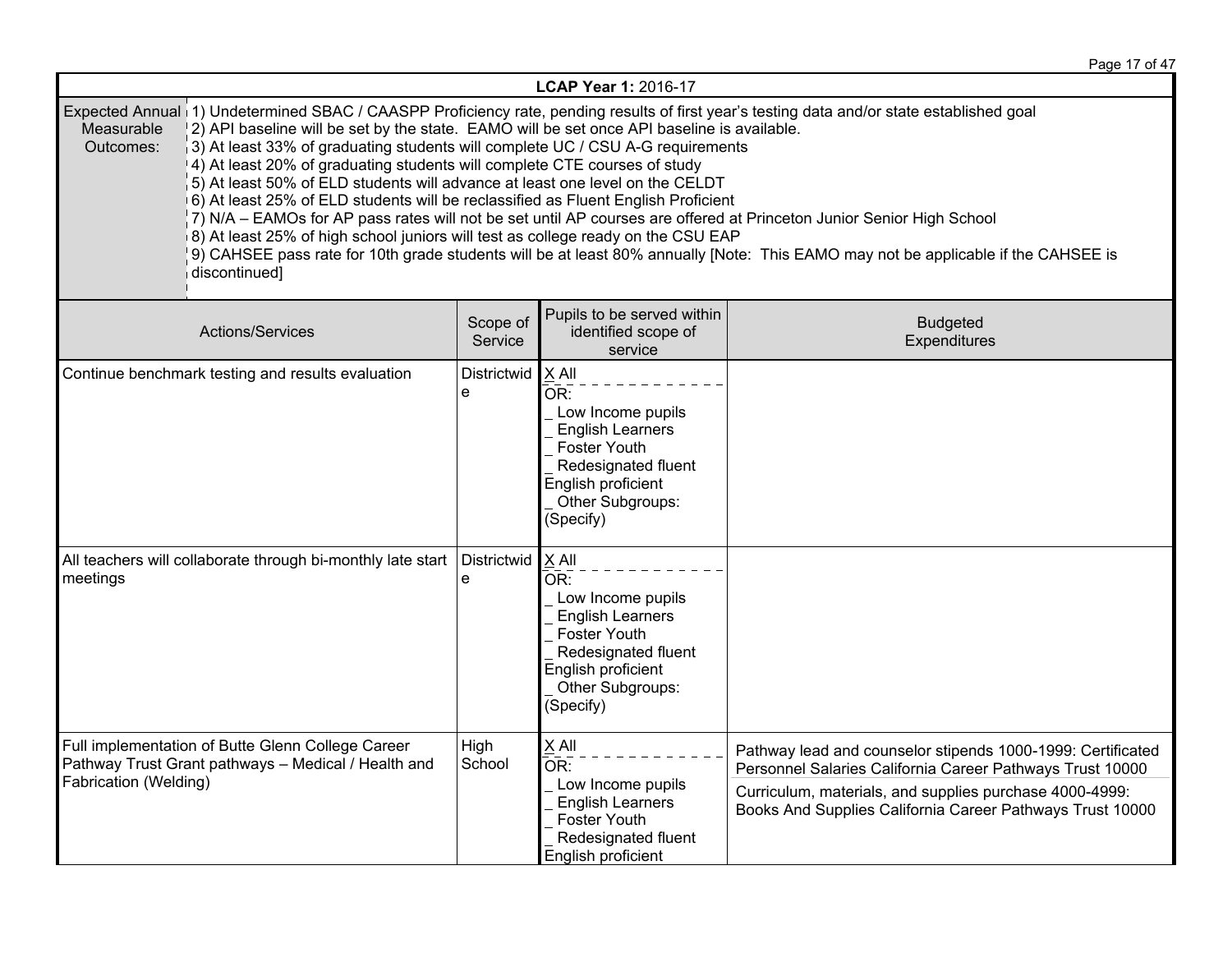|                                                                                                                                                                                                                                                                                                                                                                                                                                                                                                                                                                                                                                                                                                               |                                                                                                                                                                                  |                                                                                                                                                                            | Page 18 of 47                                                                                                                                                                                                                                             |
|---------------------------------------------------------------------------------------------------------------------------------------------------------------------------------------------------------------------------------------------------------------------------------------------------------------------------------------------------------------------------------------------------------------------------------------------------------------------------------------------------------------------------------------------------------------------------------------------------------------------------------------------------------------------------------------------------------------|----------------------------------------------------------------------------------------------------------------------------------------------------------------------------------|----------------------------------------------------------------------------------------------------------------------------------------------------------------------------|-----------------------------------------------------------------------------------------------------------------------------------------------------------------------------------------------------------------------------------------------------------|
|                                                                                                                                                                                                                                                                                                                                                                                                                                                                                                                                                                                                                                                                                                               |                                                                                                                                                                                  | Other Subgroups:<br>(Specify)                                                                                                                                              |                                                                                                                                                                                                                                                           |
| Maintain categorically funded bilingual instructional aide<br>position at Princeton Elementary School                                                                                                                                                                                                                                                                                                                                                                                                                                                                                                                                                                                                         | Elementar<br>y                                                                                                                                                                   | All<br>$\overline{\mathsf{OR}}$ :<br>Low Income pupils<br>X English Learners<br>Foster Youth<br>Redesignated fluent<br>English proficient<br>Other Subgroups:<br>(Specify) | .63 FTE Bilingual Paraprofessional 2000-2999: Classified<br>Personnel Salaries Other 18362                                                                                                                                                                |
|                                                                                                                                                                                                                                                                                                                                                                                                                                                                                                                                                                                                                                                                                                               |                                                                                                                                                                                  |                                                                                                                                                                            | 3000-3999: Employee Benefits Other 11625                                                                                                                                                                                                                  |
| Plan and implement districtwide intervention schedule                                                                                                                                                                                                                                                                                                                                                                                                                                                                                                                                                                                                                                                         | Districtwid<br>$X$ All<br>e<br>OR:<br>Low Income pupils<br><b>English Learners</b><br>Foster Youth<br>Redesignated fluent<br>English proficient<br>Other Subgroups:<br>(Specify) |                                                                                                                                                                            |                                                                                                                                                                                                                                                           |
|                                                                                                                                                                                                                                                                                                                                                                                                                                                                                                                                                                                                                                                                                                               |                                                                                                                                                                                  | <b>LCAP Year 2: 2017-18</b>                                                                                                                                                |                                                                                                                                                                                                                                                           |
| Expected Annual 1) Undetermined SBAC / CAASPP Proficiency rate, pending results of first year's testing data and/or state established goal<br>Measurable<br>2) API baseline will be set by the state. EAMO will be set once API baseline is available.<br>3) At least 33% of graduating students will complete UC / CSU A-G requirements<br>Outcomes:<br>4) At least 20% of graduating students will complete CTE courses of study<br>5) At least 50% of ELD students will advance at least one level on the CELDT<br>6) At least 25% of ELD students will be reclassified as Fluent English Proficient<br>[8] At least 25% of high school juniors will test as college ready on the CSU EAP<br>discontinued] |                                                                                                                                                                                  |                                                                                                                                                                            | 7) N/A - EAMOs for AP pass rates will not be set until AP courses are offered at Princeton Junior Senior High School<br>9) CAHSEE pass rate for 10th grade students will be at least 80% annually [Note: This EAMO may not be applicable if the CAHSEE is |
| Actions/Services                                                                                                                                                                                                                                                                                                                                                                                                                                                                                                                                                                                                                                                                                              | Scope of<br>Service                                                                                                                                                              | Pupils to be served within<br>identified scope of<br>service                                                                                                               | <b>Budgeted</b><br>Expenditures                                                                                                                                                                                                                           |
| Continue benchmark testing and results evaluation                                                                                                                                                                                                                                                                                                                                                                                                                                                                                                                                                                                                                                                             | Districtwid<br>e                                                                                                                                                                 | $X$ All<br>OR:<br>Low Income pupils<br><b>English Learners</b>                                                                                                             |                                                                                                                                                                                                                                                           |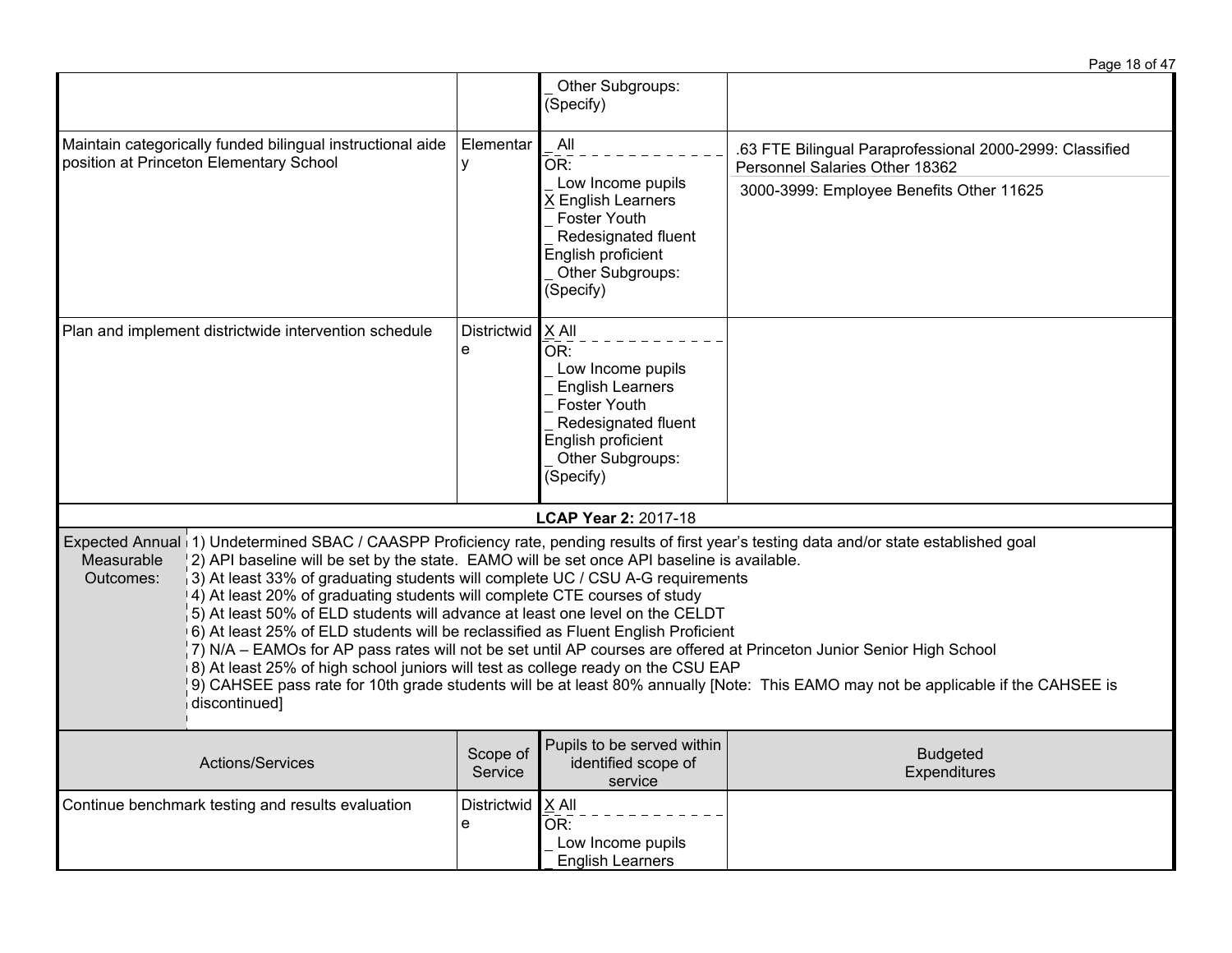|                                                                                                                                   |                  |                                                                                                                                                                                   | Page 19 of 47                                                                                                                                                                                                                                    |
|-----------------------------------------------------------------------------------------------------------------------------------|------------------|-----------------------------------------------------------------------------------------------------------------------------------------------------------------------------------|--------------------------------------------------------------------------------------------------------------------------------------------------------------------------------------------------------------------------------------------------|
|                                                                                                                                   |                  | <b>Foster Youth</b><br>Redesignated fluent<br>English proficient<br>Other Subgroups:<br>(Specify)                                                                                 |                                                                                                                                                                                                                                                  |
| All teachers will collaborate through bi-monthly late start<br>meetings                                                           | Districtwid<br>e | X All<br>OR:<br>Low Income pupils<br><b>English Learners</b><br><b>Foster Youth</b><br>Redesignated fluent<br>English proficient<br>Other Subgroups:<br>(Specify)                 |                                                                                                                                                                                                                                                  |
| Full implementation of Butte Glenn College Career<br>Pathway Trust Grant pathways - Medical / Health and<br>Fabrication (Welding) | High<br>School   | X All<br>$\overline{\mathsf{OR}}$ :<br>Low Income pupils<br><b>English Learners</b><br>Foster Youth<br>Redesignated fluent<br>English proficient<br>Other Subgroups:<br>(Specify) | Pathway lead and counselor stipends 1000-1999: Certificated<br>Personnel Salaries California Career Pathways Trust 10000<br>Curriculum, materials, and supplies purchase 4000-4999:<br>Books And Supplies California Career Pathways Trust 10000 |
| Maintain categorically funded bilingual instructional aide<br>position at Princeton Elementary School                             | Elementar<br>у   | All<br>OR:<br>Low Income pupils<br>X English Learners<br>Foster Youth<br>Redesignated fluent<br>English proficient<br>Other Subgroups:<br>(Specify)                               | .63 FTE Bilingual Paraprofessional 2000-2999: Classified<br>Personnel Salaries Other 18362<br>3000-3999: Employee Benefits Other 11625                                                                                                           |
| Continue implementation of districtwide intervention<br>schedule                                                                  | Districtwid<br>e | X All<br>OR:<br>Low Income pupils<br><b>English Learners</b><br>Foster Youth<br>Redesignated fluent                                                                               |                                                                                                                                                                                                                                                  |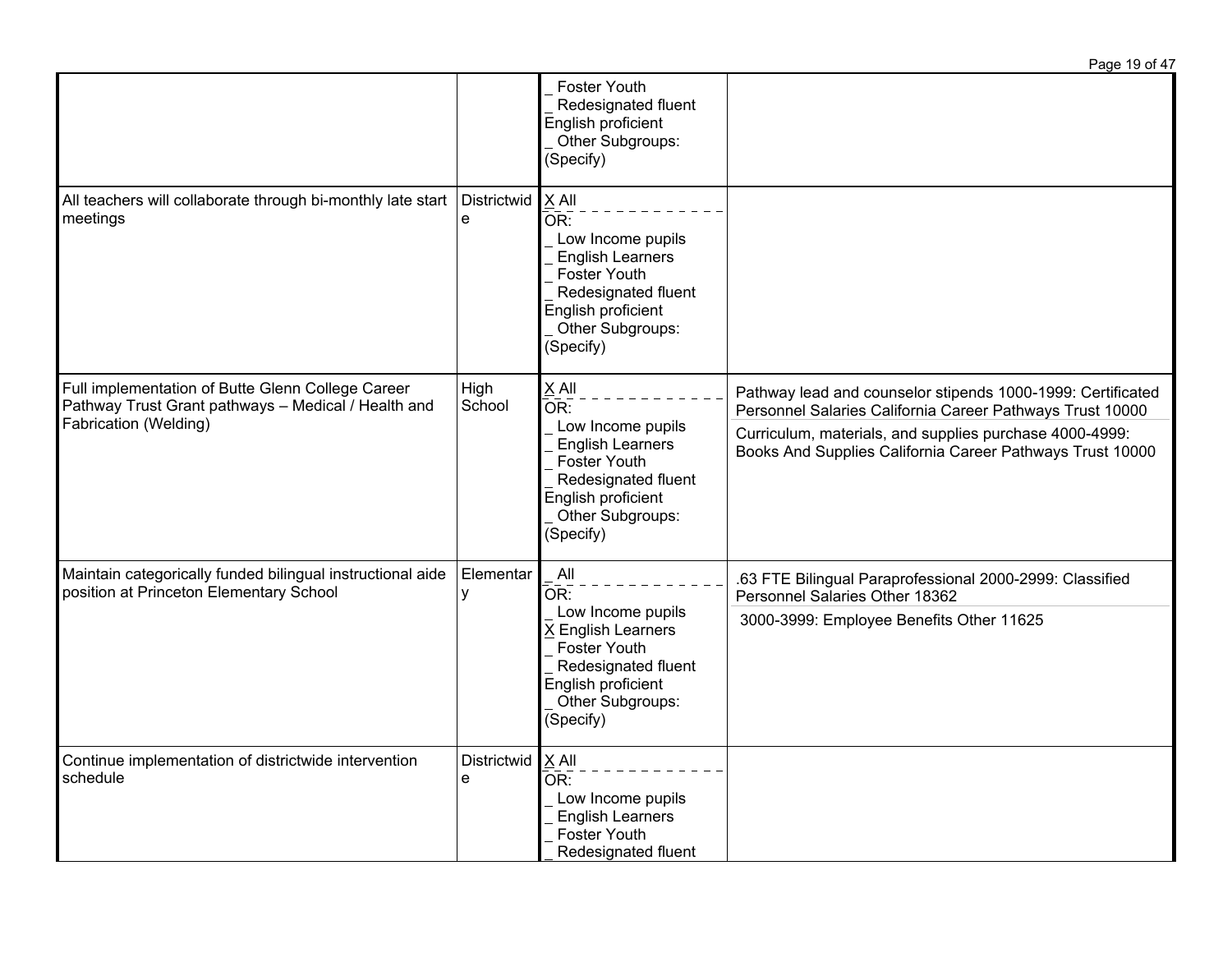|                                                                                                                                                                                                                                                                                                                                                                                                                                                                                                                                                                                                                                                                                                                         |                     |                                                                                                                                                              | Page 20 of 47                                                                                                                                                                                                                                             |
|-------------------------------------------------------------------------------------------------------------------------------------------------------------------------------------------------------------------------------------------------------------------------------------------------------------------------------------------------------------------------------------------------------------------------------------------------------------------------------------------------------------------------------------------------------------------------------------------------------------------------------------------------------------------------------------------------------------------------|---------------------|--------------------------------------------------------------------------------------------------------------------------------------------------------------|-----------------------------------------------------------------------------------------------------------------------------------------------------------------------------------------------------------------------------------------------------------|
|                                                                                                                                                                                                                                                                                                                                                                                                                                                                                                                                                                                                                                                                                                                         |                     | English proficient<br>Other Subgroups:<br>(Specify)                                                                                                          |                                                                                                                                                                                                                                                           |
|                                                                                                                                                                                                                                                                                                                                                                                                                                                                                                                                                                                                                                                                                                                         |                     | LCAP Year 3: 2018-19                                                                                                                                         |                                                                                                                                                                                                                                                           |
| Expected Annual (1) Undetermined SBAC / CAASPP Proficiency rate, pending results of first year's testing data and/or state established goal<br>Measurable<br>[2] API baseline will be set by the state. EAMO will be set once API baseline is available.<br>Outcomes:<br>3) At least 33% of graduating students will complete UC / CSU A-G requirements<br>[4] At least 20% of graduating students will complete CTE courses of study<br>$\vert$ 5) At least 50% of ELD students will advance at least one level on the CELDT<br>6) At least 25% of ELD students will be reclassified as Fluent English Proficient<br>8) At least 25% of high school juniors will test as college ready on the CSU EAP<br>discontinued] |                     |                                                                                                                                                              | 7) N/A – EAMOs for AP pass rates will not be set until AP courses are offered at Princeton Junior Senior High School<br>9) CAHSEE pass rate for 10th grade students will be at least 80% annually [Note: This EAMO may not be applicable if the CAHSEE is |
| <b>Actions/Services</b>                                                                                                                                                                                                                                                                                                                                                                                                                                                                                                                                                                                                                                                                                                 | Scope of<br>Service | Pupils to be served within<br>identified scope of<br>service                                                                                                 | <b>Budgeted</b><br>Expenditures                                                                                                                                                                                                                           |
| Continue benchmark testing and results evaluation                                                                                                                                                                                                                                                                                                                                                                                                                                                                                                                                                                                                                                                                       | Districtwid<br>e    | $X$ All<br>OR:<br>Low Income pupils<br><b>English Learners</b><br>Foster Youth<br>Redesignated fluent<br>English proficient<br>Other Subgroups:<br>(Specify) |                                                                                                                                                                                                                                                           |
| All teachers will collaborate through bi-monthly late start<br>meetings                                                                                                                                                                                                                                                                                                                                                                                                                                                                                                                                                                                                                                                 | Districtwid<br>e    | $X$ All<br>OR:<br>Low Income pupils<br><b>English Learners</b><br>Foster Youth<br>Redesignated fluent<br>English proficient<br>Other Subgroups:<br>(Specify) |                                                                                                                                                                                                                                                           |
| Full implementation of Butte Glenn College Career<br>Pathway Trust Grant pathways - Medical / Health and<br>Fabrication (Welding)                                                                                                                                                                                                                                                                                                                                                                                                                                                                                                                                                                                       | High<br>School      | X All<br>OR:<br>Low Income pupils                                                                                                                            | Pathway lead and counselor stipends 1000-1999: Certificated<br>Personnel Salaries California Career Pathways Trust 10000<br>Curriculum, materials, and supplies purchase 4000-4999:                                                                       |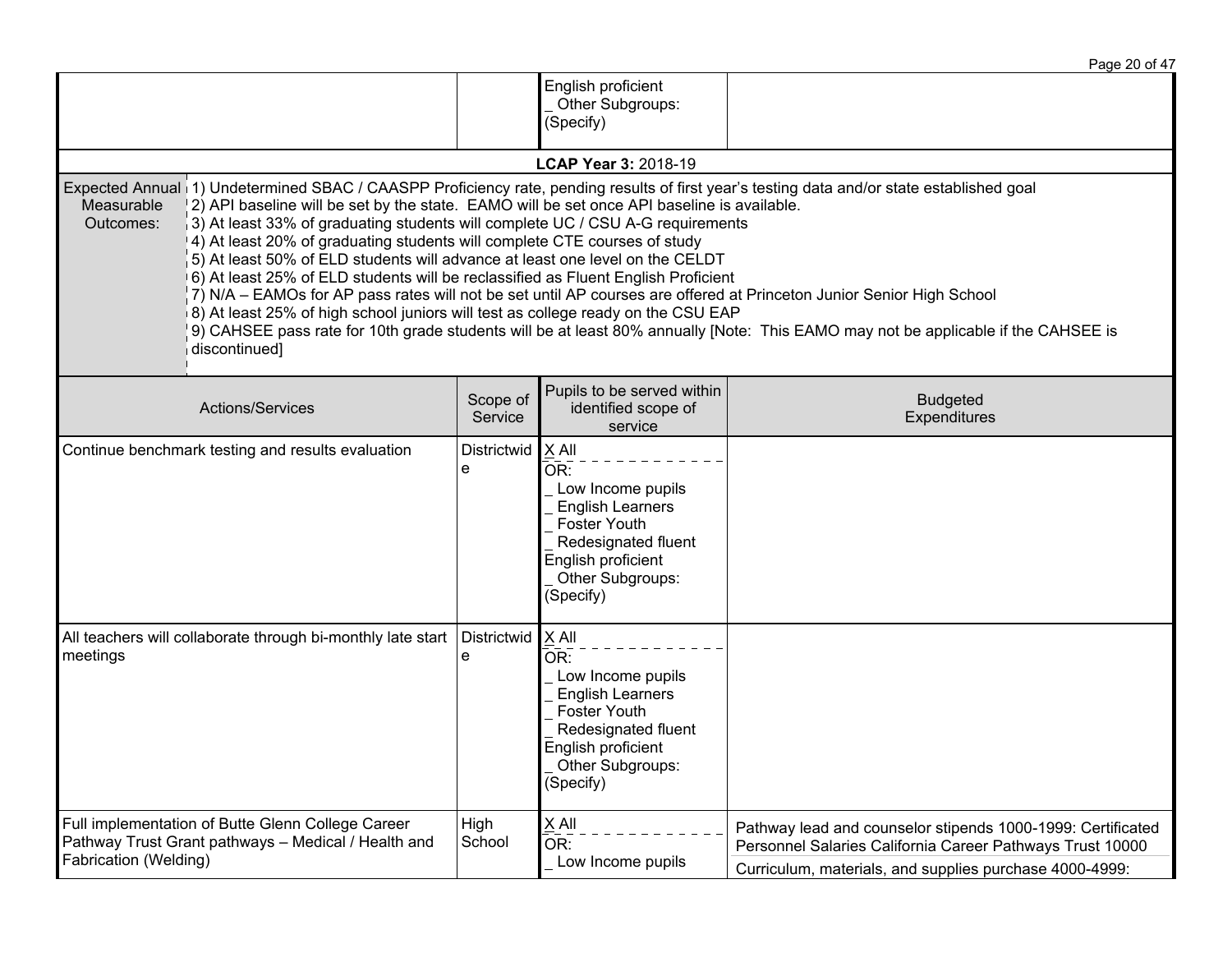|                                                                                                       |                  |                                                                                                                                                               | $-440 - 101$                                                                                       |
|-------------------------------------------------------------------------------------------------------|------------------|---------------------------------------------------------------------------------------------------------------------------------------------------------------|----------------------------------------------------------------------------------------------------|
|                                                                                                       |                  | <b>English Learners</b><br>Foster Youth<br>Redesignated fluent<br>English proficient<br>Other Subgroups:<br>(Specify)                                         | Books And Supplies California Career Pathways Trust 10000                                          |
| Maintain categorically funded bilingual instructional aide<br>position at Princeton Elementary School | Elementar        | All<br>OR:                                                                                                                                                    | .63 FTE Bilingual Paraprofessional 2000-2999: Classified<br>Personnel Salaries Federal Funds 18362 |
|                                                                                                       |                  | Low Income pupils<br>X English Learners<br>Foster Youth<br>Redesignated fluent<br>English proficient<br>Other Subgroups:<br>(Specify)                         | 3000-3999: Employee Benefits Other 11625                                                           |
| Plan and implement districtwide intervention schedule                                                 | Districtwid<br>е | $ X$ All<br>OR:<br>Low Income pupils<br><b>English Learners</b><br>Foster Youth<br>Redesignated fluent<br>English proficient<br>Other Subgroups:<br>(Specify) |                                                                                                    |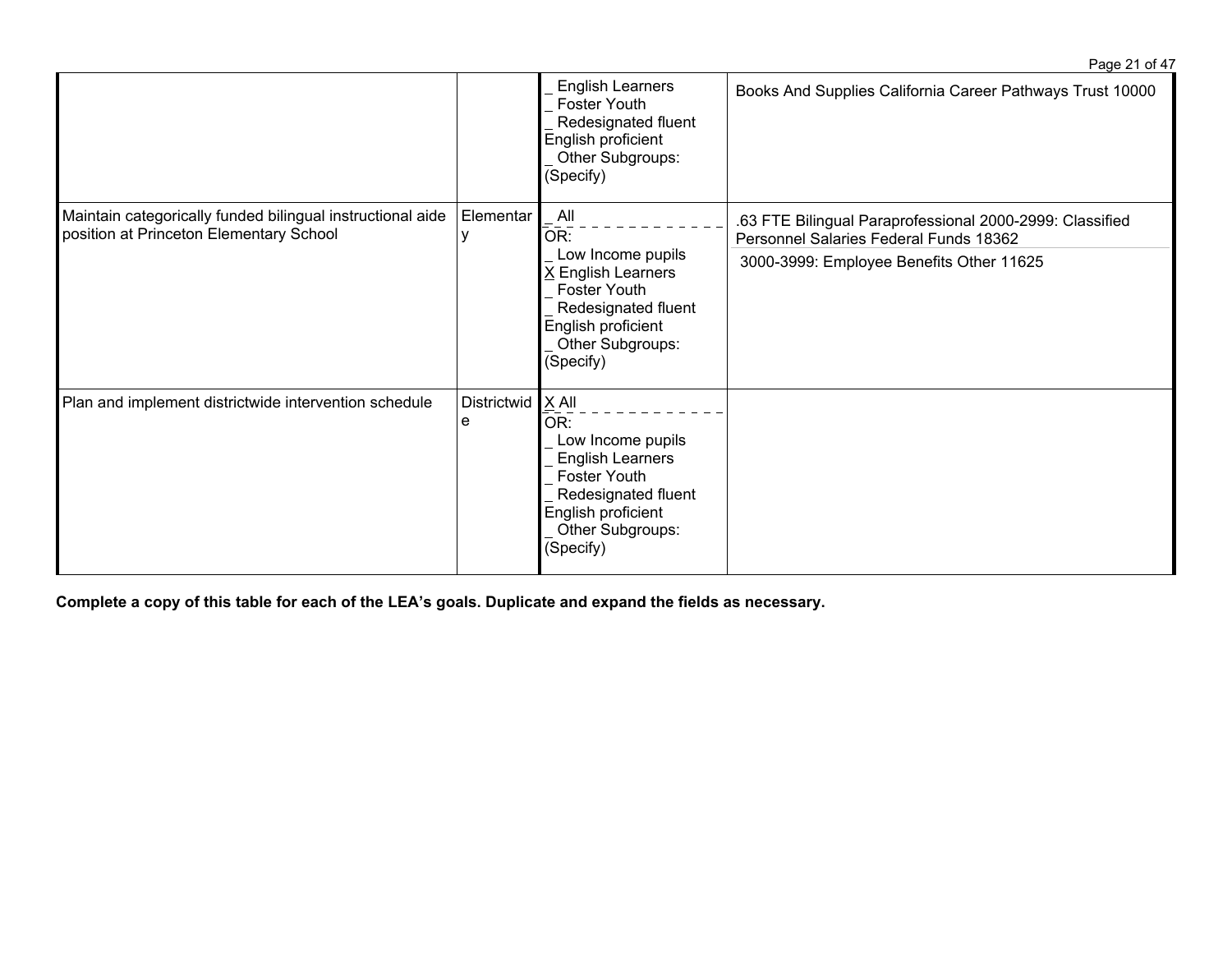| GOAL 3:          | Engagement: Princeton schools will foster a climate of engagement, involvement and connectedness that will Related State and/or Local Priorities:<br>be demonstrated in strong attendance and graduation rates, low suspension and expulsion rates, and a strong I<br>sense of safety. Parents and other stakeholders will be actively engaged in district and school decision-making<br>processes.                                                                                                                                                                                                                                                                                                                                                                                                                                                                                        | $1 - 2 - 3 \times 4 - 5 \times 6 \times 7$ 8<br>COE only: $9 - 10$<br>Local: Specify |  |
|------------------|--------------------------------------------------------------------------------------------------------------------------------------------------------------------------------------------------------------------------------------------------------------------------------------------------------------------------------------------------------------------------------------------------------------------------------------------------------------------------------------------------------------------------------------------------------------------------------------------------------------------------------------------------------------------------------------------------------------------------------------------------------------------------------------------------------------------------------------------------------------------------------------------|--------------------------------------------------------------------------------------|--|
|                  | Identified Need: 1) Maintain or increase school attendance rates<br>2014-15: 96.09%<br>$\bullet$<br>2013-14: 95.99%<br>2012-13: 96.17%<br>2) Maintain or lower chronic absenteeism rates<br>2014-15: 7.8%<br>╹∙<br>2013-14: 7.2%<br>2012-13: 6.9%<br>$\mathsf{I}$ .<br>3) Maintain Middle school dropout rates<br>2014-15: 0%<br>2013-14: 0%<br>2012-13: 0%<br>4) Maintain High school dropout rates<br>2014-15:0%<br>$\bullet$<br>2013-14:5%<br>2012-13: 16.7%<br>2011-12: 10%<br>∣∙<br>5) Maintain High school graduation rates<br>2014-15: 100%<br>2013-14: 95%<br>2012-13: 83.3%<br>⊩∙<br>2011-12: 90.0%<br>6) Maintain or lower Student suspension rates<br>2013-14: 3.5%<br>2012-13: 5.0%<br>2011-12: 0.0%<br>╹∙<br>7) Maintain or lower Student expulsion rates<br>2013-14: 0.0%<br>∣•<br>2012-13: 0.9%<br>2011-12: 0.0%<br>8) Continue parental involvement on School Site Council |                                                                                      |  |
| Goal Applies to: | Schools: All<br>Applicable Pupil<br>i All<br>Subgroups:                                                                                                                                                                                                                                                                                                                                                                                                                                                                                                                                                                                                                                                                                                                                                                                                                                    |                                                                                      |  |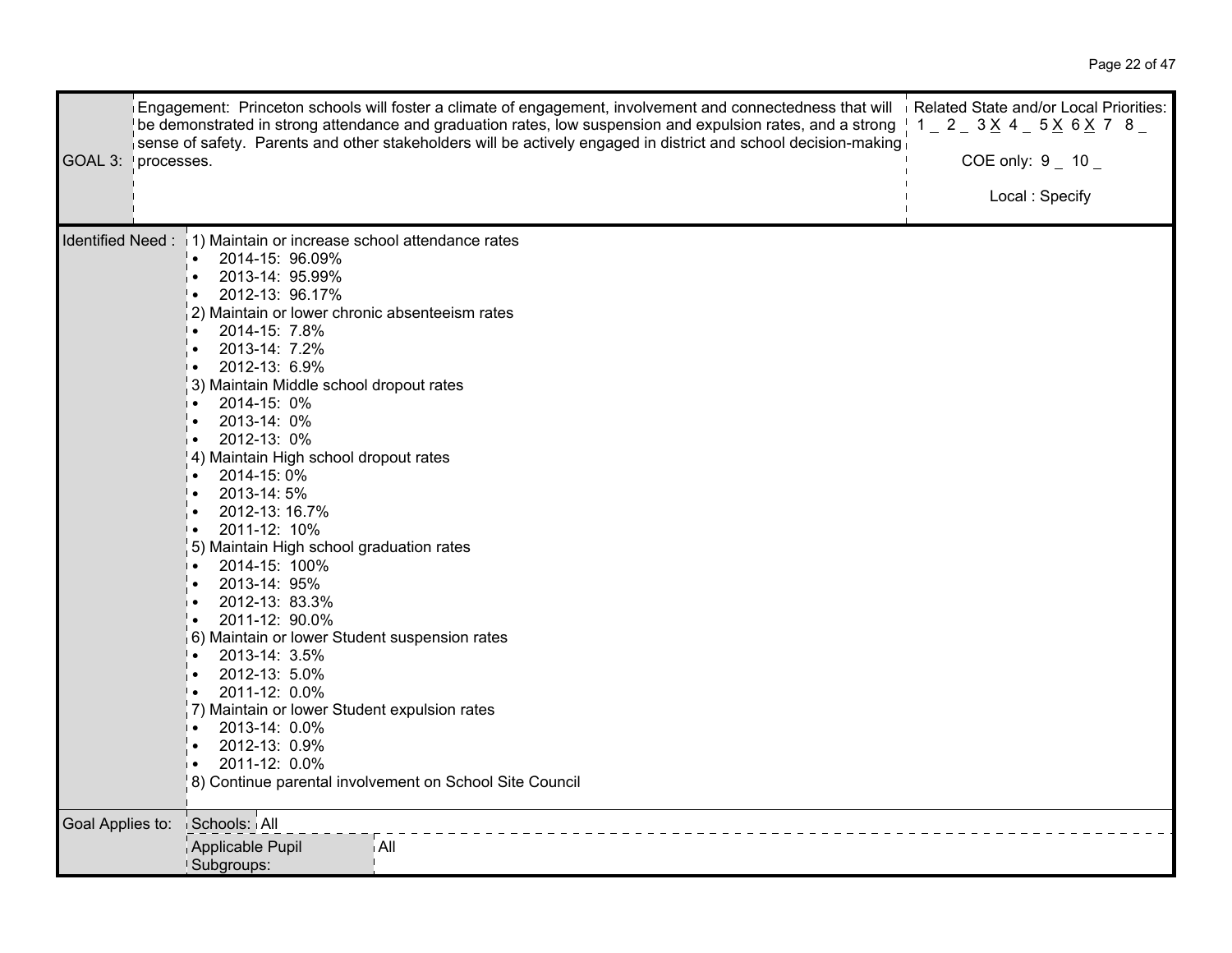|                                                                                                                                                                                                                                                                                                                                                                                                                                                                     |                     |                                                                                                                                                                                     | Page 23 of 47                                                                    |
|---------------------------------------------------------------------------------------------------------------------------------------------------------------------------------------------------------------------------------------------------------------------------------------------------------------------------------------------------------------------------------------------------------------------------------------------------------------------|---------------------|-------------------------------------------------------------------------------------------------------------------------------------------------------------------------------------|----------------------------------------------------------------------------------|
|                                                                                                                                                                                                                                                                                                                                                                                                                                                                     |                     | LCAP Year 1: 2016-17                                                                                                                                                                |                                                                                  |
| Expected Annual 1) Maintain attendance rate above 95%<br>Measurable<br>2) Maintain chronic absenteeism rate below 10%<br>Outcomes:<br>3) Maintain 0% middle school dropout rate<br>4) Maintain high school dropout rates of 10% or lower<br>5) Maintain graduation rates of 90% or higher<br>6) Maintain student suspension rates of 5% or lower<br>$\vert$ 7) Maintain student expulsion rates below 2%<br>8) Maintain parental involvement in School Site Council |                     |                                                                                                                                                                                     |                                                                                  |
| Actions/Services                                                                                                                                                                                                                                                                                                                                                                                                                                                    | Scope of<br>Service | Pupils to be served within<br>identified scope of<br>service                                                                                                                        | <b>Budgeted</b><br>Expenditures                                                  |
| Continue improvement of school website                                                                                                                                                                                                                                                                                                                                                                                                                              | Districtwid<br>e    | $X$ All<br>OR:<br>Low Income pupils<br>X English Learners<br>Foster Youth<br>Redesignated fluent<br>English proficient<br>Other Subgroups:<br>(Specify)                             | Webmaster Fees 5000-5999: Services And Other Operating<br>Expenditures Base 1000 |
| Expand use of social media including Facebook and<br>Twitter                                                                                                                                                                                                                                                                                                                                                                                                        | Districtwid<br>e    | $X$ All<br>OR:<br>Low Income pupils<br><b>English Learners</b><br><b>Foster Youth</b><br>Redesignated fluent<br>English proficient<br>Other Subgroups:<br>(Specify)                 |                                                                                  |
| Continue use of attendance prizes (sponsored by<br>Horace Mann / Golden Apple)                                                                                                                                                                                                                                                                                                                                                                                      | Districtwid<br>e    | $X$ All<br>$\overline{\mathsf{OR}}$ :<br>Low Income pupils<br><b>English Learners</b><br>Foster Youth<br>Redesignated fluent<br>English proficient<br>Other Subgroups:<br>(Specify) |                                                                                  |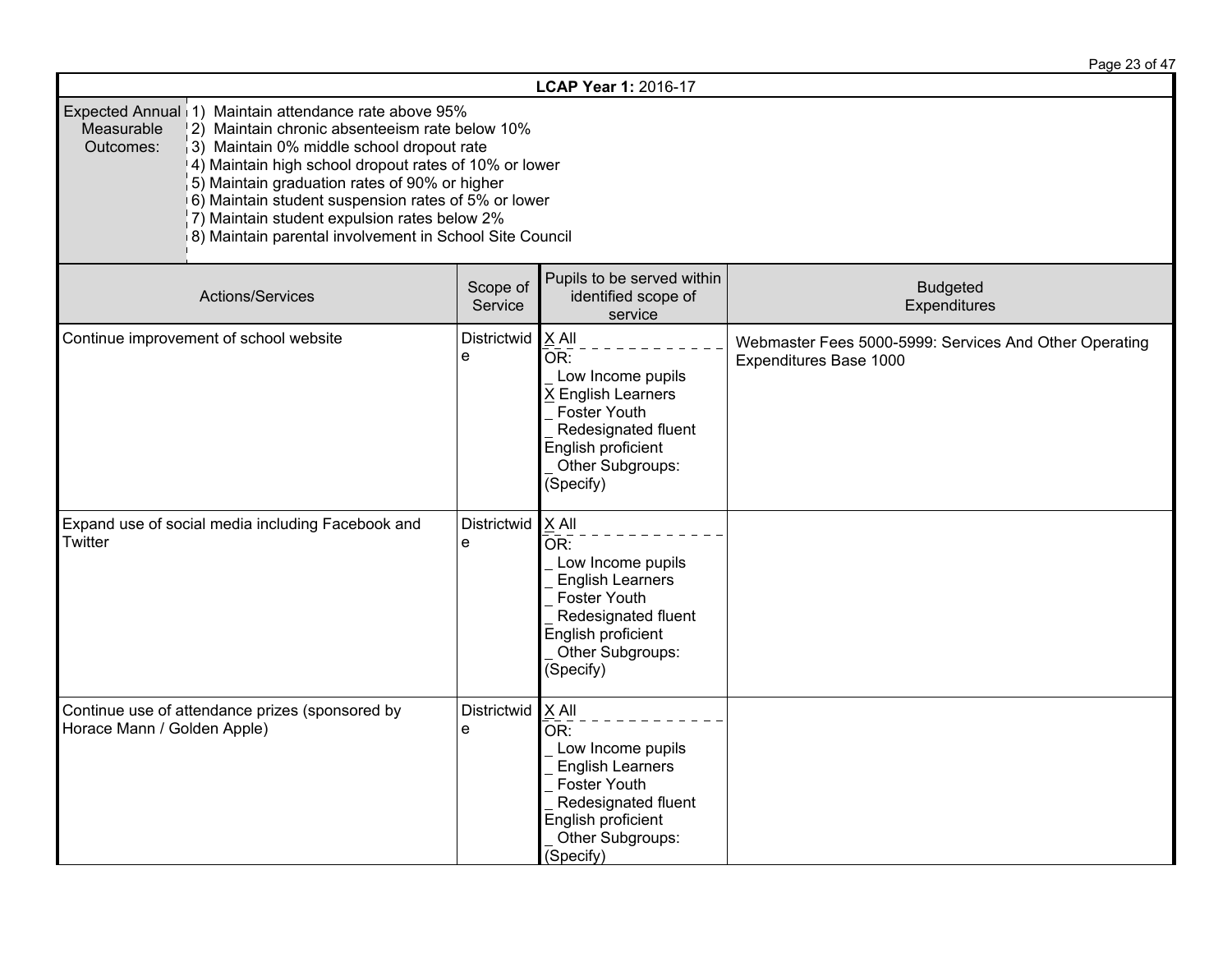| Continue Back to School and Open House Nights                                            | Districtwid<br>e | X All<br>OR:<br>Low Income pupils<br><b>English Learners</b><br><b>Foster Youth</b><br>Redesignated fluent<br>English proficient<br>Other Subgroups:<br>(Specify)              |  |
|------------------------------------------------------------------------------------------|------------------|--------------------------------------------------------------------------------------------------------------------------------------------------------------------------------|--|
| Promote School Site Council participation                                                | Districtwid<br>e | X All<br>$\bar{\mathsf{OR}}$ :<br>Low Income pupils<br><b>English Learners</b><br>Foster Youth<br>Redesignated fluent<br>English proficient<br>Other Subgroups:<br>(Specify)   |  |
| Continue annual update of School Safety Plan                                             | Districtwid<br>e | $X$ All<br>$\bar{\mathsf{OR}}$ :<br>Low Income pupils<br><b>English Learners</b><br>Foster Youth<br>Redesignated fluent<br>English proficient<br>Other Subgroups:<br>(Specify) |  |
| Participate in Glenn County Office of Education School<br>Attendance Review Board (SARB) | Districtwid<br>e | $X$ All<br>$\bar{\mathsf{OR}}$ :<br>Low Income pupils<br>English Learners<br>Foster Youth<br>Redesignated fluent<br>English proficient<br>Other Subgroups:<br>(Specify)        |  |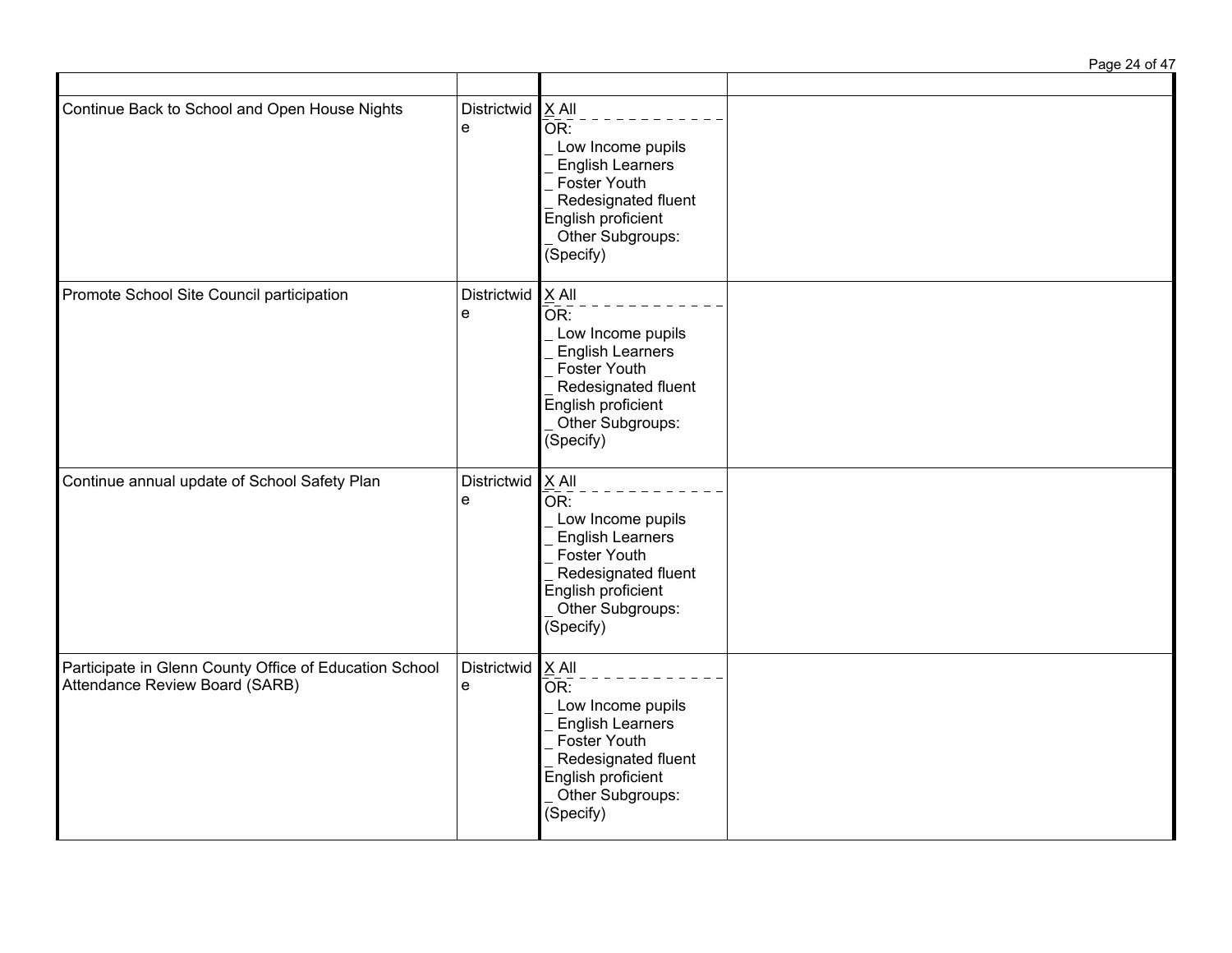|                                                                                                                                                                                                                                                                                                                                                                                                                                                                     |                     |                                                                                                                                                                     | Page 25 of 47                                                                    |
|---------------------------------------------------------------------------------------------------------------------------------------------------------------------------------------------------------------------------------------------------------------------------------------------------------------------------------------------------------------------------------------------------------------------------------------------------------------------|---------------------|---------------------------------------------------------------------------------------------------------------------------------------------------------------------|----------------------------------------------------------------------------------|
|                                                                                                                                                                                                                                                                                                                                                                                                                                                                     |                     | LCAP Year 2: 2017-18                                                                                                                                                |                                                                                  |
| Expected Annual 1) Maintain attendance rate above 95%<br>Measurable<br>2) Maintain chronic absenteeism rate below 10%<br>3) Maintain 0% middle school dropout rate<br>Outcomes:<br>4) Maintain high school dropout rates of 10% or lower<br>5) Maintain graduation rates of 90% or higher<br>6) Maintain student suspension rates of 5% or lower<br>$\vert$ 7) Maintain student expulsion rates below 2%<br>8) Maintain parental involvement in School Site Council |                     |                                                                                                                                                                     |                                                                                  |
| Actions/Services                                                                                                                                                                                                                                                                                                                                                                                                                                                    | Scope of<br>Service | Pupils to be served within<br>identified scope of<br>service                                                                                                        | <b>Budgeted</b><br>Expenditures                                                  |
| Continue improvement of school website                                                                                                                                                                                                                                                                                                                                                                                                                              | Districtwid<br>e    | $X$ All<br>OR:<br>Low Income pupils<br>X English Learners<br>Foster Youth<br>Redesignated fluent<br>English proficient<br>Other Subgroups:<br>(Specify)             | Webmaster fees 5000-5999: Services And Other Operating<br>Expenditures Base 1000 |
| Expand use of social media including Facebook and<br>Twitter                                                                                                                                                                                                                                                                                                                                                                                                        | Districtwid<br>e    | $X$ All<br>OR:<br>Low Income pupils<br><b>English Learners</b><br><b>Foster Youth</b><br>Redesignated fluent<br>English proficient<br>Other Subgroups:<br>(Specify) |                                                                                  |
| Continue use of attendance prizes (sponsored by<br>Horace Mann / Golden Apple)                                                                                                                                                                                                                                                                                                                                                                                      | Districtwid<br>e    | $X$ All<br>OR:<br>Low Income pupils<br><b>English Learners</b><br><b>Foster Youth</b><br>Redesignated fluent<br>English proficient<br>Other Subgroups:<br>(Specify) |                                                                                  |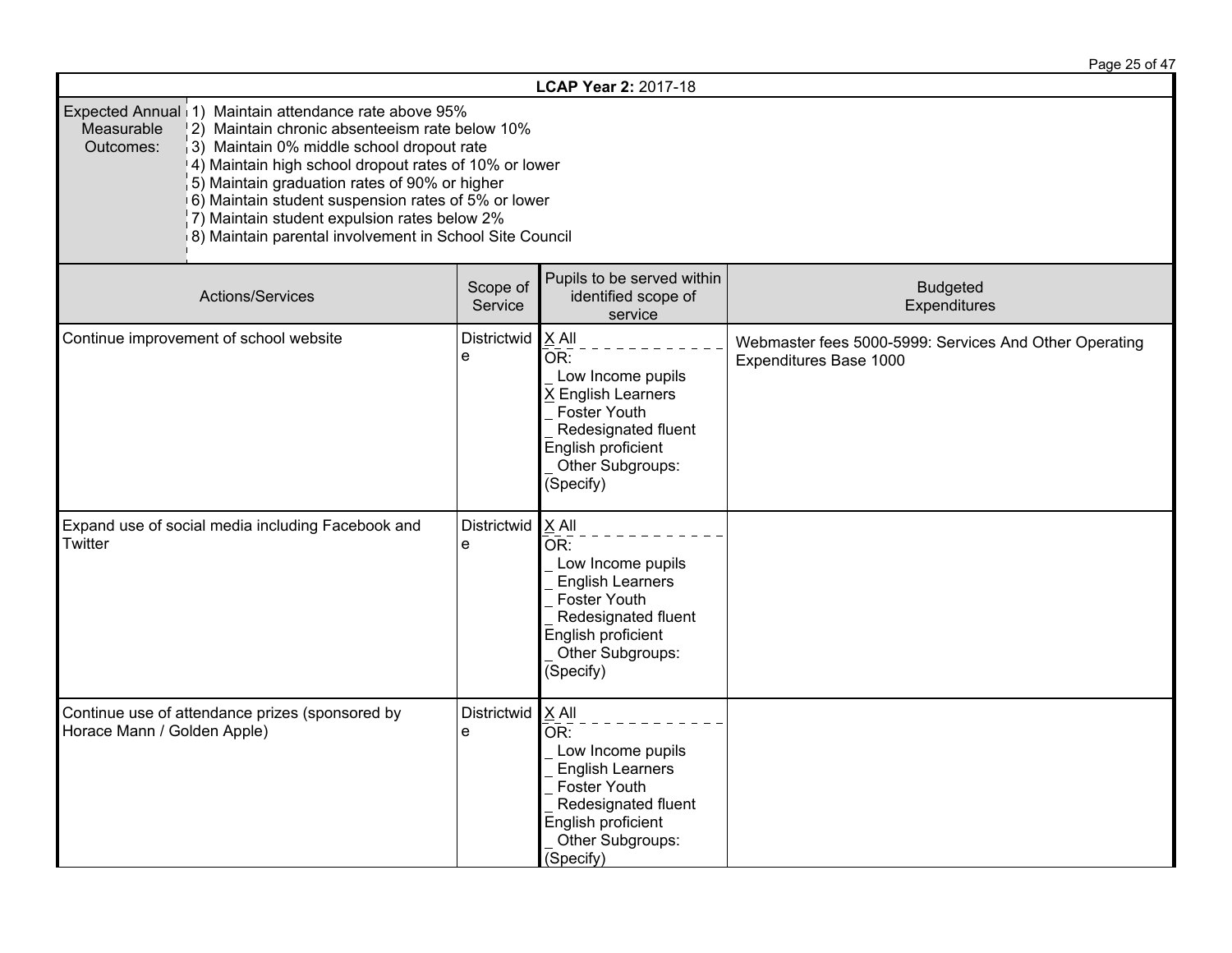| Continue Back to School and Open House Nights                                            | Districtwid<br>e       | $X$ All<br>$\bar{\mathsf{OR}}$ :<br>Low Income pupils<br><b>English Learners</b><br>Foster Youth<br>Redesignated fluent<br>English proficient<br>Other Subgroups:<br>(Specify)      |                                                                                          |
|------------------------------------------------------------------------------------------|------------------------|-------------------------------------------------------------------------------------------------------------------------------------------------------------------------------------|------------------------------------------------------------------------------------------|
| Promote School Site Council participation                                                | Districtwid X All<br>e | $\bar{\mathsf{OR}}$ :<br>Low Income pupils<br><b>English Learners</b><br>Foster Youth<br>Redesignated fluent<br>English proficient<br>Other Subgroups:<br>(Specify)                 |                                                                                          |
| Continue annual update of School Safety Plan                                             | Districtwid<br>e       | $X$ All<br>OR:<br>Low Income pupils<br><b>English Learners</b><br>Foster Youth<br>Redesignated fluent<br>English proficient<br>Other Subgroups:<br>(Specify)                        |                                                                                          |
| Participate in Glenn County Office of Education School<br>Attendance Review Board (SARB) | Districtwid<br>e       | $X$ All<br>$\overline{\mathsf{OR}}$ :<br>Low Income pupils<br><b>English Learners</b><br>Foster Youth<br>Redesignated fluent<br>English proficient<br>Other Subgroups:<br>(Specify) | Participate in Glenn County Office of Education School<br>Attendance Review Board (SARB) |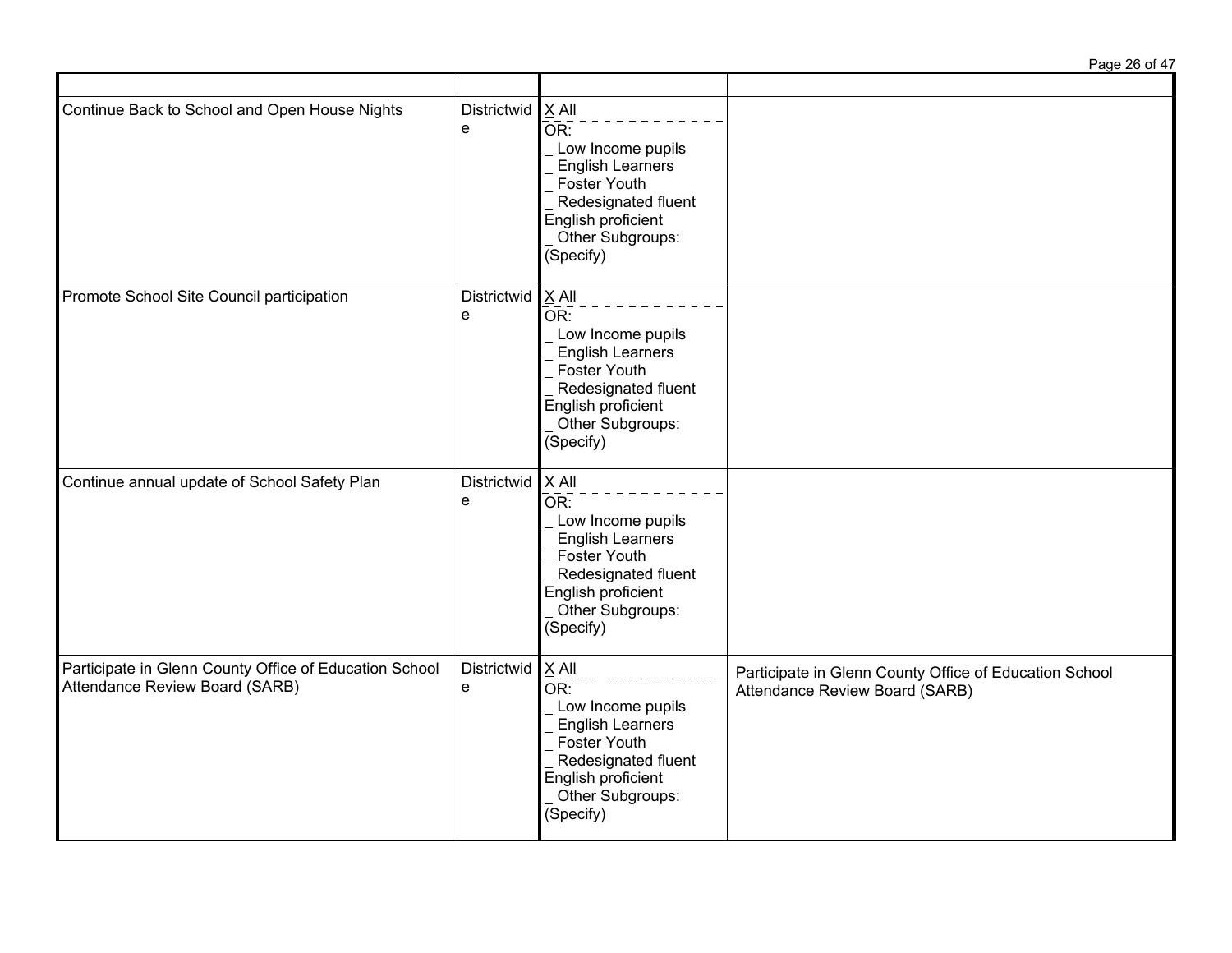|                                                                                                                                                                                                                                                                                                                                                                                                                                                                     |                     |                                                                                                                                                                                                 | Page 27 of 47                                                                    |
|---------------------------------------------------------------------------------------------------------------------------------------------------------------------------------------------------------------------------------------------------------------------------------------------------------------------------------------------------------------------------------------------------------------------------------------------------------------------|---------------------|-------------------------------------------------------------------------------------------------------------------------------------------------------------------------------------------------|----------------------------------------------------------------------------------|
|                                                                                                                                                                                                                                                                                                                                                                                                                                                                     |                     | LCAP Year 3: 2018-19                                                                                                                                                                            |                                                                                  |
| Expected Annual 1) Maintain attendance rate above 95%<br>Measurable<br>2) Maintain chronic absenteeism rate below 10%<br>3) Maintain 0% middle school dropout rate<br>Outcomes:<br>4) Maintain high school dropout rates of 10% or lower<br>5) Maintain graduation rates of 90% or higher<br>6) Maintain student suspension rates of 5% or lower<br>$\vert$ 7) Maintain student expulsion rates below 2%<br>8) Maintain parental involvement in School Site Council |                     |                                                                                                                                                                                                 |                                                                                  |
| Actions/Services                                                                                                                                                                                                                                                                                                                                                                                                                                                    | Scope of<br>Service | Pupils to be served within<br>identified scope of<br>service                                                                                                                                    | <b>Budgeted</b><br>Expenditures                                                  |
| Continue improvement of school website                                                                                                                                                                                                                                                                                                                                                                                                                              | Districtwid<br>e    | $X$ All<br>OR:<br>Low Income pupils<br>X English Learners<br>Foster Youth<br>Redesignated fluent<br>English proficient<br>Other Subgroups:<br>(Specify)                                         | Webmaster fees 5000-5999: Services And Other Operating<br>Expenditures Base 1000 |
| Expand use of social media including Facebook and<br>Twitter                                                                                                                                                                                                                                                                                                                                                                                                        | Districtwid<br>e    | X All<br>OR:<br>Low Income pupils<br><b>English Learners</b><br><b>Foster Youth</b><br>Redesignated fluent<br>English proficient<br>Other Subgroups:<br>(Specify)                               |                                                                                  |
| Continue use of attendance prizes (sponsored by<br>Horace Mann / Golden Apple)                                                                                                                                                                                                                                                                                                                                                                                      | Districtwid<br>e    | $\times$ All<br>$\overline{\mathsf{OR}}$ :<br>Low Income pupils<br><b>English Learners</b><br><b>Foster Youth</b><br>Redesignated fluent<br>English proficient<br>Other Subgroups:<br>(Specify) |                                                                                  |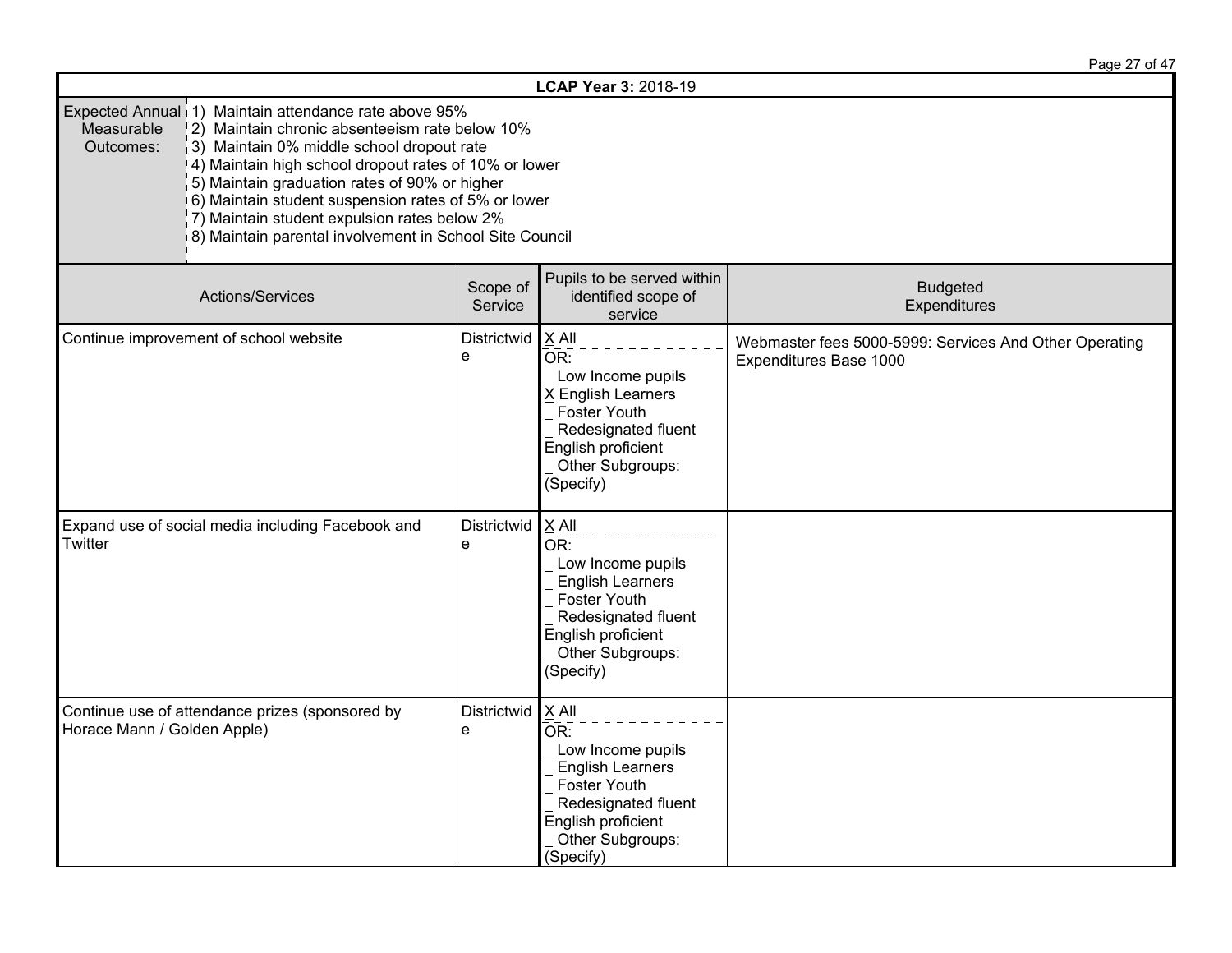| Continue Back to School and Open House Nights                                            | Districtwid<br>e         | $X$ All<br>$\overline{\mathsf{OR}}$ :<br>Low Income pupils<br><b>English Learners</b><br>Foster Youth<br>Redesignated fluent<br>English proficient<br>Other Subgroups:<br>(Specify)    |  |
|------------------------------------------------------------------------------------------|--------------------------|----------------------------------------------------------------------------------------------------------------------------------------------------------------------------------------|--|
| Promote School Site Council participation                                                | Districwid<br>e          | $\underline{X}$ All<br>$\overline{OR}$ :<br>Low Income pupils<br><b>English Learners</b><br>Foster Youth<br>Redesignated fluent<br>English proficient<br>Other Subgroups:<br>(Specify) |  |
| Continue annual update of School Safety Plan                                             | Districtwid $X$ All<br>e | OR:<br>Low Income pupils<br><b>English Learners</b><br>Foster Youth<br>Redesignated fluent<br>English proficient<br>Other Subgroups:<br>(Specify)                                      |  |
| Participate in Glenn County Office of Education School<br>Attendance Review Board (SARB) | <b>Districtwid</b><br>e  | $X$ All<br>$\overline{OR}$ :<br>Low Income pupils<br><b>English Learners</b><br>Foster Youth<br>Redesignated fluent<br>English proficient<br>Other Subgroups:<br>(Specify)             |  |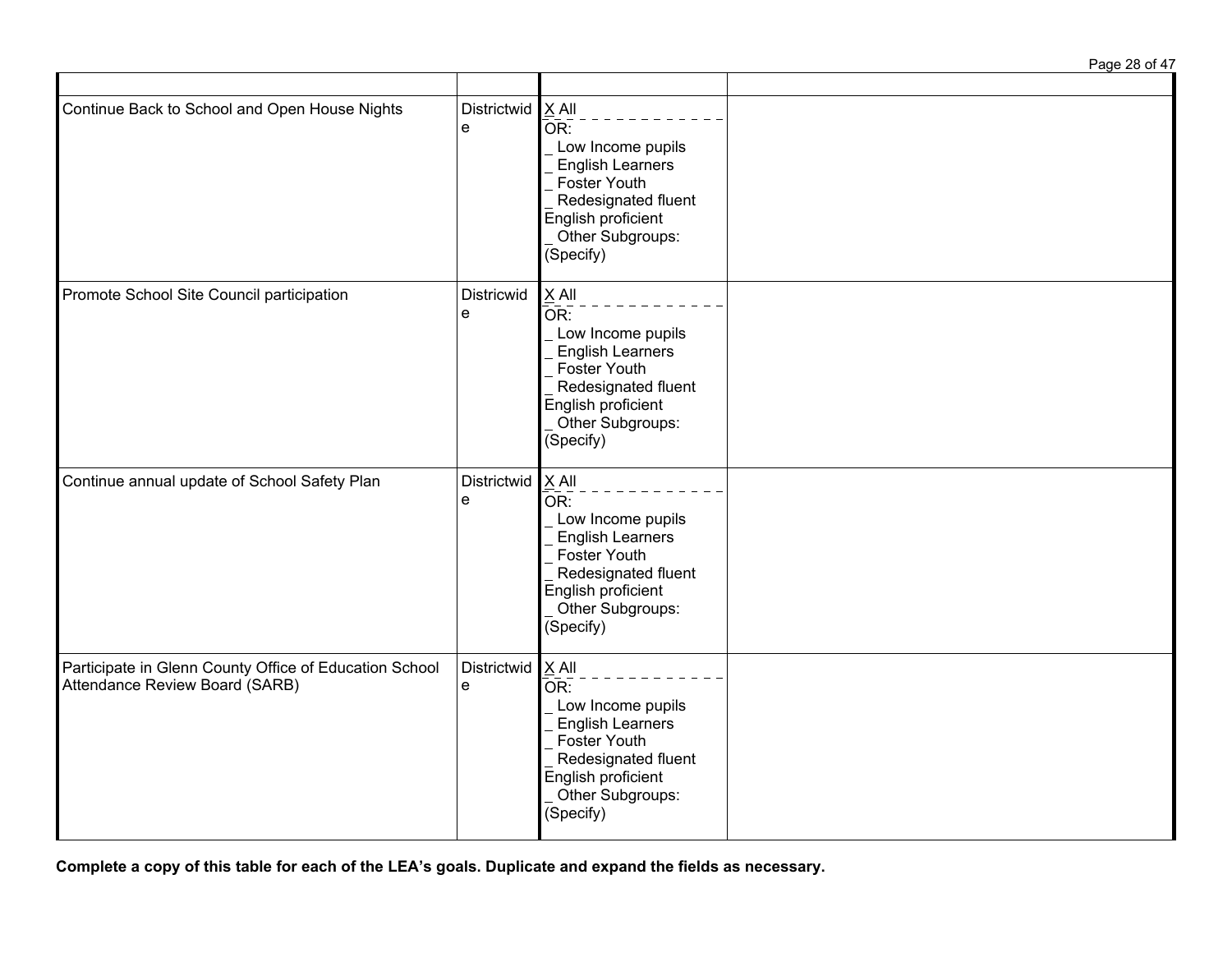# **Annual Update**

**Annual Update Instructions:** For each goal in the prior year LCAP, review the progress toward the expected annual outcome(s) based on, at a minimum, the required metrics pursuant to Education Code sections 52060 and 52066. The review must include an assessment of the effectiveness of the specific actions. Describe any changes to the actions or goals the LEA will take as a result of the review and assessment. In addition, review the applicability of each goal in the LCAP.

## **Guiding Questions:**

- 1) How have the actions/services addressed the needs of all pupils and did the provisions of those services result in the desired outcomes?
- 2) How have the actions/services addressed the needs of all subgroups of pupils identified pursuant to Education Code section 52052, including, but not limited to, English learners, low-income pupils, and foster youth; and did the provision of those actions/services result in the desired outcomes?
- 3) How have the actions/services addressed the identified needs and goals of specific schoolsites and were these actions/services effective in achieving the desired outcomes?
- 4) What information (e.g., quantitative and qualitative data/metrics) was examined to review progress toward goals in the annual update?
- 5) What progress has been achieved toward the goal and expected measurable outcome(s)? How effective were the actions and services in making progress toward the goal? What changes to goals, actions, services, and expenditures are being made in the LCAP as a result of the review of progress and assessment of the effectiveness of the actions and services?
- 6) What differences are there between budgeted expenditures and estimated actual annual expenditures? What were the reasons for any differences?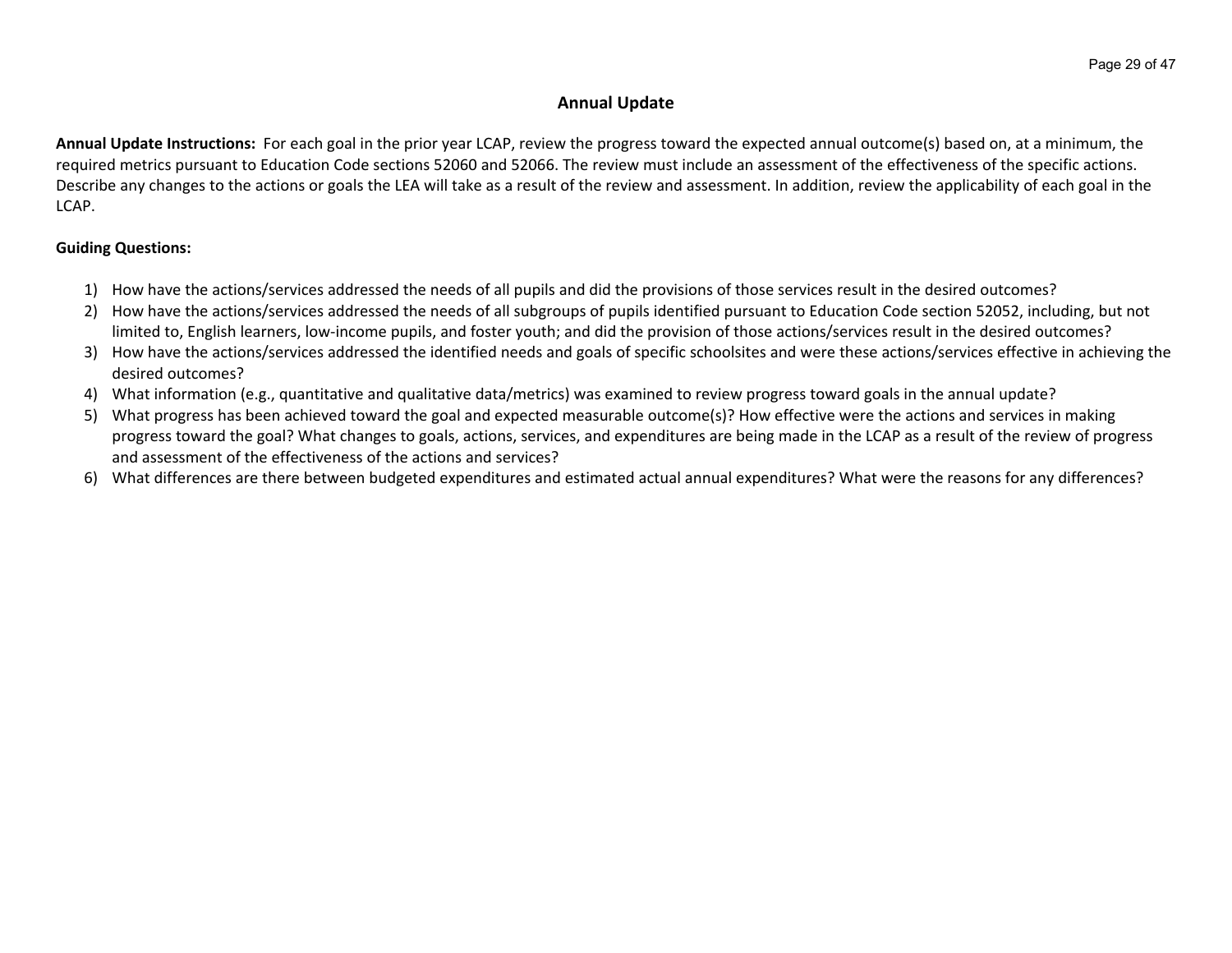| Related State and/or Local Priorities:<br>Original Conditions of Learning: Princeton Joint Unified School District will optimize the conditions of student learning<br>GOAL 1   by hiring, developing, and retaining highly competent, effective teachers who will provide instructional<br>$1 \times 2 \times 3 = 4 = 5 = 6 = 7 \times 8 =$<br>from prior programs that are standards-aligned, intellectually challenging, and developmentally appropriate for all learners<br>using appropriate instructional materials in well-maintained school facilities.<br>COE only: $9 - 10 -$<br>year<br>LCAP:                      |                                             |                                                                                                                                                                                           |                                                                                                                                                                                                                                                                                                                                                                                                                                                                                                                                                                                                                                                                                                                                                                                                                                                                                                                                                                                                                                        |                                                                                                                                     |  |
|-------------------------------------------------------------------------------------------------------------------------------------------------------------------------------------------------------------------------------------------------------------------------------------------------------------------------------------------------------------------------------------------------------------------------------------------------------------------------------------------------------------------------------------------------------------------------------------------------------------------------------|---------------------------------------------|-------------------------------------------------------------------------------------------------------------------------------------------------------------------------------------------|----------------------------------------------------------------------------------------------------------------------------------------------------------------------------------------------------------------------------------------------------------------------------------------------------------------------------------------------------------------------------------------------------------------------------------------------------------------------------------------------------------------------------------------------------------------------------------------------------------------------------------------------------------------------------------------------------------------------------------------------------------------------------------------------------------------------------------------------------------------------------------------------------------------------------------------------------------------------------------------------------------------------------------------|-------------------------------------------------------------------------------------------------------------------------------------|--|
|                                                                                                                                                                                                                                                                                                                                                                                                                                                                                                                                                                                                                               |                                             |                                                                                                                                                                                           |                                                                                                                                                                                                                                                                                                                                                                                                                                                                                                                                                                                                                                                                                                                                                                                                                                                                                                                                                                                                                                        | Local: Specify                                                                                                                      |  |
| Goal Applies to:<br><b>Schools: All</b><br>Applicable Pupil<br><sup>1</sup> Subgroups:                                                                                                                                                                                                                                                                                                                                                                                                                                                                                                                                        | i All                                       |                                                                                                                                                                                           |                                                                                                                                                                                                                                                                                                                                                                                                                                                                                                                                                                                                                                                                                                                                                                                                                                                                                                                                                                                                                                        |                                                                                                                                     |  |
| 1) 100% of teachers will be appropriately assigned<br>Expected<br>2) Sufficient instructional materials will be available for all classes,<br>Annual<br>Measurable evidenced in board resolution<br>[3a] Facilities Inspection Tool Evaluation will indicate all facilities in<br>Outcomes:<br>satisfactory repair<br>3b) Complete construction of new science, agriculture, and<br>business classrooms; complete replacement of elementary school<br>roof and HVAC units<br>4) All PJUSD teachers will participate in standards-based<br>professional development<br>5) ELD instruction will be provided to all ELD students | Actual<br>Annual<br>Measurable<br>Outcomes: | credential has now been granted.<br>classes, as evidenced in board resolution.<br>satisfactory repair.<br>upgrades scheduled for June 2016.<br>teachers acting as BTSA support providers. | 1) 100% of teachers were appropriately assigned regarding<br>subject and grade level, some using a Committee on<br>Assignment and some utilizing the flexibility provided by being a<br>necessary small high school. One teacher has relied on an<br>emergency CLAD credential that has been in the process of<br>being renewed during the 2015-16 school year. His full CLAD<br>2) Sufficient instructional materials have been available for all<br>3a) Facilities Inspection Tool Evaluations indicates all facilities in<br>3b) Completed construction of new science, agriculture, and<br>business classrooms; completed replacement of elementary<br>school roof and HVAC units. The high school shop has planned<br>4) All PJUSD teachers participated in standards-based<br>professional development, including the Glenn County Common<br>to the Core Day, Google Summit, and Math Time grant. Two<br>teachers also participated in BTSA, with an additional two<br>5) ELD instruction has been provided to all ELD students. |                                                                                                                                     |  |
|                                                                                                                                                                                                                                                                                                                                                                                                                                                                                                                                                                                                                               |                                             | <b>LCAP Year: 2015-16</b>                                                                                                                                                                 |                                                                                                                                                                                                                                                                                                                                                                                                                                                                                                                                                                                                                                                                                                                                                                                                                                                                                                                                                                                                                                        |                                                                                                                                     |  |
| <b>Planned Actions/Services</b>                                                                                                                                                                                                                                                                                                                                                                                                                                                                                                                                                                                               |                                             |                                                                                                                                                                                           | <b>Actual Actions/Services</b>                                                                                                                                                                                                                                                                                                                                                                                                                                                                                                                                                                                                                                                                                                                                                                                                                                                                                                                                                                                                         |                                                                                                                                     |  |
| <b>Budgeted Expenditures</b><br>The District will ensure that all<br>Teacher Salaries 1000-1999:<br>teachers are credentialed in their area<br><b>Certificated Personnel Salaries</b><br>of instruction with direct support from<br>Base 633,000<br>the Glenn County Office of Education                                                                                                                                                                                                                                                                                                                                      |                                             |                                                                                                                                                                                           | 100% of teachers were appropriately<br>assigned regarding subject and grade<br>level, some using a Committee on<br>Assignment and some utilizing the                                                                                                                                                                                                                                                                                                                                                                                                                                                                                                                                                                                                                                                                                                                                                                                                                                                                                   | <b>Estimated Actual Annual Expenditures</b><br>Teacher Salaries 1000-1999:<br><b>Certificated Personnel Salaries Base</b><br>633000 |  |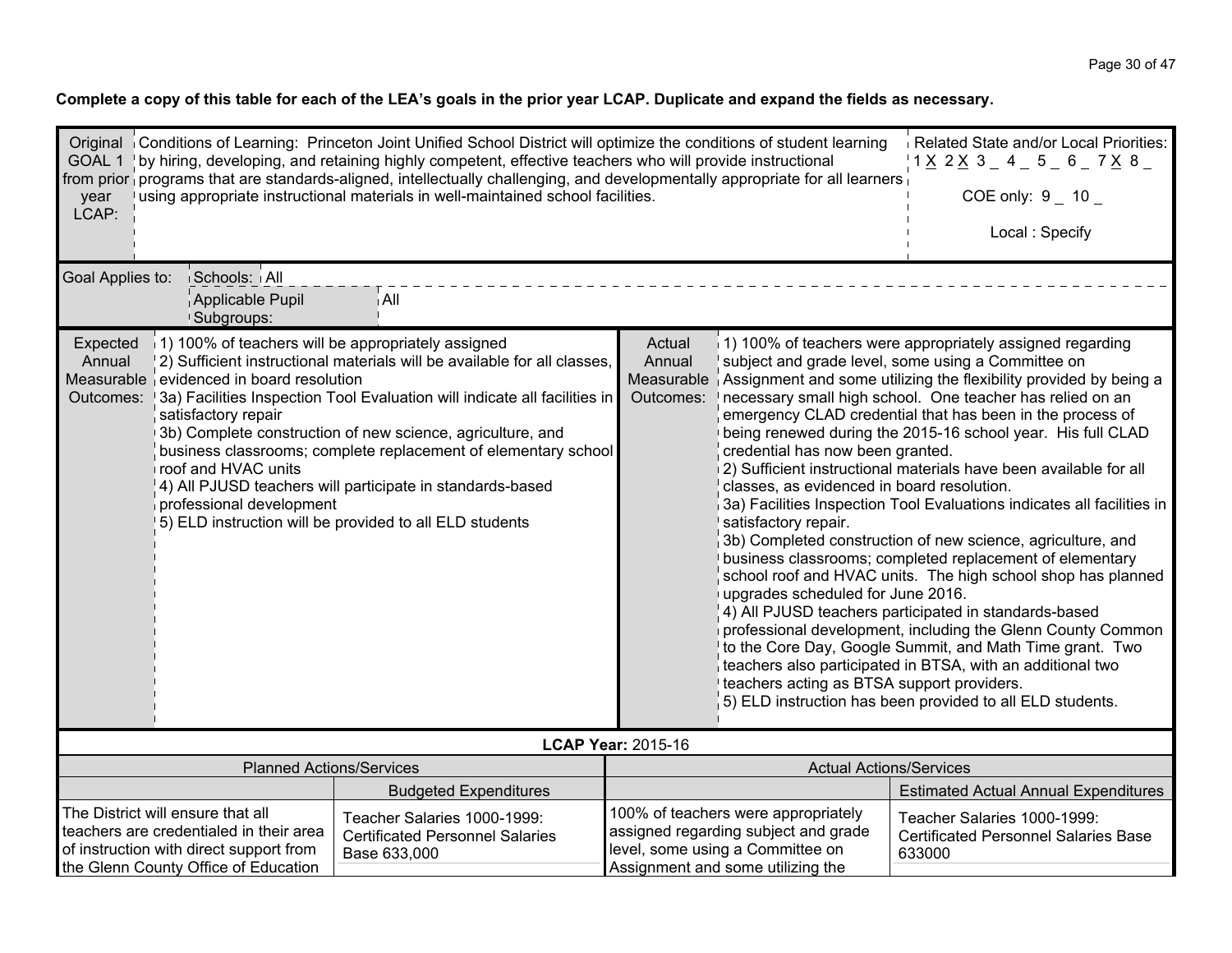|                                                                    |                                                                                                                                                                                                                                                                                                               | Page 31 of 47                                                     |
|--------------------------------------------------------------------|---------------------------------------------------------------------------------------------------------------------------------------------------------------------------------------------------------------------------------------------------------------------------------------------------------------|-------------------------------------------------------------------|
| Certificated Benefits 3000-3999:<br>Employee Benefits Base 252,000 | flexibility provided by being a necessary<br>small high school. One teacher has<br>relied on an emergency CLAD<br>credential that has been in the process<br>of being renewed during the 2015-16<br>school year. It is anticipated that a<br>permanent CLAD credential will be<br>granted in the near future. | Certificated Benefits 3000-3999:<br>Employee Benefits Base 252000 |
|                                                                    | Scope of<br>Districtwide<br>Service<br>$\underline{X}$ All<br>OR:<br>Low Income pupils<br><b>English Learners</b><br><b>Foster Youth</b><br>Redesignated fluent English proficient                                                                                                                            |                                                                   |

|                                                                                                   |                                                                                |                                                                                           | or peirig reflewed during the 2015-10<br>school year. It is anticipated that a<br>permanent CLAD credential will be<br>granted in the near future.                                                                                                                                                                                                                                                                        |                                                                                               |
|---------------------------------------------------------------------------------------------------|--------------------------------------------------------------------------------|-------------------------------------------------------------------------------------------|---------------------------------------------------------------------------------------------------------------------------------------------------------------------------------------------------------------------------------------------------------------------------------------------------------------------------------------------------------------------------------------------------------------------------|-----------------------------------------------------------------------------------------------|
| Scope of<br>Service                                                                               | Districtwide                                                                   |                                                                                           | Scope of<br>Districtwide<br>Service                                                                                                                                                                                                                                                                                                                                                                                       |                                                                                               |
| X All<br>OR:<br>Low Income pupils<br><b>English Learners</b><br><b>Foster Youth</b><br>proficient | Redesignated fluent English<br>Other Subgroups: (Specify)                      |                                                                                           | X All<br>OR:<br>Low Income pupils<br><b>English Learners</b><br><b>Foster Youth</b><br>Redesignated fluent English proficient<br>Other Subgroups: (Specify)                                                                                                                                                                                                                                                               |                                                                                               |
| 2015-16 school year)                                                                              | Beginning teachers will be supported<br>through BTSA (three teachers total for | BTSA support 5000-5999: Services<br>And Other Operating Expenditures<br><b>Base 10500</b> | Beginning teachers were supported<br>through BTSA (two teachers versus the<br>anticipated three, due to staffing<br>change). Riverside County Office of<br>Education's online BTSA program was<br>selected as the 2015-16 BTSA service<br>provider, and was positively reviewed<br>by participants. The funding source<br>was changed from Base dollars to Title<br>II following a budget revision during 2nd<br>Interim. | BTSA Support 5000-5999: Services<br>And Other Operating Expenditures<br><b>Title II 10500</b> |
| Scope of<br>Service                                                                               | Districtwide                                                                   |                                                                                           | Districtwide<br>Scope of<br>Service                                                                                                                                                                                                                                                                                                                                                                                       |                                                                                               |
| X All<br>OR:<br>Low Income pupils<br><b>English Learners</b><br><b>Foster Youth</b><br>proficient | Redesignated fluent English<br>Other Subgroups: (Specify)                      |                                                                                           | X All<br>OR:<br>Low Income pupils<br><b>English Learners</b><br><b>Foster Youth</b><br>Redesignated fluent English proficient<br>Other Subgroups: (Specify)                                                                                                                                                                                                                                                               |                                                                                               |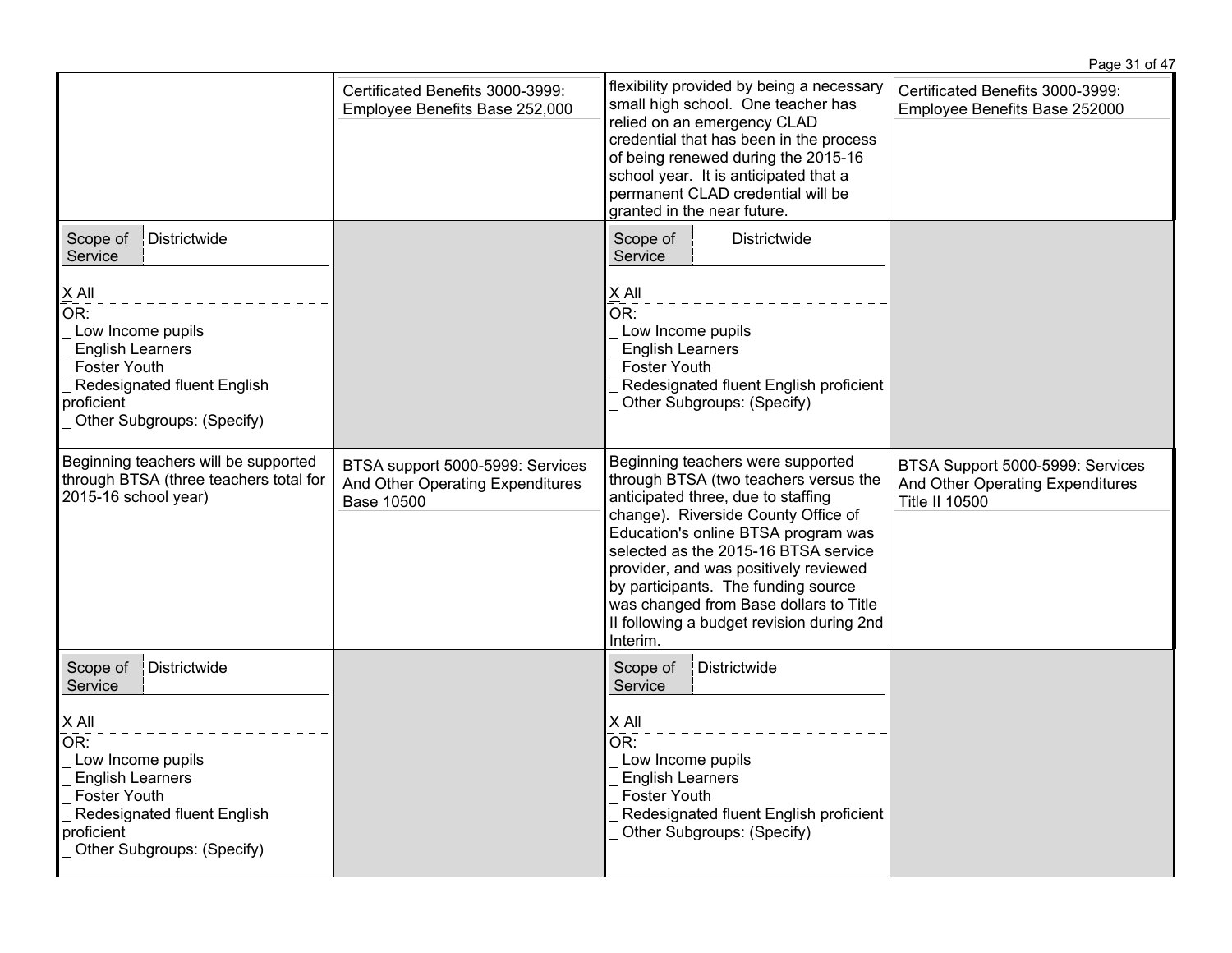|                                                                                                                                                                                                                                                                                                        |                                                                                                                                                                                                                                                                                                                                         |                                                                                                                                                                                                                                                                                                                                                                         | Page 32 of 47                                                                                                                                                                                                                                                                                                                          |
|--------------------------------------------------------------------------------------------------------------------------------------------------------------------------------------------------------------------------------------------------------------------------------------------------------|-----------------------------------------------------------------------------------------------------------------------------------------------------------------------------------------------------------------------------------------------------------------------------------------------------------------------------------------|-------------------------------------------------------------------------------------------------------------------------------------------------------------------------------------------------------------------------------------------------------------------------------------------------------------------------------------------------------------------------|----------------------------------------------------------------------------------------------------------------------------------------------------------------------------------------------------------------------------------------------------------------------------------------------------------------------------------------|
| The District will ensure that all<br>students will have access to<br>standards-aligned instructional<br>materials; evaluation of piloted<br>mathematics curriculum ((College<br>Preparatory Mathematics - CPM and<br>EngageNY)) will continue with<br>expectation of adoption in 2015-16 or<br>2016-17 | Curriculum purchase 4000-4999:<br>Books And Supplies Lottery 30500                                                                                                                                                                                                                                                                      | The District continued its evaluation of<br>mathematics curriculum. College<br><b>Preparatory Mathematics was</b><br>purchased for grades 6-8. Evaluation<br>for grades 9-11 is ongoing; another<br>curriculum, Houghton Mifflin will be<br>piloted in 2016-17. EngageNY was<br>adopted for grades K-5, and did not<br>require purchase as a free online<br>curriculum. | Curriculum purchase 4000-4999:<br>Books And Supplies Base 7,722<br>Curriculum purchase 4000-4999:<br>Books And Supplies Lottery 30500                                                                                                                                                                                                  |
| Districtwide<br>Scope of<br>Service<br>$\underline{\mathsf{X}}$ All<br>OR:<br>Low Income pupils<br><b>English Learners</b><br><b>Foster Youth</b><br>Redesignated fluent English<br>proficient<br>Other Subgroups: (Specify)                                                                           |                                                                                                                                                                                                                                                                                                                                         | Scope of<br>Districtwide<br>Service<br>X All<br>OR:<br>Low Income pupils<br><b>English Learners</b><br><b>Foster Youth</b><br>Redesignated fluent English proficient<br>Other Subgroups: (Specify)                                                                                                                                                                      |                                                                                                                                                                                                                                                                                                                                        |
| The District will ensure that all facilities<br>are maintained and in good repair                                                                                                                                                                                                                      | Maintenance and operations<br>salaries 2000-2999: Classified<br>Personnel Salaries Base 93000<br>Maintenance and operations<br>benefits 3000-3999: Employee<br>Benefits Base 49700<br>Maintenance and operations<br>services and other operating<br>expenditures 5000-5999: Services<br>And Other Operating Expenditures<br>Base 146500 | The District maintained all school<br>facilities, keeping them in good repair.                                                                                                                                                                                                                                                                                          | Maintenance and operations salaries<br>2000-2999: Classified Personnel<br>Salaries Base 93000<br>Maintenance and operations benefits<br>3000-3999: Employee Benefits Base<br>49,700<br>Maintenance and operations services<br>and other operating expenditures<br>5000-5999: Services And Other<br>Operating Expenditures Base 146,500 |
| Scope of<br>Districtwide<br>Service<br>$X$ All<br>OR:<br>Low Income pupils<br><b>English Learners</b><br><b>Foster Youth</b><br>Redesignated fluent English                                                                                                                                            |                                                                                                                                                                                                                                                                                                                                         | Scope of<br>Districtwide<br>Service<br>$X$ All<br>OR:<br>Low Income pupils<br><b>English Learners</b><br>Foster Youth<br>Redesignated fluent English proficient                                                                                                                                                                                                         |                                                                                                                                                                                                                                                                                                                                        |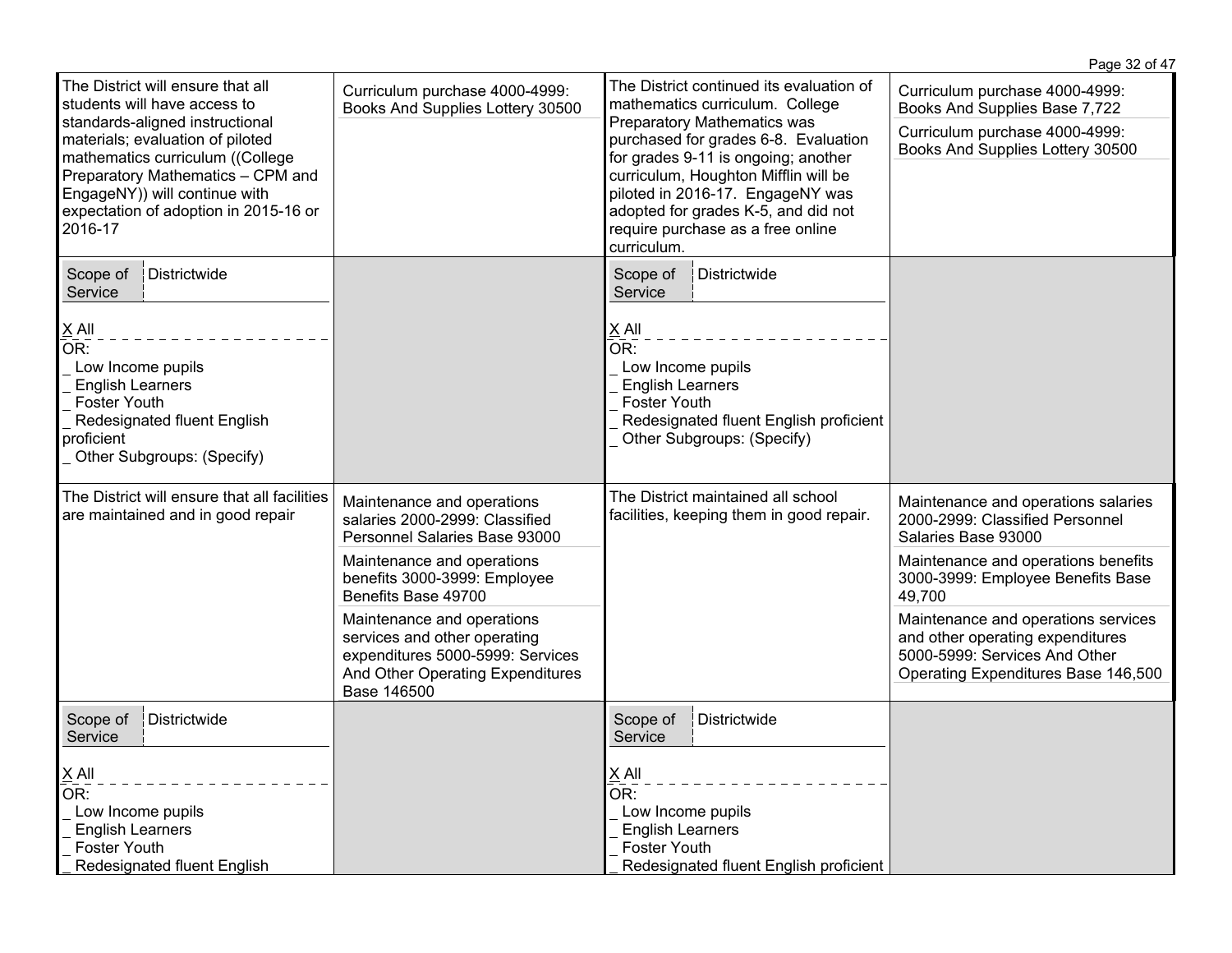|                                                                                                                                                                                                                                                                                                                                                                                         |                                                                                                                      |                                                                                                                                                                                                                                                                                                                                                                                 | Page 33 of 47                                                                                     |
|-----------------------------------------------------------------------------------------------------------------------------------------------------------------------------------------------------------------------------------------------------------------------------------------------------------------------------------------------------------------------------------------|----------------------------------------------------------------------------------------------------------------------|---------------------------------------------------------------------------------------------------------------------------------------------------------------------------------------------------------------------------------------------------------------------------------------------------------------------------------------------------------------------------------|---------------------------------------------------------------------------------------------------|
| proficient<br>Other Subgroups: (Specify)                                                                                                                                                                                                                                                                                                                                                |                                                                                                                      | Other Subgroups: (Specify)                                                                                                                                                                                                                                                                                                                                                      |                                                                                                   |
| Complete construction of new science,<br>agriculture, and business classrooms;<br>complete replacement of elementary<br>school roof and HVAC units                                                                                                                                                                                                                                      | Construction Costs 6000-6999:<br>Capital Outlay Other 990000                                                         | Construction of new science,<br>agriculture, and business classrooms<br>completed; replacement of elementary<br>school roof and HVAC units completed.<br>High school shop completion unknown.                                                                                                                                                                                   | Construction Costs 6000-6999:<br>Capital Outlay Other 1,759,913                                   |
| Scope of<br>Districtwide<br>Service                                                                                                                                                                                                                                                                                                                                                     |                                                                                                                      | Scope of<br>Districtwide<br>Service                                                                                                                                                                                                                                                                                                                                             |                                                                                                   |
| $\times$ All<br>OR:<br>Low Income pupils<br><b>English Learners</b><br><b>Foster Youth</b><br>Redesignated fluent English<br>proficient<br>Other Subgroups: (Specify)                                                                                                                                                                                                                   |                                                                                                                      | X All<br>OR:<br>Low Income pupils<br><b>English Learners</b><br>Foster Youth<br>Redesignated fluent English proficient<br>Other Subgroups: (Specify)                                                                                                                                                                                                                            |                                                                                                   |
| The District will ensure that all<br>teachers have access to professional<br>development opportunities, minimally<br>participating in the Glenn Common to<br>the Core All Staff Development Day.<br>Professional development<br>opportunities will cover a variety of<br>instructional needs including Common<br>Core, revised ELD standards, STEM,<br>Career Pathways, and technology. | Professional Development 5800:<br><b>Professional/Consulting Services</b><br>And Operating Expenditures Base<br>5000 | The District ensured that all teachers<br>had access to professional<br>development opportunities, minimally<br>participating in the Glenn Common to<br>the Core All Staff Development Day.<br>Professional development opportunities<br>covered a variety of instructional needs<br>including Common Core, revised ELD<br>standards, STEM, Career Pathways,<br>and technology. | Professional Development 5000-5999:<br>Services And Other Operating<br>Expenditures Title II 5000 |
| Districtwide<br>Scope of<br>Service<br>$X$ All<br>OR:<br>Low Income pupils<br><b>English Learners</b><br><b>Foster Youth</b><br>Redesignated fluent English<br>proficient<br>Other Subgroups: (Specify)                                                                                                                                                                                 |                                                                                                                      | Scope of<br>Districtwide<br>Service<br>$X$ All<br>OR:<br>Low Income pupils<br><b>English Learners</b><br><b>Foster Youth</b><br>Redesignated fluent English proficient<br>Other Subgroups: (Specify)                                                                                                                                                                            |                                                                                                   |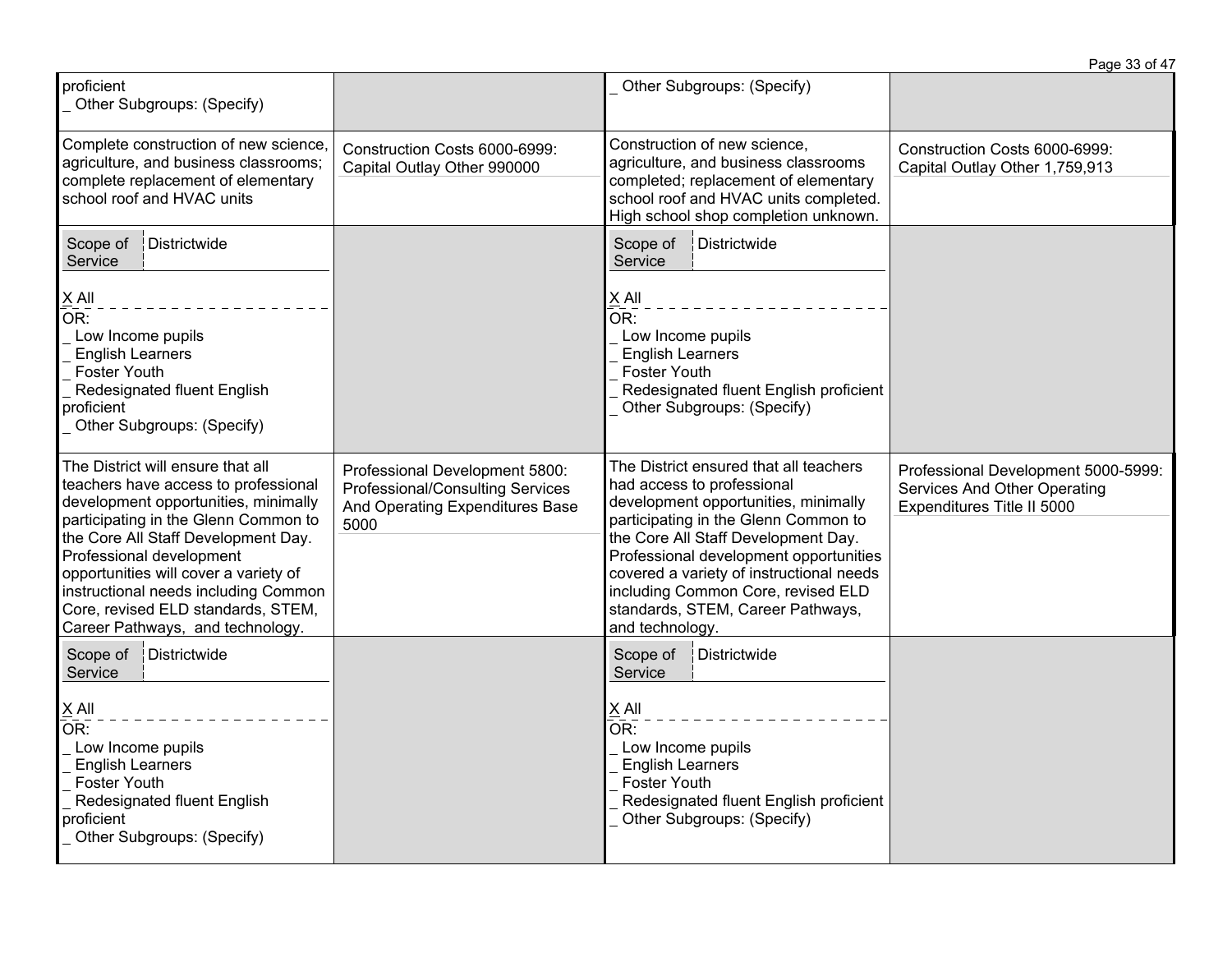|                                                                                                                                                                                         |                                                                                                     |                                                                                                                                                                                                                                                                                                                                                                        | Page 34 of 47                                          |
|-----------------------------------------------------------------------------------------------------------------------------------------------------------------------------------------|-----------------------------------------------------------------------------------------------------|------------------------------------------------------------------------------------------------------------------------------------------------------------------------------------------------------------------------------------------------------------------------------------------------------------------------------------------------------------------------|--------------------------------------------------------|
| The District will ensure that all<br>teachers are CLAD-certified and<br>trained in SDAIE methods; the<br>Princeton Jr Sr High School master<br>schedule will reflect ELD periods        | Professional Development 5000-<br>5999: Services And Other Operating<br>Expenditures Title III 1000 | All teachers are now CLAD certified.<br>All CLAD certification includes training<br>in SDAIE methods. The 2015-16<br>Princeton Jr Sr High School master<br>schedule included two periods of ELD<br>support.                                                                                                                                                            | Professional Development (teacher<br>self-funded) None |
| Scope of<br>Service<br>$\mathsf{All}$<br>OR:<br>Low Income pupils<br><b>English Learners</b><br>Foster Youth<br>Redesignated fluent English<br>proficient<br>Other Subgroups: (Specify) |                                                                                                     | Scope of<br>Service<br>. All<br>OR:<br>Low Income pupils<br><b>English Learners</b><br><b>Foster Youth</b><br>Redesignated fluent English proficient<br>Other Subgroups: (Specify)                                                                                                                                                                                     |                                                        |
| What changes in actions,<br>services, and expenditures will be<br>made as a result of reviewing<br>past progress and/or changes to<br>goals?                                            |                                                                                                     | We will continue to examine how our facilities can be best improved to meet the needs of our students. Following the<br>anticipated completion of the shop, our focus will be on a new barn for high school student livestock projects. When<br>Modernization funds become available, we anticipate broader plans for facilities upgrades at both of our school sites. |                                                        |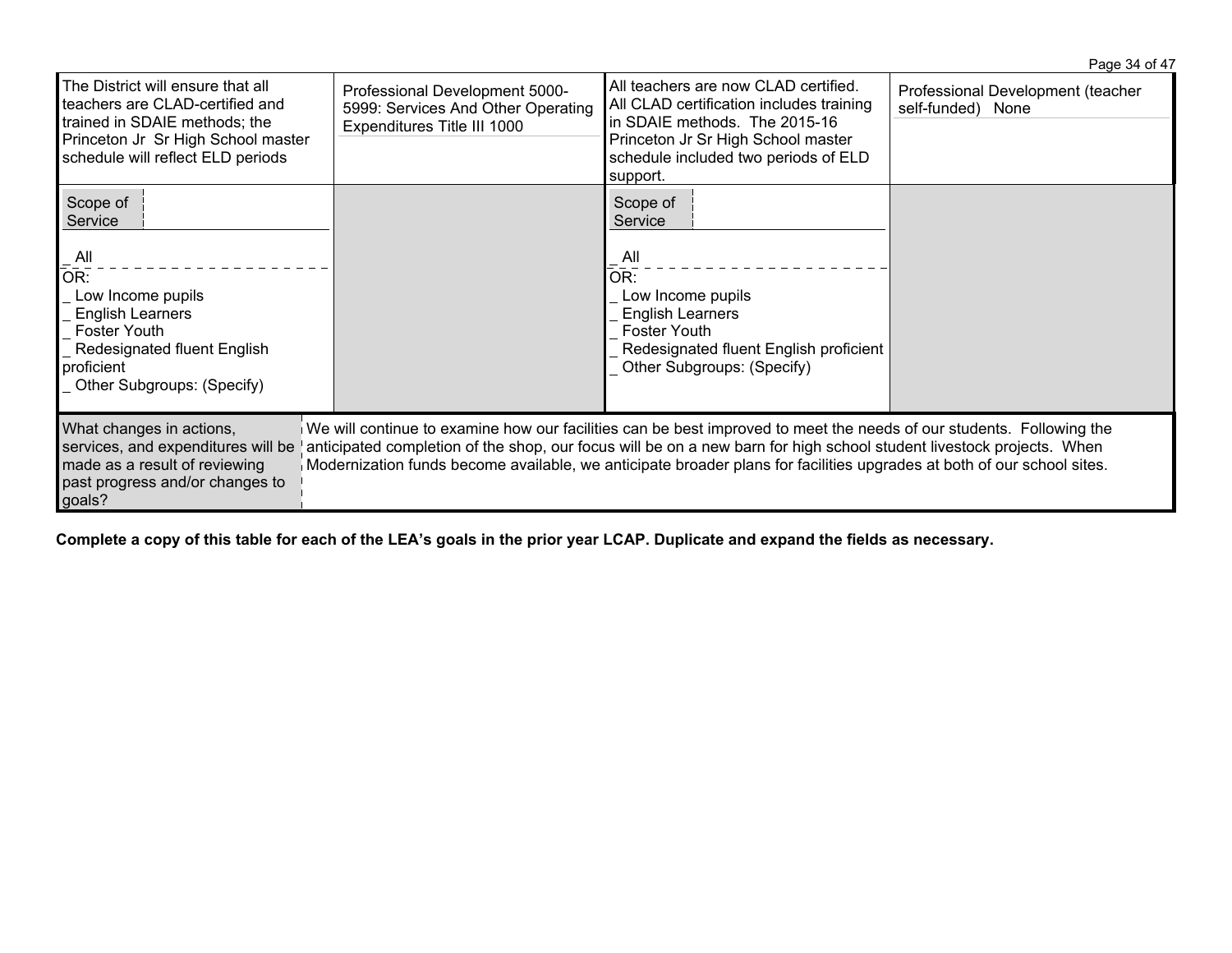| Original Pupil Outcomes: Princeton students will grow in knowledge and ability through a comprehensive course of<br>GOAL 2 study, which they will demonstrate through a variety of measures, including standardized tests, college and<br>from prior career preparedness, and English learner reclassification.<br>year<br>LCAP:<br>Goal Applies to:<br>Schools: All | Related State and/or Local Priorities:<br>$1 - 2$ 3 $-$ 4 $\times$ 5 $-$ 6 $-$ 7 $-$ 8 $\times$<br>COE only: $9 - 10 -$<br>Local: Specify                                                                                                                                                                                                                                                                                                                                                                                                                                                                                                                                                                                                             |                                             |                                                                                                                                                                          |                                                                                                                                                                                                                                                                                                                                                                                                                                                                                                                                                                                                                                                                                                                                                                                                                                                                                      |
|----------------------------------------------------------------------------------------------------------------------------------------------------------------------------------------------------------------------------------------------------------------------------------------------------------------------------------------------------------------------|-------------------------------------------------------------------------------------------------------------------------------------------------------------------------------------------------------------------------------------------------------------------------------------------------------------------------------------------------------------------------------------------------------------------------------------------------------------------------------------------------------------------------------------------------------------------------------------------------------------------------------------------------------------------------------------------------------------------------------------------------------|---------------------------------------------|--------------------------------------------------------------------------------------------------------------------------------------------------------------------------|--------------------------------------------------------------------------------------------------------------------------------------------------------------------------------------------------------------------------------------------------------------------------------------------------------------------------------------------------------------------------------------------------------------------------------------------------------------------------------------------------------------------------------------------------------------------------------------------------------------------------------------------------------------------------------------------------------------------------------------------------------------------------------------------------------------------------------------------------------------------------------------|
| Applicable Pupil<br><sup>1</sup> Subgroups:                                                                                                                                                                                                                                                                                                                          | ∫ All                                                                                                                                                                                                                                                                                                                                                                                                                                                                                                                                                                                                                                                                                                                                                 |                                             |                                                                                                                                                                          |                                                                                                                                                                                                                                                                                                                                                                                                                                                                                                                                                                                                                                                                                                                                                                                                                                                                                      |
| Expected<br>Annual<br>Measurable 2) API baseline will be set by the state. EAMO will be set once<br>API baseline is available.<br>Outcomes:<br>G requirements<br>of study<br>the CELDT<br><b>English Proficient</b><br>the CSU EAP<br>is discontinued]                                                                                                               | 1) Undetermined SBAC / CAASPP Proficiency rate, pending<br>results of first year's testing data and/or state established goal<br>3) At least 33% of graduating students will complete UC / CSU A-<br>4) At least 20% of graduating students will complete CTE courses<br>5) At least 50% of ELD students will advance at least one level on<br>6) At least 25% of ELD students will be reclassified as Fluent<br>7) N/A - EAMOs for AP pass rates will not be set until AP courses<br>are offered at Princeton Junior Senior High School<br>8) At least 25% of high school juniors will test as college ready on<br>9) CAHSEE pass rate for 10th grade students will be at least 80%<br>annually [Note: This EAMO may not be applicable if the CAHSEE | Actual<br>Annual<br>Measurable<br>Outcomes: | 2) N/A - API scores are currently suspended.<br>completed UC / CSU A-G requirements.<br>CELDT (7 of 15)<br>English proficient<br>evaluated as an EAMO.<br>math<br>EAMOs. | 1) 33% of Princeton students, grades 3-8 and 11, met or<br>exceeded standards on the English Language Arts CAASPP<br>test. 33% of Princeton students, grades 3-8 and 11, met or<br>exceeded standards on the mathematics CAASPP test.<br>3) Class of 2015: 36.84% (7 of 19) of 2015 graduates,<br>4) 2 of 19 graduates (10.5%) completed a CTE course of study<br>5) 47% of ELD students advanced at least one level on the<br>6) 9.5% (2 of 21 ELD students) were reclassified as fluent<br>7) N/A - AP courses were not offered at Princeton Junior Senior<br>High School in 2015-16 and scores cannot, therefore, be<br>8) 19 of 22 students took voluntary test; 21% demonstrated<br>preparedness in English and 5% demonstrated preparedness in<br>9) The CAHSEE is suspended and will likely not be given again.<br>CAHSEE scores cannot, therefore, be considered as data for |
|                                                                                                                                                                                                                                                                                                                                                                      |                                                                                                                                                                                                                                                                                                                                                                                                                                                                                                                                                                                                                                                                                                                                                       | <b>LCAP Year: 2015-16</b>                   |                                                                                                                                                                          |                                                                                                                                                                                                                                                                                                                                                                                                                                                                                                                                                                                                                                                                                                                                                                                                                                                                                      |
| <b>Planned Actions/Services</b>                                                                                                                                                                                                                                                                                                                                      |                                                                                                                                                                                                                                                                                                                                                                                                                                                                                                                                                                                                                                                                                                                                                       | <b>Actual Actions/Services</b>              | <b>Estimated Actual Annual Expenditures</b>                                                                                                                              |                                                                                                                                                                                                                                                                                                                                                                                                                                                                                                                                                                                                                                                                                                                                                                                                                                                                                      |
| Continue benchmark testing and<br>results evaluation                                                                                                                                                                                                                                                                                                                 | <b>Budgeted Expenditures</b>                                                                                                                                                                                                                                                                                                                                                                                                                                                                                                                                                                                                                                                                                                                          |                                             | Benchmark testing occurred in some<br>courses; we have still not reached the<br>thoroughness or comprehensiveness<br>we desire with benchmarking and                     |                                                                                                                                                                                                                                                                                                                                                                                                                                                                                                                                                                                                                                                                                                                                                                                                                                                                                      |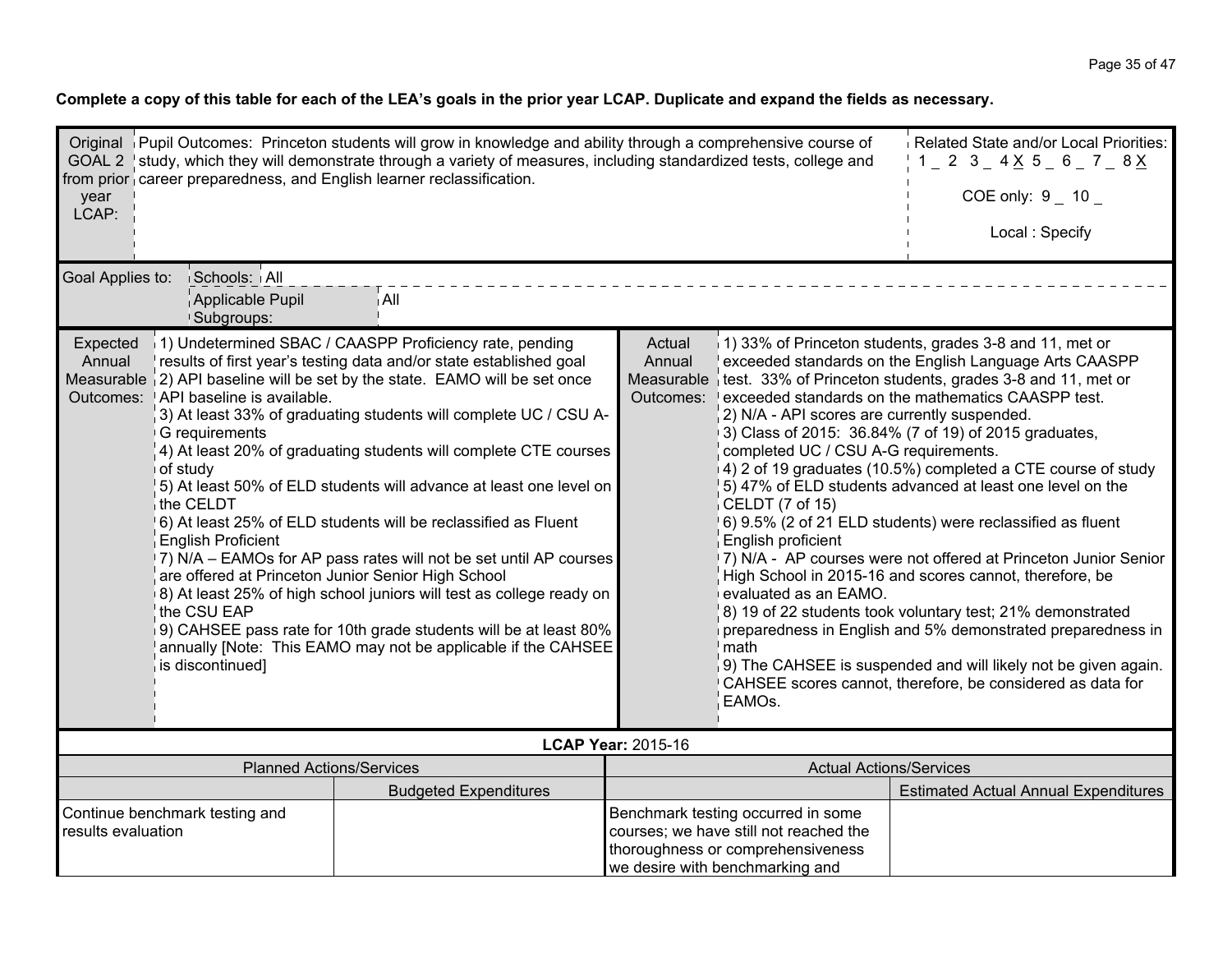|                                                                                                                                                                         |                                                                                                                                | evaluation.                                                                                                                                                                 |                                                                                                                                       |
|-------------------------------------------------------------------------------------------------------------------------------------------------------------------------|--------------------------------------------------------------------------------------------------------------------------------|-----------------------------------------------------------------------------------------------------------------------------------------------------------------------------|---------------------------------------------------------------------------------------------------------------------------------------|
| Districtwide<br>Scope of<br>Service                                                                                                                                     |                                                                                                                                | Districtwide<br>Scope of<br>Service                                                                                                                                         |                                                                                                                                       |
| $\underline{X}$ All<br>OR:<br>Low Income pupils<br><b>English Learners</b><br>Foster Youth<br>Redesignated fluent English<br>proficient<br>Other Subgroups: (Specify)   |                                                                                                                                | $X$ All<br>$\overline{OR}$ :<br>Low Income pupils<br><b>English Learners</b><br><b>Foster Youth</b><br>Redesignated fluent English proficient<br>Other Subgroups: (Specify) |                                                                                                                                       |
| All teachers will collaborate through bi-<br>monthly late start meetings                                                                                                |                                                                                                                                | All teachers, counselor, and principal<br>collaborated in bi-monthly late start<br>meetings.                                                                                |                                                                                                                                       |
| Districtwide<br>Scope of<br>Service                                                                                                                                     |                                                                                                                                | Districtwide<br>Scope of<br>Service                                                                                                                                         |                                                                                                                                       |
| $X$ All<br>$\overline{OR}$ :<br>Low Income pupils<br><b>English Learners</b><br>Foster Youth<br>Redesignated fluent English<br>proficient<br>Other Subgroups: (Specify) |                                                                                                                                | $\underline{X}$ All<br>OR:<br>Low Income pupils<br><b>English Learners</b><br>Foster Youth<br>Redesignated fluent English proficient<br>Other Subgroups: (Specify)          |                                                                                                                                       |
| Full implementation of Butte Glenn<br>College Career Pathway Trust Grant<br>pathways - Medical / Health and<br>Fabrication (Welding)                                    | Pathway lead and counselor<br>stipends 1000-1999: Certificated<br>Personnel Salaries California Career<br>Pathways Trust 10000 | Implementation of the Butte Glenn<br><b>College Career Pathway Trust Grant</b><br>pathways - Medical / Health and<br>Fabrication (Welding) has continued.                   | Pathway lead and counselor stipends<br>1000-1999: Certificated Personnel<br>Salaries California Career Pathways<br><b>Trust 10000</b> |
|                                                                                                                                                                         | Curriculum, materials, and supplies<br>purchase 4000-4999: Books And<br>Supplies California Career<br>Pathways Trust 10000     |                                                                                                                                                                             | Materials and supplies purchase<br>4000-4999: Books And Supplies<br>California Career Pathways Trust<br>12,700                        |
| High School<br>Scope of<br>Service                                                                                                                                      |                                                                                                                                | <b>High School</b><br>Scope of<br>Service                                                                                                                                   |                                                                                                                                       |
| $X$ All<br>OR:                                                                                                                                                          |                                                                                                                                | $\underline{X}$ All<br>OR:                                                                                                                                                  |                                                                                                                                       |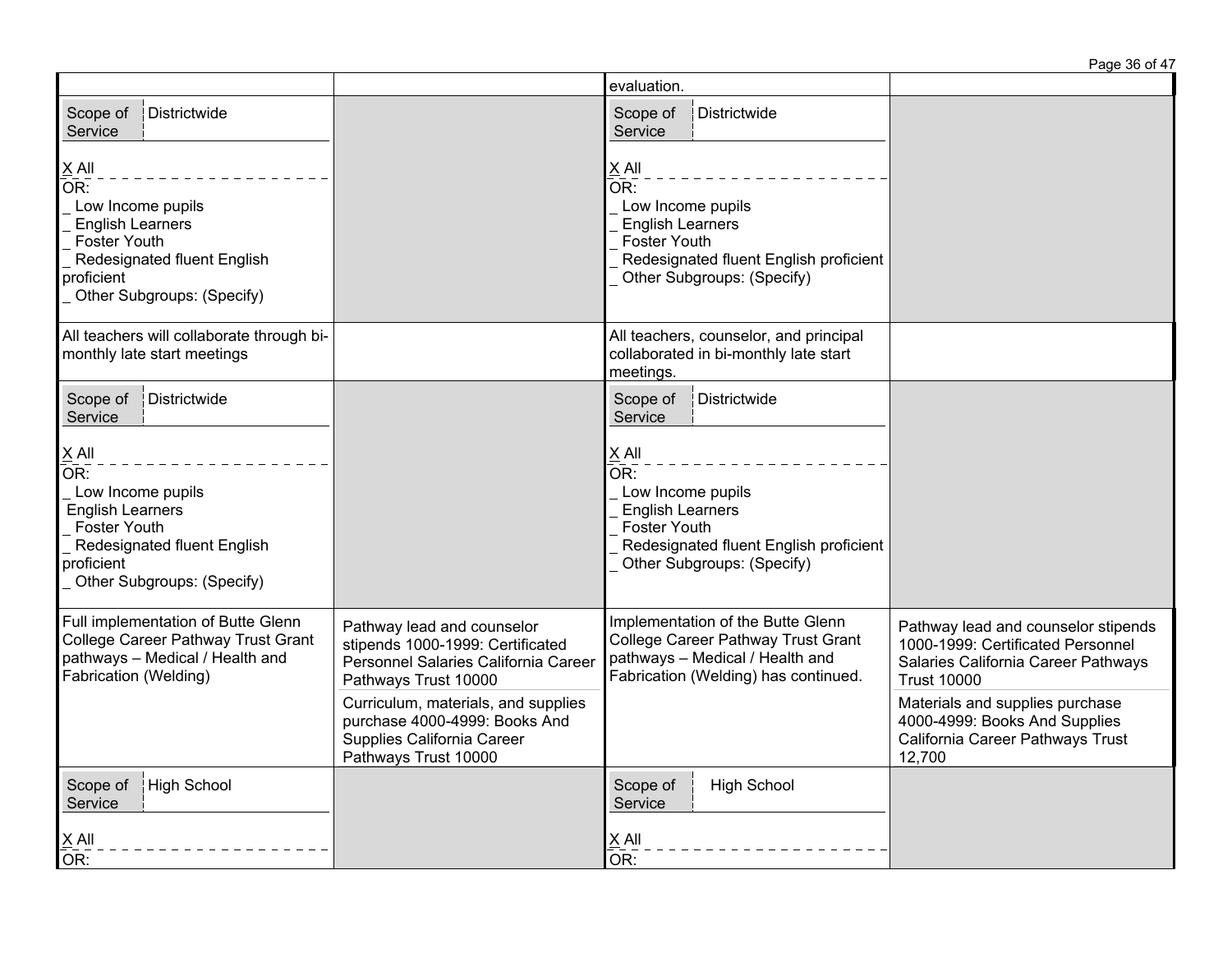| Low Income pupils<br><b>English Learners</b><br><b>Foster Youth</b><br>Redesignated fluent English<br>proficient<br>Other Subgroups: (Specify)          |                                                                                               | Low Income pupils<br><b>English Learners</b><br><b>Foster Youth</b><br>Redesignated fluent English proficient<br>Other Subgroups: (Specify)                                                                                            |                                                                                                |
|---------------------------------------------------------------------------------------------------------------------------------------------------------|-----------------------------------------------------------------------------------------------|----------------------------------------------------------------------------------------------------------------------------------------------------------------------------------------------------------------------------------------|------------------------------------------------------------------------------------------------|
| Maintain categorically funded bilingual<br>instructional aide position at Princeton<br><b>Elementary School</b>                                         | .88 FTE Bilingual Paraprofessional<br>2000-2999: Classified Personnel<br>Salaries Other 24000 | Maintain categorically funded bilingual<br>instructional aide position at Princeton<br><b>Elementary School</b>                                                                                                                        | .88 FTE Bilingual Paraprofessional<br>2000-2999: Classified Personnel<br>Salaries Other 24,000 |
|                                                                                                                                                         | 3000-3999: Employee Benefits<br>Other 14000                                                   |                                                                                                                                                                                                                                        | 3000-3999: Employee Benefits Other<br>14,000                                                   |
| Scope of<br>Elementary<br>Service                                                                                                                       |                                                                                               | Scope of<br>Elementary<br>Service                                                                                                                                                                                                      |                                                                                                |
| All<br>OR:<br>Low Income pupils<br>X English Learners<br><b>Foster Youth</b><br>Redesignated fluent English<br>proficient<br>Other Subgroups: (Specify) |                                                                                               | All<br>OR:<br>Low Income pupils<br>X English Learners<br><b>Foster Youth</b><br>Redesignated fluent English proficient<br>Other Subgroups: (Specify)                                                                                   |                                                                                                |
| What changes in actions,<br>services, and expenditures will be<br>made as a result of reviewing<br>past progress and/or changes to<br>goals?            |                                                                                               | Princeton's goals remain appropriate, as do the actions linked to achieving them. Planned improvements include a stronger<br>focus on data analysis during late start meetings, including the scores generated from benchmark testing. |                                                                                                |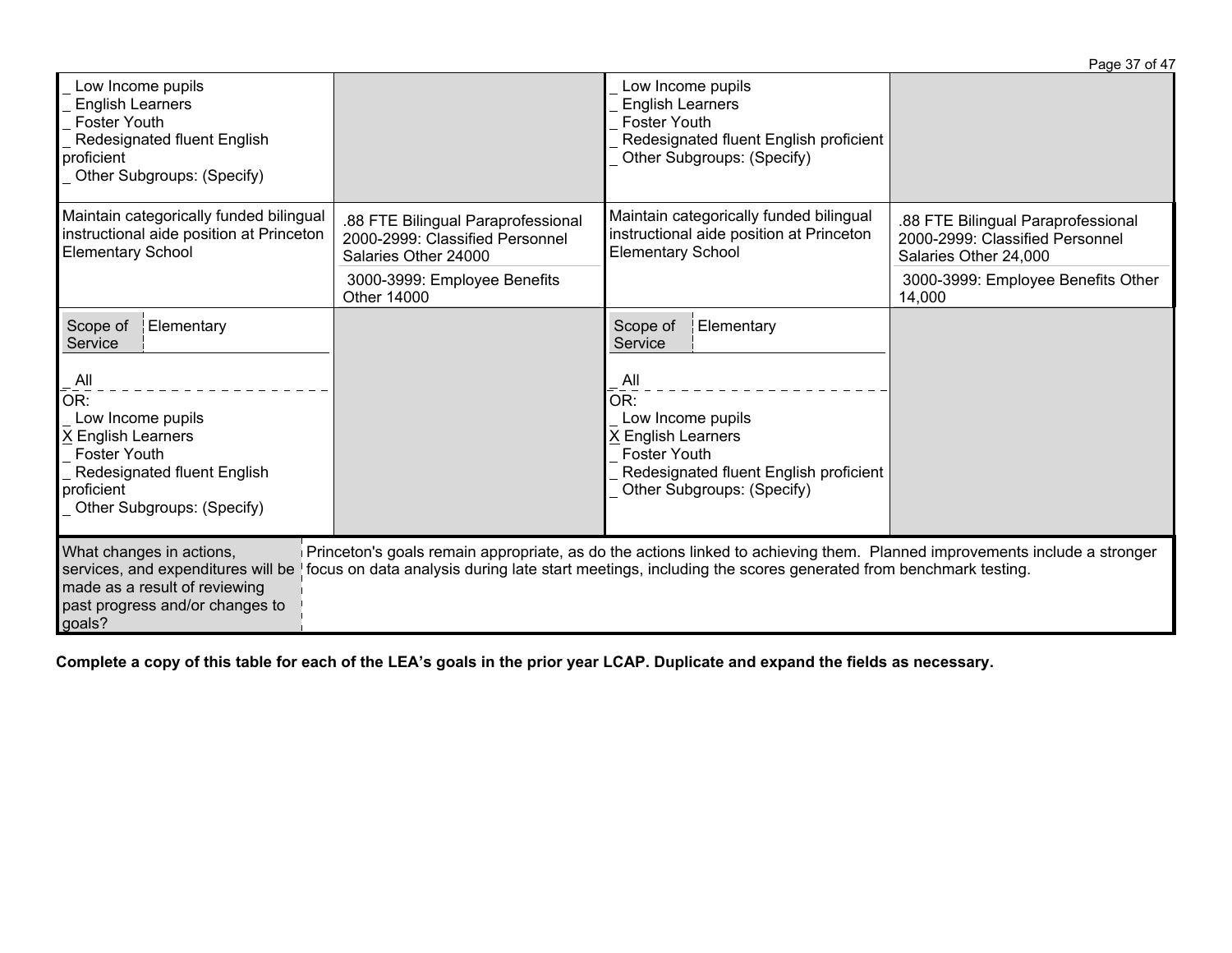| GOAL 3   be demonstrated in strong attendance and graduation rates, low suspension and expulsion rates, and a strong   1 _ 2 _ 3 $\times$ 4 _ 5 $\times$ 6 $\times$ 7 8 _<br>from prior sense of safety. Parents and other stakeholders will be actively engaged in district and school decision-making                                                                                                                                                                                                                                                                                                                                                                                                                                                                                                                                                                                                 | Original Engagement: Princeton schools will foster a climate of engagement, involvement and connectedness that will Related State and/or Local Priorities: |                                                                                                                                                                                      |                                                                                                                                          |  |  |  |  |
|---------------------------------------------------------------------------------------------------------------------------------------------------------------------------------------------------------------------------------------------------------------------------------------------------------------------------------------------------------------------------------------------------------------------------------------------------------------------------------------------------------------------------------------------------------------------------------------------------------------------------------------------------------------------------------------------------------------------------------------------------------------------------------------------------------------------------------------------------------------------------------------------------------|------------------------------------------------------------------------------------------------------------------------------------------------------------|--------------------------------------------------------------------------------------------------------------------------------------------------------------------------------------|------------------------------------------------------------------------------------------------------------------------------------------|--|--|--|--|
| processes.<br>year<br>LCAP:                                                                                                                                                                                                                                                                                                                                                                                                                                                                                                                                                                                                                                                                                                                                                                                                                                                                             | COE only: $9 - 10 -$                                                                                                                                       |                                                                                                                                                                                      |                                                                                                                                          |  |  |  |  |
|                                                                                                                                                                                                                                                                                                                                                                                                                                                                                                                                                                                                                                                                                                                                                                                                                                                                                                         | Local: Specify                                                                                                                                             |                                                                                                                                                                                      |                                                                                                                                          |  |  |  |  |
| Goal Applies to:<br>Schools: All<br>Applicable Pupil                                                                                                                                                                                                                                                                                                                                                                                                                                                                                                                                                                                                                                                                                                                                                                                                                                                    | ∣ All                                                                                                                                                      |                                                                                                                                                                                      |                                                                                                                                          |  |  |  |  |
| <sup>1</sup> Subgroups:<br>11) Maintain attendance rate above 95%<br>1) 2015-16: 95.93% (YTD, as of 4/15/16)<br>Expected<br>Actual<br>$(2)$ 2015-16: 9.2% (YTD, as of 4/20/16)<br>Annual<br>2) Maintain chronic absenteeism rate below 10%<br>Annual<br>Measurable (3) Maintain 0% middle school dropout rate<br>Measurable 3) 2015-16: 0%<br>Outcomes: 14) Maintain high school dropout rates of 10% or lower<br>Outcomes: 14) 2015-16: 0%<br>5) Maintain graduation rates of 90% or higher<br>5) 2015-16: 100% / 95% (1 of 20 in jeopardy)<br>6) Maintain student suspension rates of 5% or lower<br>6) 2014-15: 1.0%<br>7) Maintain student expulsion rates below 2%<br>7) 2014-15: 0.0%<br>8) Maintain parental involvement in School Site Council<br>8) For the 2015-16 school year a total of 5 parents are the<br>School Site Councils; three for the elementary and two for the<br>high school. |                                                                                                                                                            |                                                                                                                                                                                      |                                                                                                                                          |  |  |  |  |
|                                                                                                                                                                                                                                                                                                                                                                                                                                                                                                                                                                                                                                                                                                                                                                                                                                                                                                         |                                                                                                                                                            | <b>LCAP Year: 2015-16</b>                                                                                                                                                            |                                                                                                                                          |  |  |  |  |
|                                                                                                                                                                                                                                                                                                                                                                                                                                                                                                                                                                                                                                                                                                                                                                                                                                                                                                         | <b>Planned Actions/Services</b>                                                                                                                            | <b>Actual Actions/Services</b>                                                                                                                                                       |                                                                                                                                          |  |  |  |  |
| Continue improvement of school<br>website                                                                                                                                                                                                                                                                                                                                                                                                                                                                                                                                                                                                                                                                                                                                                                                                                                                               | <b>Budgeted Expenditures</b><br>Webmaster fees 5000-5999:<br>Services And Other Operating<br>Expenditures Base 1000                                        | Improvement of the school website has<br>continued, and it has become a more<br>useful and functional website.                                                                       | <b>Estimated Actual Annual Expenditures</b><br>Webmaster fees 5000-5999: Services<br>And Other Operating Expenditures<br><b>Base 550</b> |  |  |  |  |
| Districtwide<br>Scope of<br>Service                                                                                                                                                                                                                                                                                                                                                                                                                                                                                                                                                                                                                                                                                                                                                                                                                                                                     |                                                                                                                                                            | Scope of<br>Districtwide<br>Service                                                                                                                                                  |                                                                                                                                          |  |  |  |  |
| $\underline{X}$ All<br>OR:<br>Low Income pupils<br><b>English Learners</b><br><b>Foster Youth</b><br>Redesignated fluent English<br>proficient<br>Other Subgroups: (Specify)                                                                                                                                                                                                                                                                                                                                                                                                                                                                                                                                                                                                                                                                                                                            |                                                                                                                                                            | $X$ All<br>$\overline{\mathsf{OR}}$ :<br>Low Income pupils<br><b>English Learners</b><br><b>Foster Youth</b><br>Redesignated fluent English proficient<br>Other Subgroups: (Specify) |                                                                                                                                          |  |  |  |  |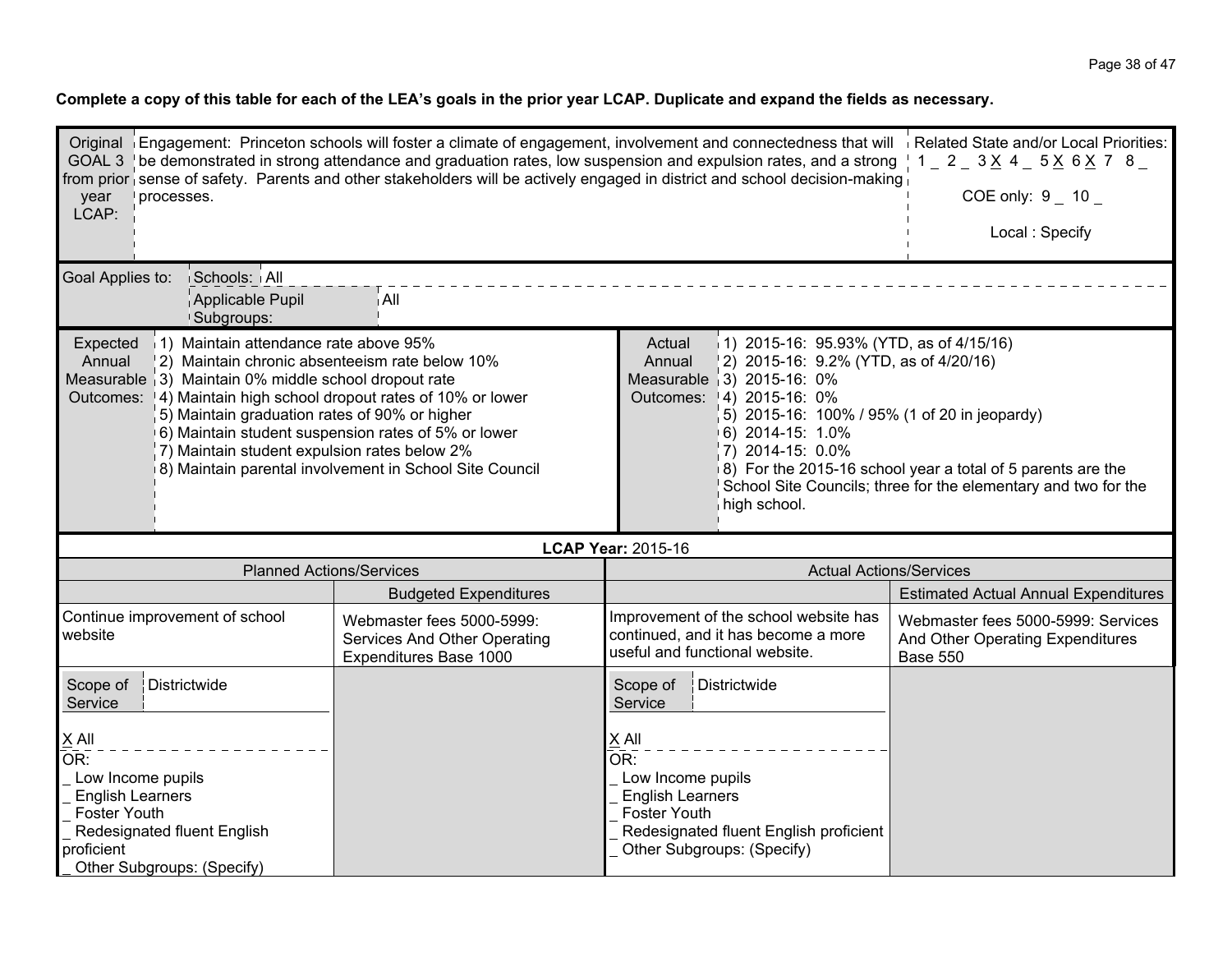|                                                                                                                                                                                       |                                                                                                                                                               | Page 39 of 47 |
|---------------------------------------------------------------------------------------------------------------------------------------------------------------------------------------|---------------------------------------------------------------------------------------------------------------------------------------------------------------|---------------|
| Expand use of social media including<br>Facebook and Twitter                                                                                                                          | Social media has been use has been<br>significantly expanded, resulting in<br>greatly expanded parent and<br>community engagement.                            |               |
| Districtwide<br>Scope of<br>Service                                                                                                                                                   | Scope of<br>Districtwide<br>Service                                                                                                                           |               |
| $\underline{X}$ All<br>OR:<br>Low Income pupils<br><b>English Learners</b><br><b>Foster Youth</b><br>Redesignated fluent English<br>proficient<br>Other Subgroups: (Specify)          | $X$ All<br>OR:<br>Low Income pupils<br><b>English Learners</b><br><b>Foster Youth</b><br>Redesignated fluent English proficient<br>Other Subgroups: (Specify) |               |
| Continue use of attendance prizes<br>(sponsored by Horace Mann / Golden<br>Apple)                                                                                                     | Attendance prizes continued to be<br>awarded, including bicycles, Amazon<br>Kindles, and monthly recognition.                                                 |               |
| Districtwide<br>Scope of<br>Service                                                                                                                                                   | Districtwide<br>Scope of<br>Service                                                                                                                           |               |
| $\times$ All<br>$\overline{\mathsf{OR}}$ :<br>Low Income pupils<br><b>English Learners</b><br>Foster Youth<br>Redesignated fluent English<br>proficient<br>Other Subgroups: (Specify) | $X$ All<br>OR:<br>Low Income pupils<br><b>English Learners</b><br>Foster Youth<br>Redesignated fluent English proficient<br>Other Subgroups: (Specify)        |               |
| Continue Back to School and Open<br><b>House Nights</b>                                                                                                                               | Back to School and Open House Nights<br>were continued                                                                                                        |               |
| Scope of<br>Districtwide<br>Service<br>$\underline{X}$ All<br>OR:<br>Low Income pupils<br><b>English Learners</b>                                                                     | Scope of<br>Districtwide<br>Service<br>$\underline{X}$ All<br>$\overline{\mathsf{OR}}$ :<br>Low Income pupils<br><b>English Learners</b>                      |               |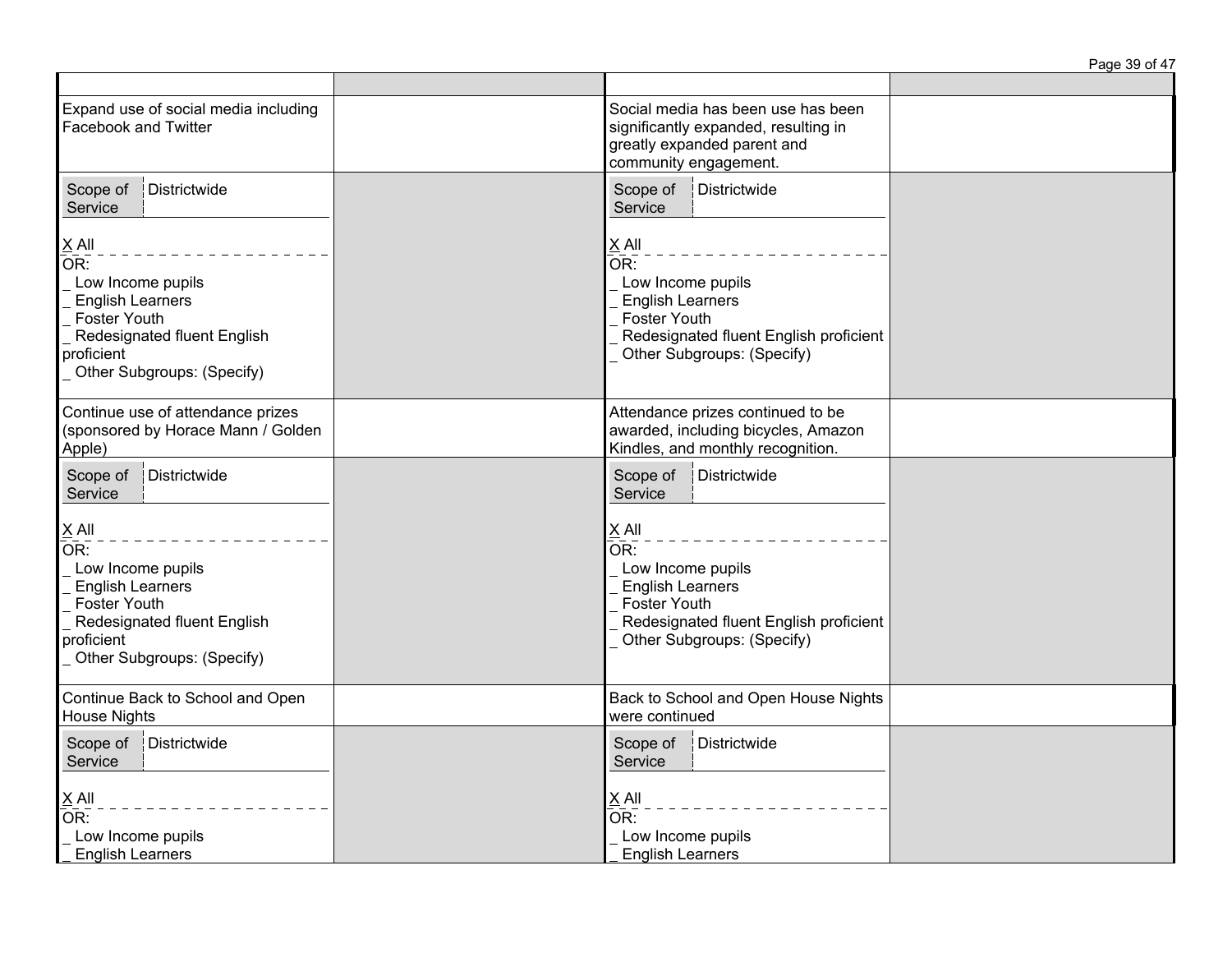|                                                                                                                                                                                       | Page 40 of 47                                                                                                                                                                                                                                                                                                                                                              |
|---------------------------------------------------------------------------------------------------------------------------------------------------------------------------------------|----------------------------------------------------------------------------------------------------------------------------------------------------------------------------------------------------------------------------------------------------------------------------------------------------------------------------------------------------------------------------|
| <b>Foster Youth</b><br>Redesignated fluent English<br>proficient<br>Other Subgroups: (Specify)                                                                                        | <b>Foster Youth</b><br>Redesignated fluent English proficient<br>Other Subgroups: (Specify)                                                                                                                                                                                                                                                                                |
| Promote School Site Council<br>participation                                                                                                                                          | School Site Council continued<br>throughout the school year                                                                                                                                                                                                                                                                                                                |
| Districtwide<br>Scope of<br>Service                                                                                                                                                   | Scope of<br>Districtwide<br>Service                                                                                                                                                                                                                                                                                                                                        |
| $X$ All<br>OR:<br>Low Income pupils<br><b>English Learners</b><br><b>Foster Youth</b><br>Redesignated fluent English<br>proficient<br>Other Subgroups: (Specify)                      | $X$ All<br>OR:<br>Low Income pupils<br><b>English Learners</b><br><b>Foster Youth</b><br>Redesignated fluent English proficient<br>Other Subgroups: (Specify)                                                                                                                                                                                                              |
| Continue annual update of School<br>Safety Plan                                                                                                                                       | School Safety Plan was updated and<br>approved by School Site Council                                                                                                                                                                                                                                                                                                      |
| Scope of<br>Districtwide<br>Service                                                                                                                                                   | Scope of<br>Districtwide<br>Service                                                                                                                                                                                                                                                                                                                                        |
| X All<br>OR:<br>Low Income pupils<br><b>English Learners</b><br><b>Foster Youth</b><br>Redesignated fluent English<br>proficient<br>Other Subgroups: (Specify)                        | $X$ All<br>OR:<br>Low Income pupils<br><b>English Learners</b><br><b>Foster Youth</b><br>Redesignated fluent English proficient<br>Other Subgroups: (Specify)                                                                                                                                                                                                              |
| What changes in actions,<br>services, and expenditures will be<br>made as a result of reviewing<br>past progress and/or changes to<br>Catapult Emergency Management System.<br>goals? | We plan to continue to leverage technology, including social media to promote involvement in our school community as<br>parent reception has been very positive. To further address improving attendance, we will begin utilizing the recently<br>reformed Glenn County Office of Education SARB board. We will also continue drilling and practice of our newly purchased |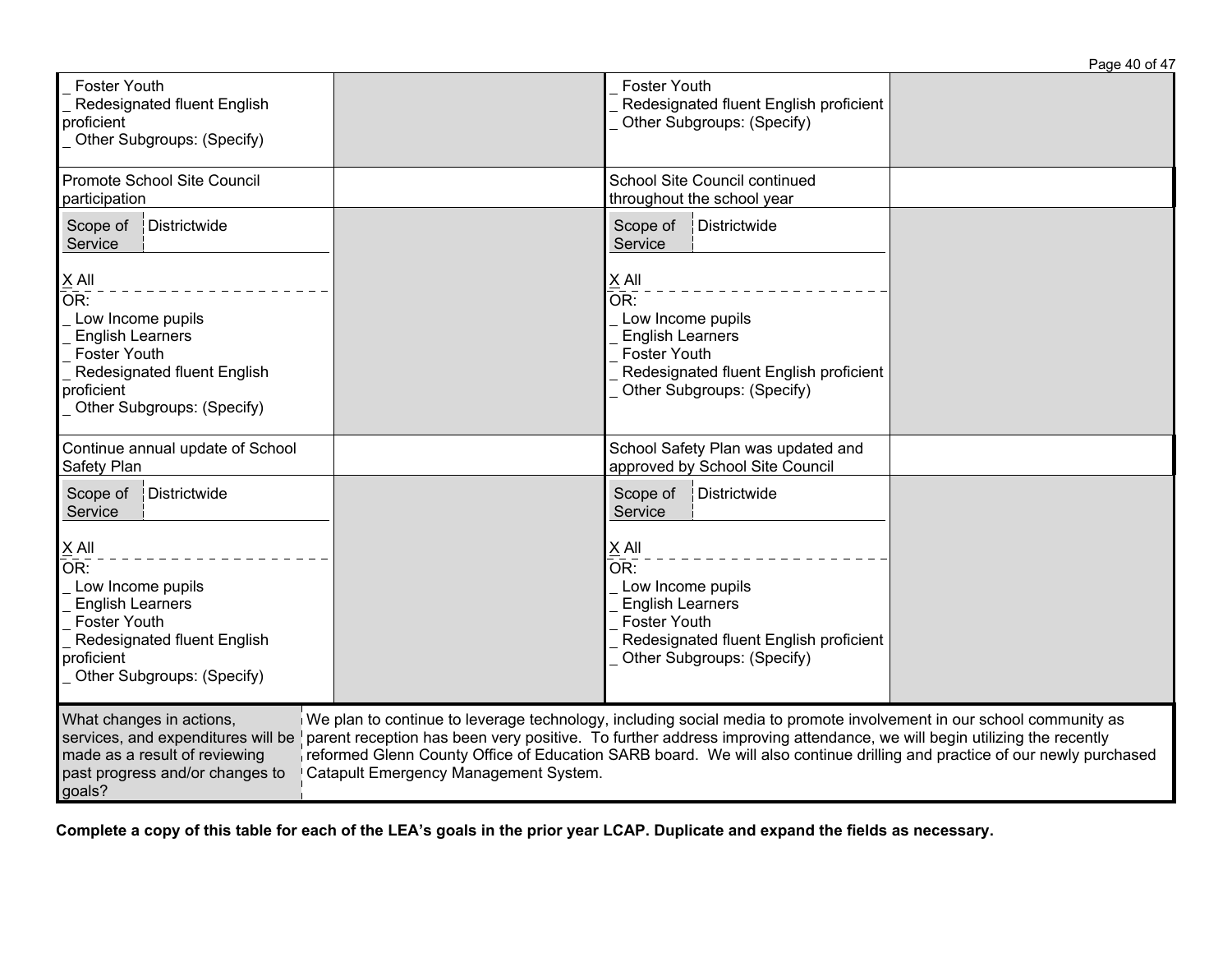### **Section 3: Use of Supplemental and Concentration Grant funds and Proportionality**

A. In the box below, identify the amount of funds in the LCAP year calculated on the basis of the number and concentration of low income, foster youth, and English learner pupils as determined pursuant to 5 CCR 15496(a)(5).

Describe how the LEA is expending these funds in the LCAP year. Include a description of, and justification for, the use of any funds in a districtwide, schoolwide, countywide, or charterwide manner as specified in 5 CCR 15496.

For school districts with below 55 percent of enrollment of unduplicated pupils in the district or below 40 percent of enrollment of unduplicated pupils at a schoolsite in the LCAP year, when using supplemental and concentration funds in a districtwide or schoolwide manner, the school district must additionally describe how the services provided are the most effective use of funds to meet the district's goals for unduplicated pupils in the state and any local priority areas. (See 5 CCR 15496(b) for guidance.)

Total amount of Supplemental and Concentration grant funds calculated:  $\frac{\text{S157,106}}{\text{S157,106}}$ Princeton Joint Unified School District's unduplicated pupil count is 77.74%, comprised of English learners and low income students. Because Princeton Joint Unified School District is above the 55% threshold for unduplicated pupils supplemental and concentration grant funds will be used in a districtwide manner. For 2016-17, supplemental and concentration grant funding is \$157,106. For 2017-18, supplemental and concentration grant funding is \$217,273. For 2018-19, supplemental and concentration grant funding is \$124,606.

Princeton Joint Unified School District has experienced a 25% decline in enrollment since 2008-09, going from 236 students to 164 students in 2015-16. Since the implementation of Local Control Funding Formula in 2013-14, per pupil funding has been increasing toward the funding level we had before the significant cuts that occurred in the 2008-09 school year.

However, declining enrollment has meant that total funding for PJUSD has been declining. During this period, we have not significantly cut staffing, meaning that our student to teacher ratio has been improving (2008-09: 14.8 to 1 student to teacher ratio, 2015-16: 13.1 to 1 student to teacher ratio).

We have maintained a full counselor position, for a student to counselor ratio that is far lower than most districts. (2008-09: 236 to 1 student to counselor ratio, 2015-16: 164 to 1 student to counselor ratio).

We have also expanded transportation services, lengthening our north and south bus routes. We have chosen to do so even with transportation funding that covers approximately half our actual transportation costs.

ASES funding has been steadily declining, but we have continued to offer the SPARK After School Program. Summer school, also traditionally ASES-funded, has required general fund support in recent years.

We believe these program decisions benefit all students, and are appropriate districtwide uses of concentration and supplemental funds. We also believe that their positive effects will be most pronounced for students with the greatest learning needs, many of whom are represented in our unduplicated pupil count.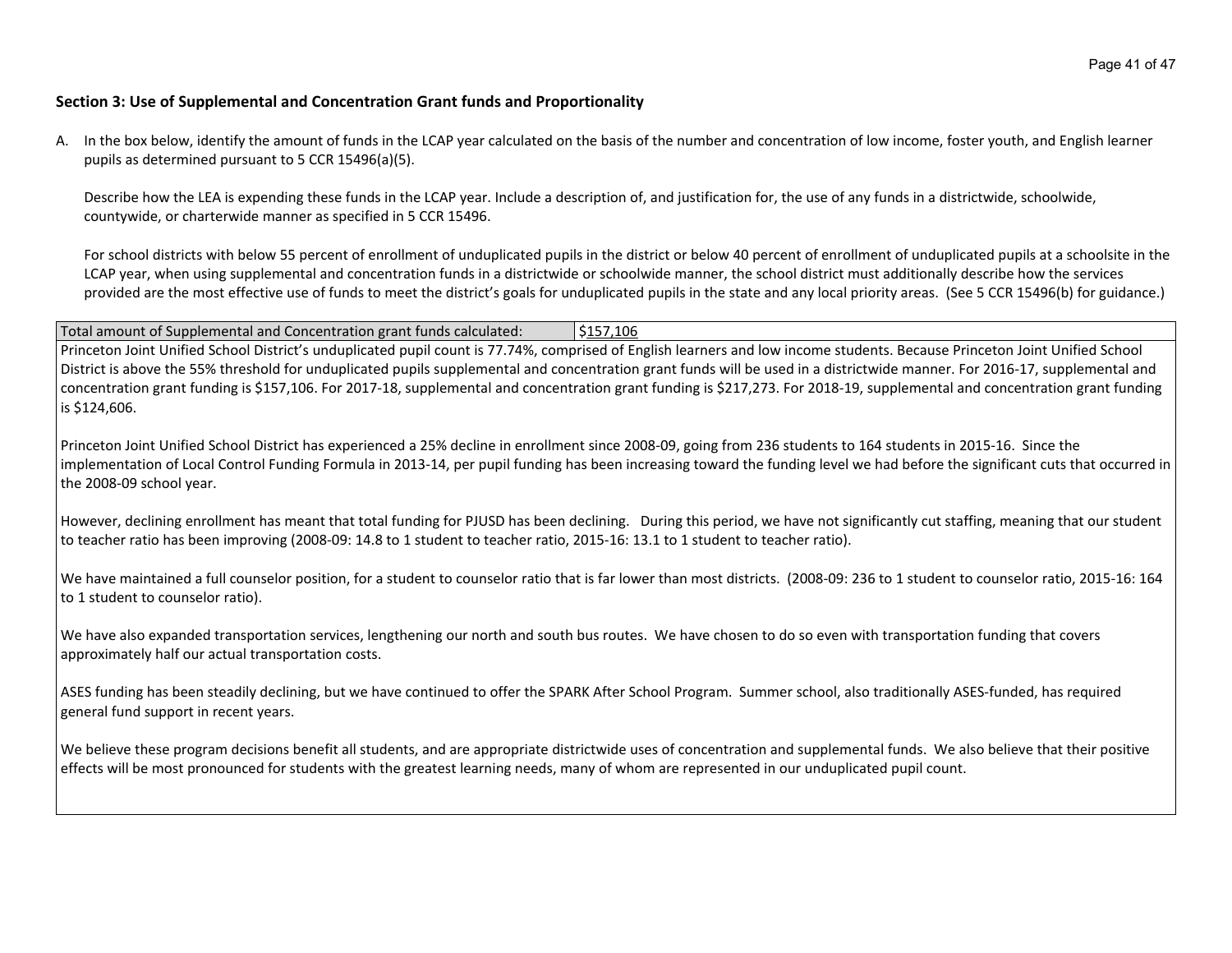Page 42 of 47

B. In the box below, identify the percentage by which services for unduplicated pupils must be increased or improved as compared to the services provided to all pupils in the LCAP year as calculated pursuant to 5 CCR 15496(a).

Consistent with the requirements of 5 CCR 15496, demonstrate how the services provided in the LCAP year for low income pupils, foster youth, and English learners provide for increased or improved services for these pupils in proportion to the increase in funding provided for such pupils in that year as calculated pursuant to 5 CCR 15496(a)(7). An LEA shall describe how the proportionality percentage is met using a quantitative and/or qualitative description of the increased and/or improved services for unduplicated pupils as compared to the services provided to all pupils.

Princeton Joint Unified School District's unduplicated pupil count is 77.74%, comprised of English learners and low income students. Because Princeton Joint Unified School District is above the 55% threshold for unduplicated pupils supplemental and concentration grant funds will be used in a districtwide manner. For 2016-17, supplemental and concentration grant funding is \$157,106. For 2017-18, supplemental and concentration grant funding is \$217,273. For 2018-19, supplemental and concentration grant funding is \$124,606.

Princeton Joint Unified School District has experienced a 25% decline in enrollment since 2008-09, going from 236 students to 164 students in 2015-16. Since the implementation of Local Control Funding Formula in 2013-14, per pupil funding has been increasing toward the funding level we had before the significant cuts that occurred in the 2008-09 school year.

However, declining enrollment has meant that total funding for PJUSD has been declining. During this period, we have not significantly cut staffing, meaning that our student to teacher ratio has been improving (2008-09: 14.8 to 1 student to teacher ratio, 2015-16: 13.1 to 1 student to teacher ratio).

We have maintained a full counselor position, for a student to counselor ratio that is far lower than most districts. (2008-09: 236 to 1 student to counselor ratio, 2015-16: 164 to 1 student to counselor ratio).

We have also expanded transportation services, lengthening our north and south bus routes. We have chosen to do so even with transportation funding that covers approximately half our actual transportation costs.

ASES funding has been steadily declining, but we have continued to offer the SPARK After School Program. Summer school, also traditionally ASES-funded, has required general fund support in recent years.

We believe these program decisions benefit all students, and are appropriate districtwide uses of concentration and supplemental funds. We also believe that their positive effects will be most pronounced for students with the greatest learning needs, many of whom are represented in our unduplicated pupil count.

In addition to planned improvements for all students, our aim for improvement of services for low-income students centers on providing programs for students that will assist them in obtaining financial success after graduation. We will offer a Post-HS Preparation course to senior students. Though this class is open to all students, we believe it has the most significant potential benefits for low income pupils. We will also offer a Cash for College scholarship workshop night, designed to help students and their families gain better access to financial aid resources. This is a higher need area for low income pupils and will help our rates of college attendance continue to improve. We are also continuing implementation of two new College Career Pathways: Health and Medical Fields and Manufacturing. The primary goal of these pathways is to prepare students for careers in high demand areas of employment.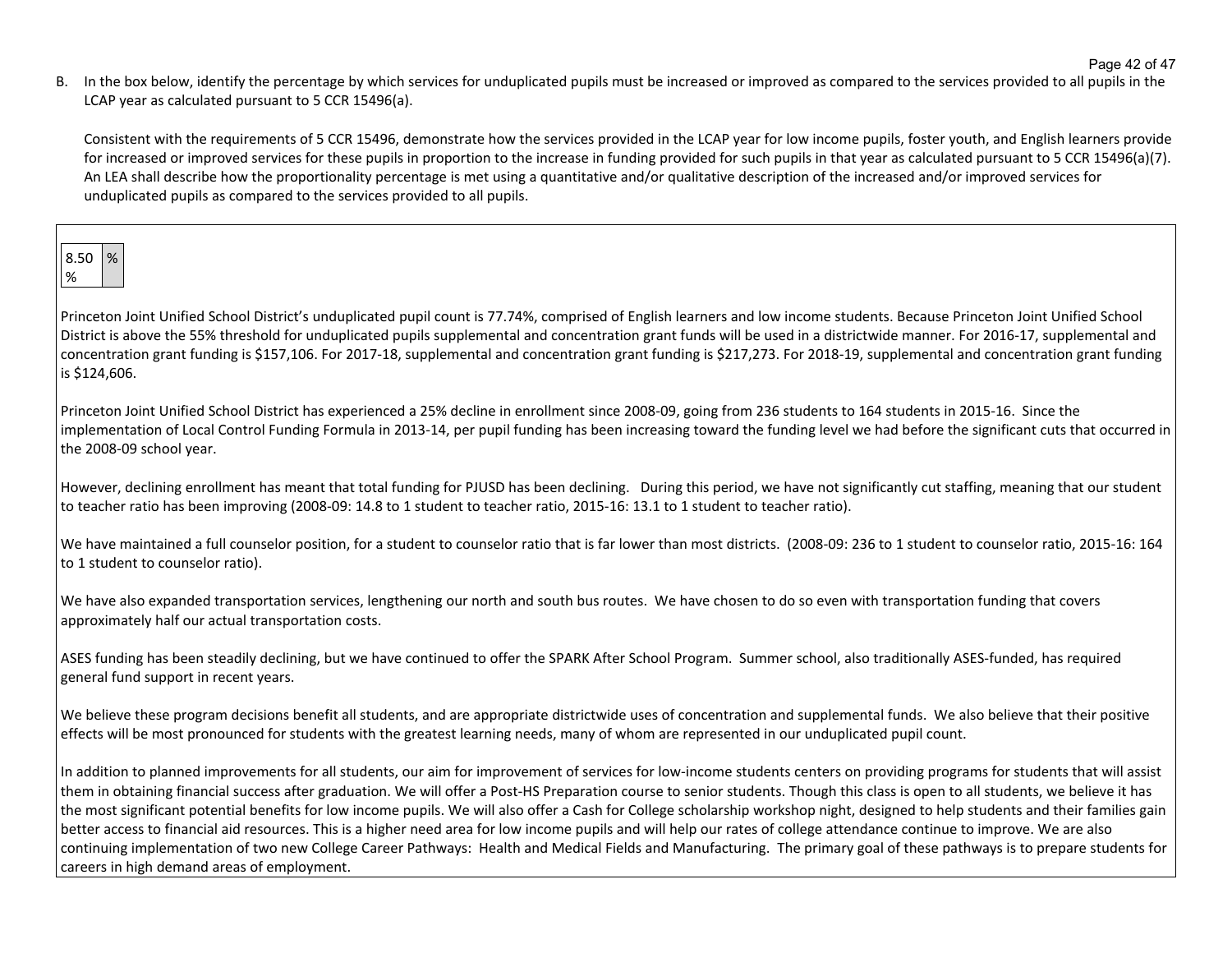Princeton will be making two primary improvements to the services offered to English learners and their families. First, we will continue integrating the revised California English Language Development Standards into our instruction and assessment. These standards represent a significant improvement from previous ELD standards, and we believe that our educational program will be improved with these standards as the basis. Second, we will continue work on a redesign of our district and school websites, which were migrated to a new platform, Drupal. One of the functionalities of this new platform is to allow translation of the site to other languages using a drop down menu. We believe that this will significantly enhance communication with our English learners and their families. We will also be utilizing Facebook (among other social media sites) to provide regular updates on the school. Facebook also allows for easy translation services.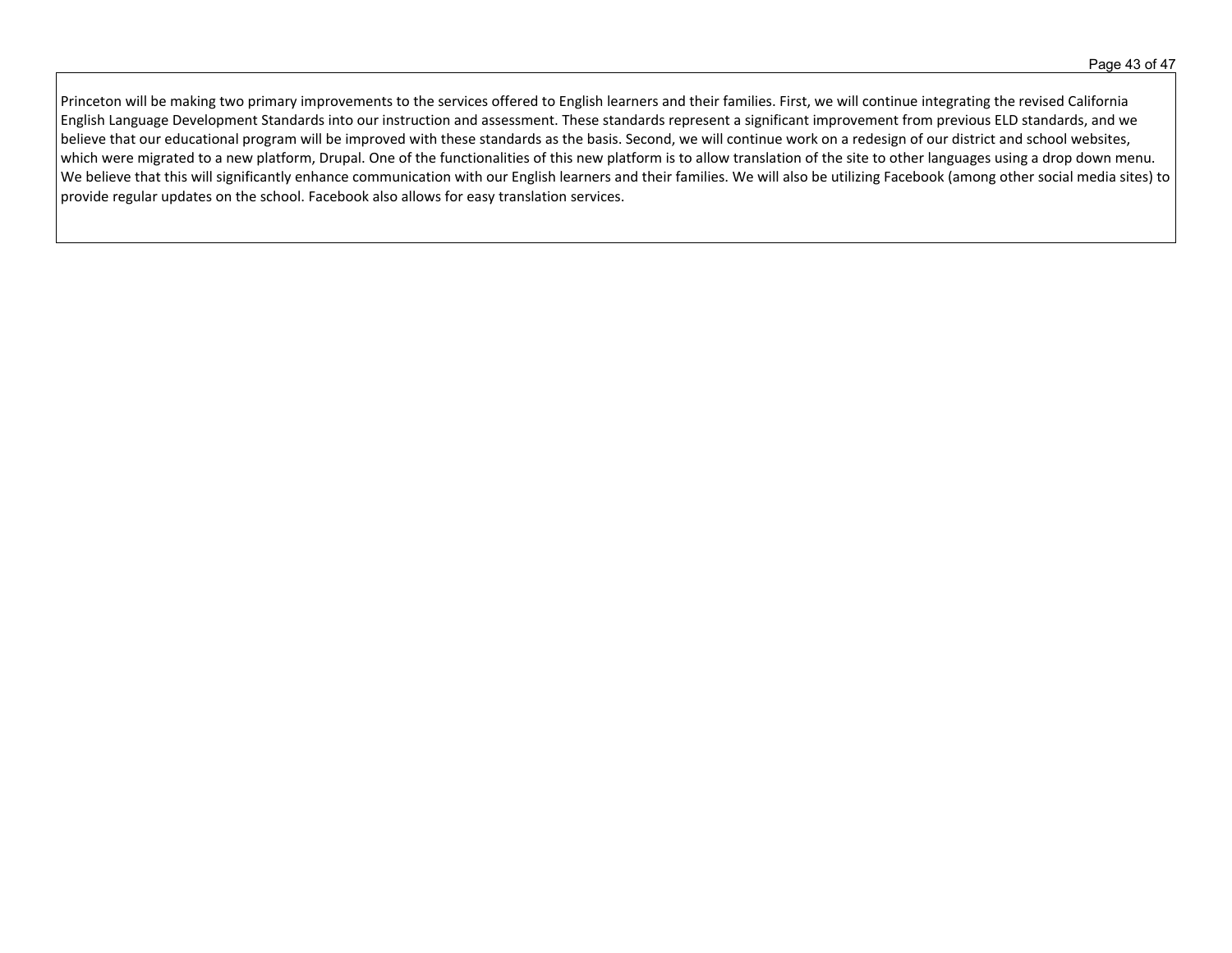# **Section 4: Expenditure Summary**

| <b>Total Expenditures by Funding Source</b> |                                                |                                                     |              |              |              |                                        |  |
|---------------------------------------------|------------------------------------------------|-----------------------------------------------------|--------------|--------------|--------------|----------------------------------------|--|
| <b>Funding Source</b>                       | 2015-16<br>Annual<br>Update<br><b>Budgeted</b> | 2015-16<br>Annual<br><b>Update</b><br><b>Actual</b> | 2016-17      | 2017-18      | 2018-19      | $2016 - 17$<br>2018-19<br><b>Total</b> |  |
| All Funding Sources                         | 2,270,200.00                                   | 3,049,085.00                                        | 1,233,573.00 | 1,234,573.00 | 1,066,648.00 | 3,534,794.00                           |  |
|                                             | 0.00                                           | 0.00                                                | 0.00         | 6,000.00     | 0.00         | 6,000.00                               |  |
| Base                                        | 1,190,700.00                                   | 1,182,472.00                                        | 1,177,586.00 | 1,177,586.00 | 1,010,661.00 | 3,365,833.00                           |  |
| California Career Pathways Trust            | 20,000.00                                      | 22,700.00                                           | 20,000.00    | 20,000.00    | 20,000.00    | 60,000.00                              |  |
| Federal Funds                               | 0.00                                           | 0.00                                                | 0.00         | 0.00         | 18,362.00    | 18,362.00                              |  |
| Lottery                                     | 30,500.00                                      | 30,500.00                                           | 0.00         | 0.00         | 0.00         | 0.00                                   |  |
| Other                                       | 1,028,000.00                                   | 1,797,913.00                                        | 29,987.00    | 29,987.00    | 11,625.00    | 71,599.00                              |  |
| Title II                                    | 0.00                                           | 15,500.00                                           | 6,000.00     | 0.00         | 6,000.00     | 12,000.00                              |  |
| Title III                                   | 1,000.00                                       | 0.00                                                | 0.00         | 1,000.00     | 0.00         | 1,000.00                               |  |

| <b>Total Expenditures by Object Type</b>                             |                                                |                                                     |              |              |              |                                        |  |  |  |
|----------------------------------------------------------------------|------------------------------------------------|-----------------------------------------------------|--------------|--------------|--------------|----------------------------------------|--|--|--|
| <b>Object Type</b>                                                   | 2015-16<br>Annual<br>Update<br><b>Budgeted</b> | 2015-16<br>Annual<br><b>Update</b><br><b>Actual</b> | 2016-17      | 2017-18      | 2018-19      | $2016 - 17$<br>2018-19<br><b>Total</b> |  |  |  |
| All Expenditure Types                                                | 2,270,200.00                                   | 3,049,085.00                                        | 1,233,573.00 | 1,234,573.00 | 1,066,648.00 | 3,534,794.00                           |  |  |  |
|                                                                      | 0.00                                           | 0.00                                                | 0.00         | 0.00         | 0.00         | 0.00                                   |  |  |  |
| 1000-1999: Certificated Personnel Salaries                           | 643,000.00                                     | 643,000.00                                          | 618,721.00   | 618,721.00   | 618,721.00   | 1,856,163.00                           |  |  |  |
| 2000-2999: Classified Personnel Salaries                             | 117,000.00                                     | 117,000.00                                          | 111,489.00   | 111,489.00   | 111,362.00   | 334,340.00                             |  |  |  |
| 3000-3999: Employee Benefits                                         | 315,700.00                                     | 315,700.00                                          | 307,363.00   | 307,363.00   | 304,565.00   | 919,291.00                             |  |  |  |
| 4000-4999: Books And Supplies                                        | 40,500.00                                      | 50,922.00                                           | 20,000.00    | 20,000.00    | 20,000.00    | 60,000.00                              |  |  |  |
| 5000-5999: Services And Other Operating<br>Expenditures              | 159,000.00                                     | 162,550.00                                          | 171,000.00   | 172,000.00   | 7,000.00     | 350,000.00                             |  |  |  |
| 5800: Professional/Consulting Services<br>And Operating Expenditures | 5,000.00                                       | 0.00                                                | 5,000.00     | 5,000.00     | 5,000.00     | 15,000.00                              |  |  |  |
| 6000-6999: Capital Outlay                                            | 990,000.00                                     | 1,759,913.00                                        | 0.00         | 0.00         | 0.00         | 0.00                                   |  |  |  |

| <b>Total Expenditures by Object Type and Funding Source</b> |                                     |                                                       |                                                     |                  |                  |                  |                                        |  |
|-------------------------------------------------------------|-------------------------------------|-------------------------------------------------------|-----------------------------------------------------|------------------|------------------|------------------|----------------------------------------|--|
| <b>Object Type</b>                                          | <b>Funding Source</b>               | 2015-16<br>Annual<br><b>Update</b><br><b>Budgeted</b> | 2015-16<br>Annual<br><b>Update</b><br><b>Actual</b> | 2016-17          | 2017-18          | 2018-19          | $2016 - 17$<br>2018-19<br><b>Total</b> |  |
| All Expenditure Types                                       | All Funding Sources                 | 2,270,200.0<br>0                                      | 3,049,085.0<br>0                                    | 1,233,573.0<br>0 | 1,234,573.0<br>0 | 1,066,648.0<br>0 | 3,534,794.0<br>$^{(1)}$                |  |
|                                                             |                                     | 0.00                                                  | 0.00                                                | 0.00             | 0.00             | 0.00             | 0.00                                   |  |
| 1000-1999: Certificated<br><b>Personnel Salaries</b>        | Base                                | 633,000.00                                            | 633,000,00                                          | 608.721.00       | 608.721.00       | 608,721.00       | 1,826,163.0                            |  |
| 1000-1999: Certificated<br>Personnel Salaries               | California Career<br>Pathways Trust | 10,000.00                                             | 10,000.00                                           | 10,000.00        | 10.000.00        | 10,000.00        | 30,000.00                              |  |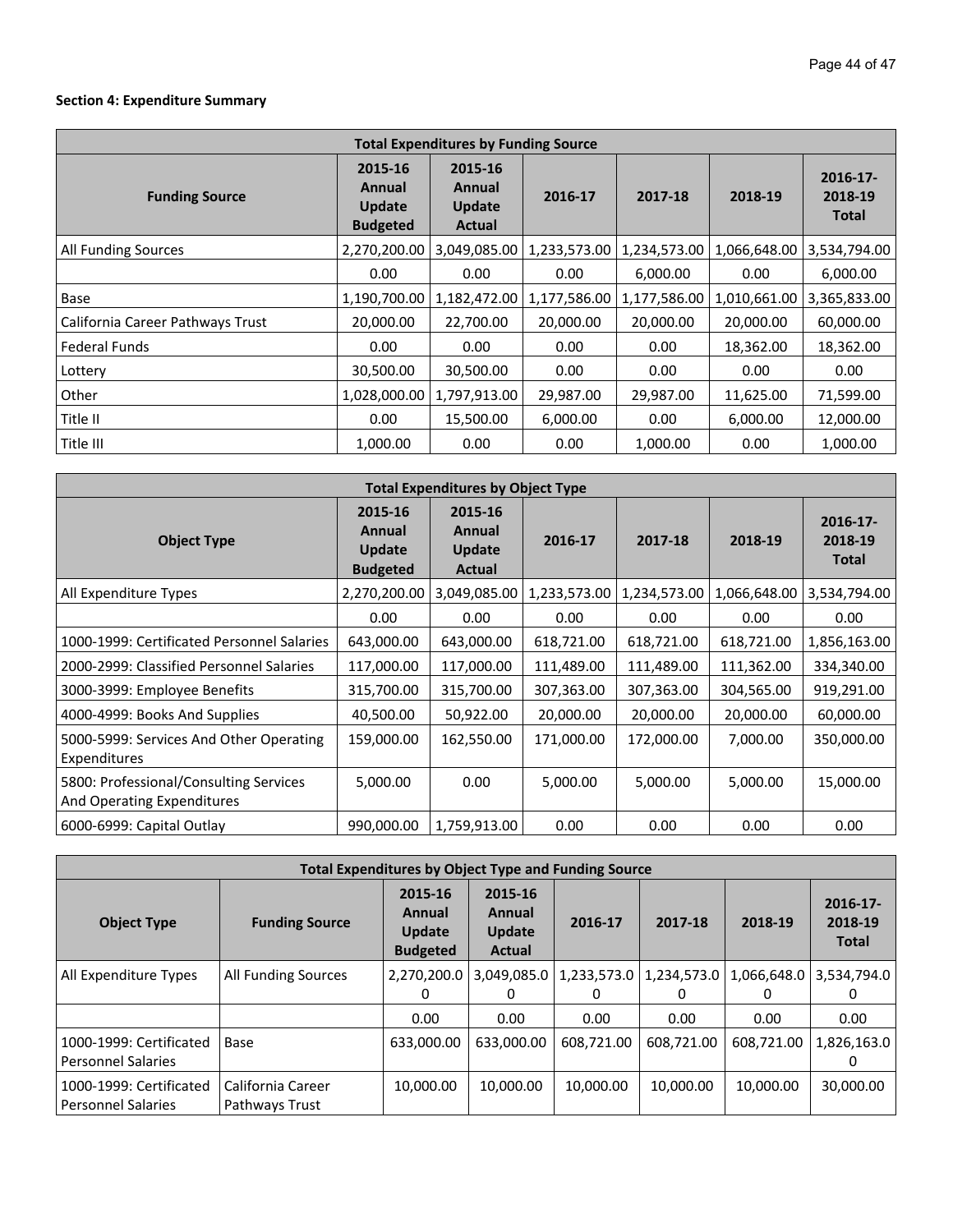| <b>Total Expenditures by Object Type and Funding Source</b>                       |                                     |                                                              |                                                     |            |            |            |                                     |  |  |
|-----------------------------------------------------------------------------------|-------------------------------------|--------------------------------------------------------------|-----------------------------------------------------|------------|------------|------------|-------------------------------------|--|--|
| <b>Object Type</b>                                                                | <b>Funding Source</b>               | 2015-16<br><b>Annual</b><br><b>Update</b><br><b>Budgeted</b> | 2015-16<br>Annual<br><b>Update</b><br><b>Actual</b> | 2016-17    | 2017-18    | 2018-19    | 2016-17-<br>2018-19<br><b>Total</b> |  |  |
| 1000-1999: Certificated<br><b>Personnel Salaries</b>                              | Other                               | 0.00                                                         | 0.00                                                | 0.00       | 0.00       | 0.00       | 0.00                                |  |  |
| 2000-2999: Classified<br><b>Personnel Salaries</b>                                | Base                                | 93,000.00                                                    | 93,000.00                                           | 93,127.00  | 93,127.00  | 93,000.00  | 279,254.00                          |  |  |
| 2000-2999: Classified<br><b>Personnel Salaries</b>                                | <b>Federal Funds</b>                | 0.00                                                         | 0.00                                                | 0.00       | 0.00       | 18,362.00  | 18,362.00                           |  |  |
| 2000-2999: Classified<br><b>Personnel Salaries</b>                                | Other                               | 24,000.00                                                    | 24,000.00                                           | 18,362.00  | 18,362.00  | 0.00       | 36,724.00                           |  |  |
| 3000-3999: Employee<br><b>Benefits</b>                                            | Base                                | 301,700.00                                                   | 301,700.00                                          | 295,738.00 | 295,738.00 | 292,940.00 | 884,416.00                          |  |  |
| 3000-3999: Employee<br><b>Benefits</b>                                            | Other                               | 14,000.00                                                    | 14,000.00                                           | 11,625.00  | 11,625.00  | 11,625.00  | 34,875.00                           |  |  |
| 4000-4999: Books And<br><b>Supplies</b>                                           | Base                                | 0.00                                                         | 7,722.00                                            | 10,000.00  | 10,000.00  | 10,000.00  | 30,000.00                           |  |  |
| 4000-4999: Books And<br>Supplies                                                  | California Career<br>Pathways Trust | 10,000.00                                                    | 12,700.00                                           | 10,000.00  | 10,000.00  | 10,000.00  | 30,000.00                           |  |  |
| 4000-4999: Books And<br>Supplies                                                  | Lottery                             | 30,500.00                                                    | 30,500.00                                           | 0.00       | 0.00       | 0.00       | 0.00                                |  |  |
| 4000-4999: Books And<br>Supplies                                                  | Other                               | 0.00                                                         | 0.00                                                | 0.00       | 0.00       | 0.00       | 0.00                                |  |  |
| 5000-5999: Services<br>And Other Operating<br>Expenditures                        |                                     | 0.00                                                         | 0.00                                                | 0.00       | 6,000.00   | 0.00       | 6,000.00                            |  |  |
| 5000-5999: Services<br>And Other Operating<br>Expenditures                        | Base                                | 158,000.00                                                   | 147,050.00                                          | 165,000.00 | 165,000.00 | 1,000.00   | 331,000.00                          |  |  |
| 5000-5999: Services<br>And Other Operating<br>Expenditures                        | Other                               | 0.00                                                         | 0.00                                                | 0.00       | 0.00       | 0.00       | 0.00                                |  |  |
| 5000-5999: Services<br>And Other Operating<br>Expenditures                        | Title II                            | 0.00                                                         | 15,500.00                                           | 6,000.00   | 0.00       | 6,000.00   | 12,000.00                           |  |  |
| 5000-5999: Services<br>And Other Operating<br>Expenditures                        | Title III                           | 1,000.00                                                     | 0.00                                                | 0.00       | 1,000.00   | 0.00       | 1,000.00                            |  |  |
| 5800:<br>Professional/Consulting<br><b>Services And Operating</b><br>Expenditures | Base                                | 5,000.00                                                     | 0.00                                                | 5,000.00   | 5,000.00   | 5,000.00   | 15,000.00                           |  |  |
| 5800:<br>Professional/Consulting<br><b>Services And Operating</b><br>Expenditures | Other                               | 0.00                                                         | 0.00                                                | 0.00       | 0.00       | 0.00       | 0.00                                |  |  |
| 6000-6999: Capital<br>Outlay                                                      | Other                               | 990,000.00                                                   | 1,759,913.0<br>0                                    | 0.00       | 0.00       | 0.00       | 0.00                                |  |  |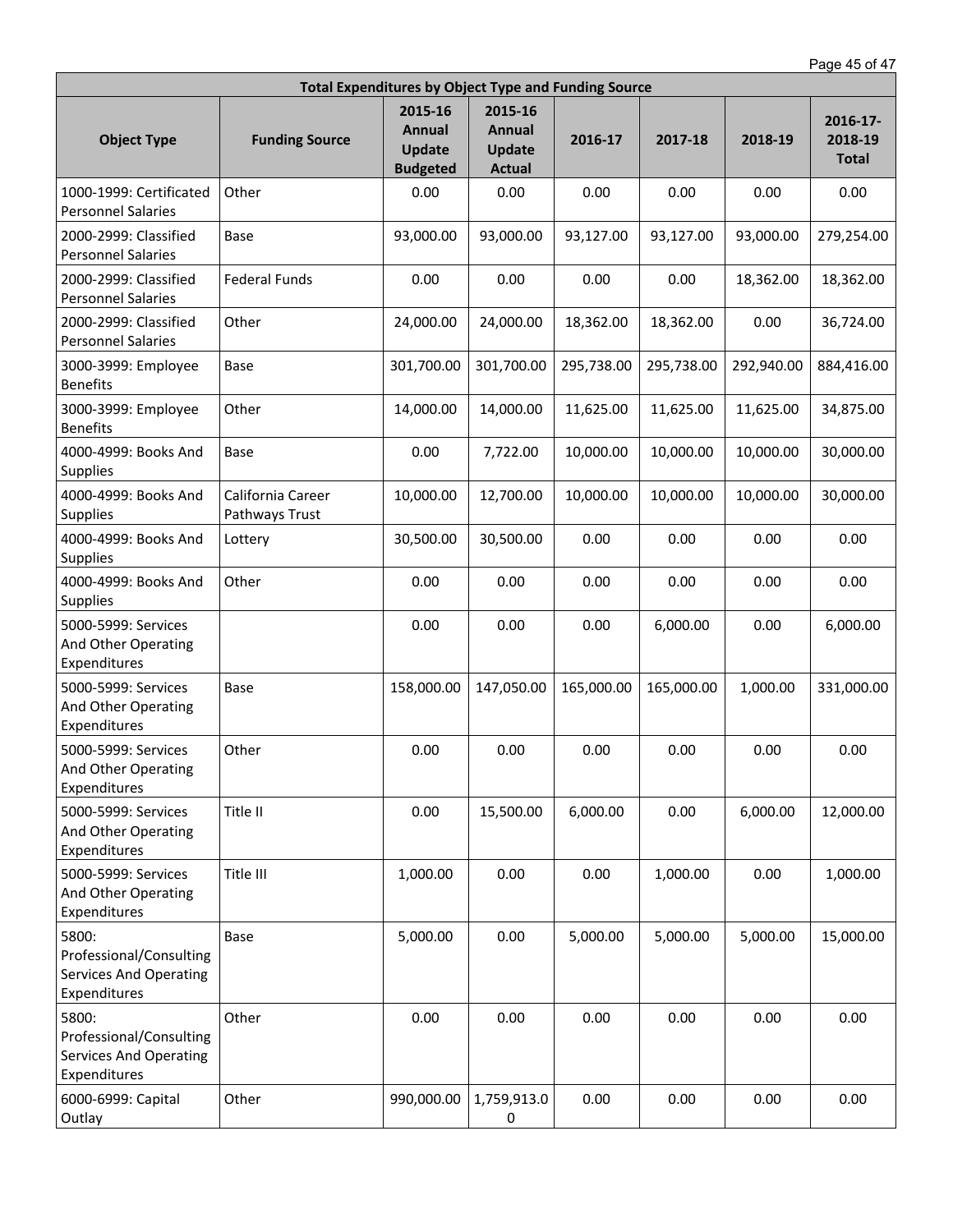# **LOCAL CONTROL AND ACCOUNTABILITY PLAN AND ANNUAL UPDATE APPENDIX**

For the purposes of completing the LCAP in reference to the state priorities under Education Code sections 52060 and 52066, the following shall apply:

- (a) "Chronic absenteeism rate" shall be calculated as follows:
	- (1) The number of pupils with a primary, secondary, or short-term enrollment during the academic year (July 1 June 30) who are chronically absent where "chronic absentee" means a pupil who is absent 10 percent or more of the schooldays in the school year when the total number of days a pupil is absent is divided by the total number of days the pupil is enrolled and school was actually taught in the total number of days the pupil is enrolled and school was actually taught in the regular day schools of the district, exclusive of Saturdays and Sundays.
	- (2) The unduplicated count of pupils with a primary, secondary, or short-term enrollment during the academic year (July 1 June 30).
	- (3) Divide (1) by (2).
- (b) "Middle School dropout rate" shall be calculated as set forth in California Code of Regulations, title 5, section 1039.1.
- (c) "High school dropout rate" shall be calculated as follows:
	- (1) The number of cohort members who dropout by the end of year 4 in the cohort where "cohort" is defined as the number of first-time grade 9 pupils in year 1 (starting cohort) plus pupils who transfer in, minus pupils who transfer out, emigrate, or die during school years 1, 2, 3, and 4.
	- (2) The total number of cohort members.
	- (3) Divide (1) by (2).
- (d) "High school graduation rate" shall be calculated as follows:
	- (1) The number of cohort members who earned a regular high school diploma [or earned an adult education high school diploma or passed the California High School Proficiency Exam] by the end of year 4 in the cohort where "cohort" is defined as the number of first-time grade 9 pupils in year 1 (starting cohort) plus pupils who transfer in, minus pupils who transfer out, emigrate, or die during school years 1, 2, 3, and 4.
	- (2) The total number of cohort members.
	- (3) Divide (1) by (2).